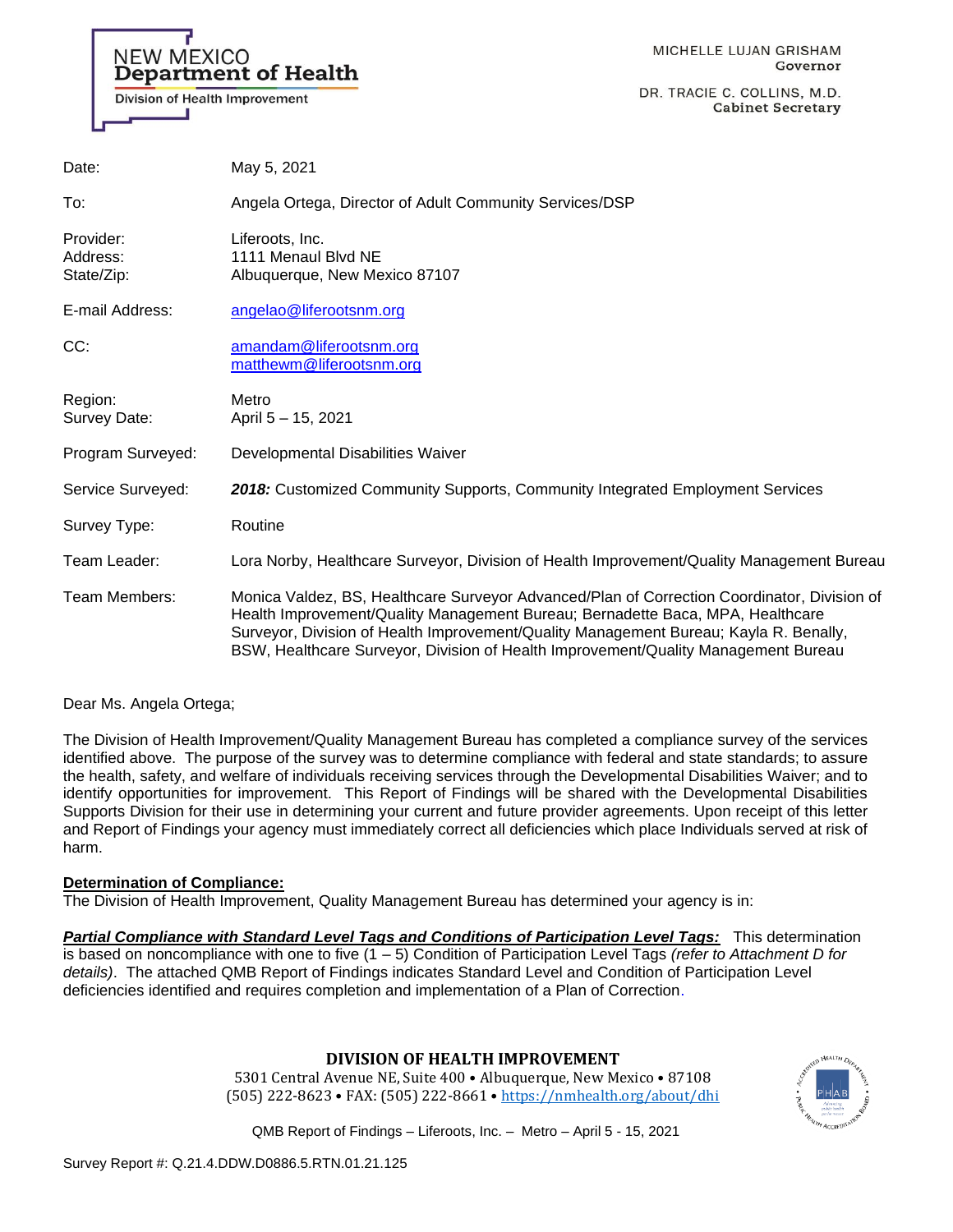The following tags are identified as Condition of Participation Level:

- Tag # 1A08.3 Administrative Case File: Individual Service Plan / ISP Components
- Tag # 1A32 Administrative Case File: Individual Service Plan Implementation
- Tag # 1A22 Agency Personnel Competency
- Tag # 1A37 Individual Specific Training
- Tag # 1A15.2 Administrative Case File: Healthcare Documentation (Therap and Required Plans)

The following tags are identified as Standard Level:

• Tag # 1A08 Administrative Case File (Other Required Documents)

### **Plan of Correction:**

The attached Report of Findings identifies the deficiencies found during your agency's on-site compliance review. You are required to complete and implement a Plan of Correction. Your agency has a total of 45 business days (10 business days to submit your POC for approval and 35 days to implement your *approved* Plan of Correction) from the receipt of this letter.

You were provided information during the exit meeting portion of your on-site survey. Please refer to this information (Attachment A) for specific instruction on completing your Plan of Correction. At a minimum your Plan of Correction should address the following for each Tag cited:

### **Corrective Action for Current Citation**:

• How is the deficiency going to be corrected? (i.e. obtained documents, retrain staff, individuals and/or staff no longer in service, void/adjusts completed, etc.) This can be specific to each deficiency cited or if possible an overall correction, i.e. all documents will be requested and filed as appropriate.

# **On-going Quality Assurance/Quality Improvement Processes:**

- What is going to be done on an ongoing basis? (i.e. file reviews, etc.)
- How many individuals is this going to effect? (i.e. percentage of individuals reviewed, number of files reviewed, etc.)
- How often will this be completed? (i.e. weekly, monthly, quarterly, etc.)
- Who is responsible? (responsible position within your agency)
- What steps will be taken if issues are found? (i.e. retraining, requesting documents, filing RORA, etc.)
- How is this integrated in your agency's QIS, QI Committee reviews and annual report?

### **Submission of your Plan of Correction:**

Please submit your agency's Plan of Correction in the available space on the two right-hand columns of the Report of Findings. *(See attachment "A" for additional guidance in completing the Plan of Correction)*.

Within 10 business days of receipt of this letter your agency Plan of Correction must be submitted to the parties below:

- **1. Quality Management Bureau, Attention: Monica Valdez, Plan of Correction Coordinator in any of the following ways:**
	- a. Electronically at [MonicaE.Valdez@state.nm.us](mailto:MonicaE.Valdez@state.nm.us) *(preferred method)*
	- b. Fax to 505-222-8661, or
	- c. Mail to POC Coordinator, 5301 Central Ave NE Suite 400, Albuquerque, New Mexico 87108

### **2. Developmental Disabilities Supports Division Regional Office for region of service surveyed**

Upon notification from QMB that your *Plan of Correction has been approved*, you must implement all remedies and corrective actions to come into compliance. If your Plan of Correction is denied, you must resubmit a revised plan as soon as possible for approval, as your POC approval and all remedies must be completed within 45 business days of the receipt of this letter.

Failure to submit your POC within the allotted 10 business days or complete and implement your Plan of Correction within the total 45 business days allowed may result in the imposition of a \$200 per day Civil Monetary Penalty until it is received, completed and/or implemented.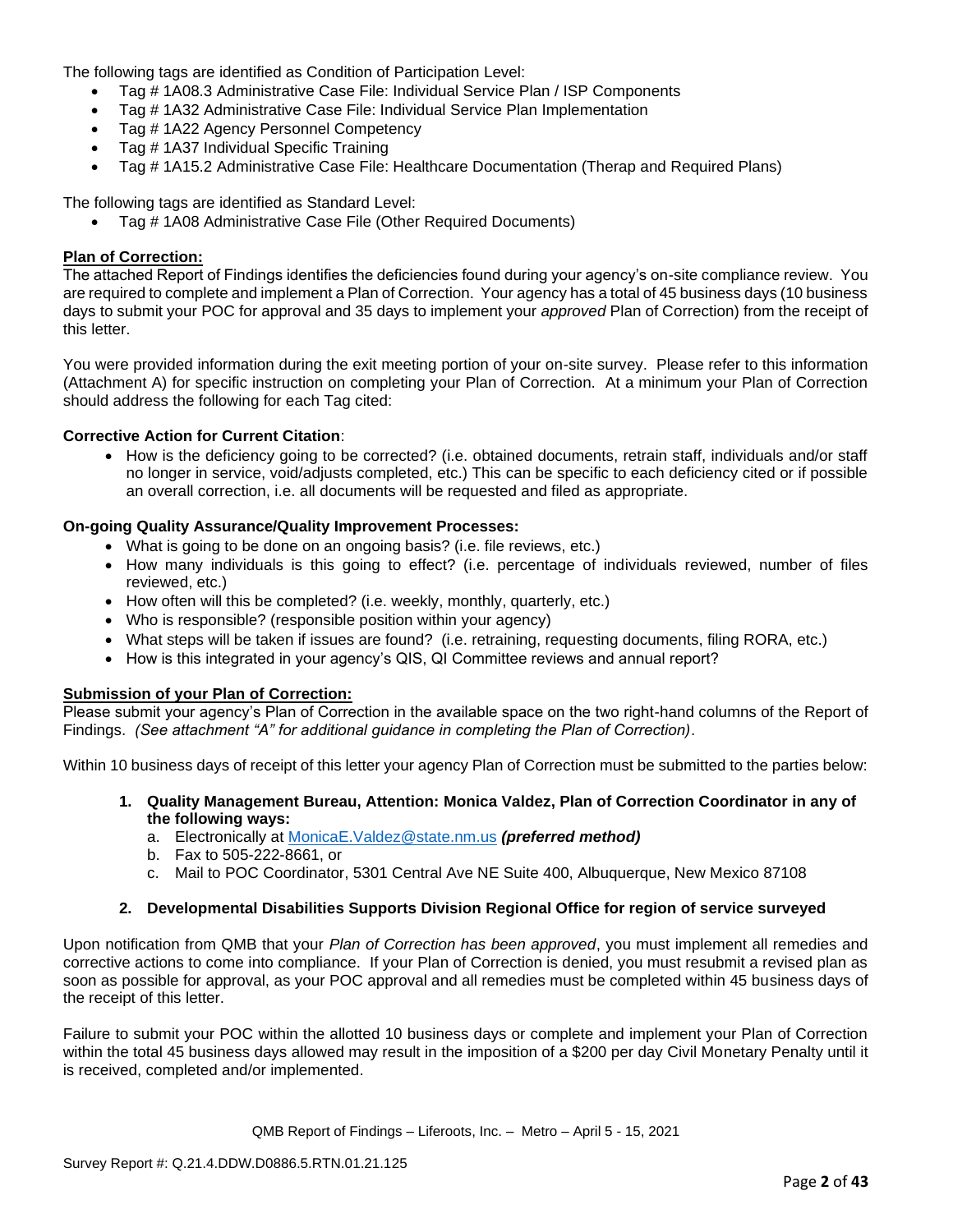### **Billing Deficiencies:**

If you have deficiencies noted in this report of findings under the *Service Domain: Medicaid Billing/Reimbursement*, you must complete a "Void/Adjust" claim or remit the identified overpayment via a check within 30 calendar days of the date of this letter to HSD/OIG/PIU, *though this is not the preferred method of payment*. If you choose to pay via check, please include a copy of this letter with the payment. Make the check payable to the New Mexico Human Services Department and mail to:

> Attention: *Lisa Medina-Lujan* HSD/OIG/Program Integrity Unit 1474 Rodeo Road Santa Fe, New Mexico 87505

If you have questions and would like to speak with someone at HSD/OIG/PIU, please contact:

*Lisa Medina-Lujan [\(Lisa.medina-lujan@state.nm.us\)](mailto:Lisa.medina-lujan@state.nm.us)*

Please be advised that there is a one-week lag period for applying payments received by check to Void/Adjust claims. During this lag period, your other claim payments may be applied to the amount you owe even though you have sent a refund, reducing your payment amount. For this reason, we recommend that you allow the system to recover the overpayment instead of sending in a check.

### **Request for Informal Reconsideration of Findings (IRF):**

If you disagree with a finding of deficient practice, you have 10 business days upon receipt of this notice to request an IRF. Submit your request for an IRF in writing to:

> ATTN: QMB Bureau Chief Request for Informal Reconsideration of Findings 5301 Central Ave NE Suite #400 Albuquerque, NM 87108 Attention: IRF request/QMB

See Attachment "C" for additional guidance in completing the request for Informal Reconsideration of Findings. The request for an IRF will not delay the implementation of your Plan of Correction which must be completed within 45 total business days (10 business days to submit your POC for approval and 35 days to implement your *approved* Plan of Correction). Providers may not appeal the nature or interpretation of the standard or regulation, the team composition or sampling methodology. If the IRF approves the modification or removal of a finding, you will be advised of any changes.

Please contact the Plan of Correction Coordinator, Monica Valdez at 505-273-1930 or email at: [MonicaE.Valdez@state.nm.us](mailto:MonicaE.Valdez@state.nm.us) if you have questions about the Report of Findings or Plan of Correction. Thank you for your cooperation and for the work you perform.

Sincerely,

Lora Norby

Lora Norby Team Lead/Healthcare Surveyor Division of Health Improvement Quality Management Bureau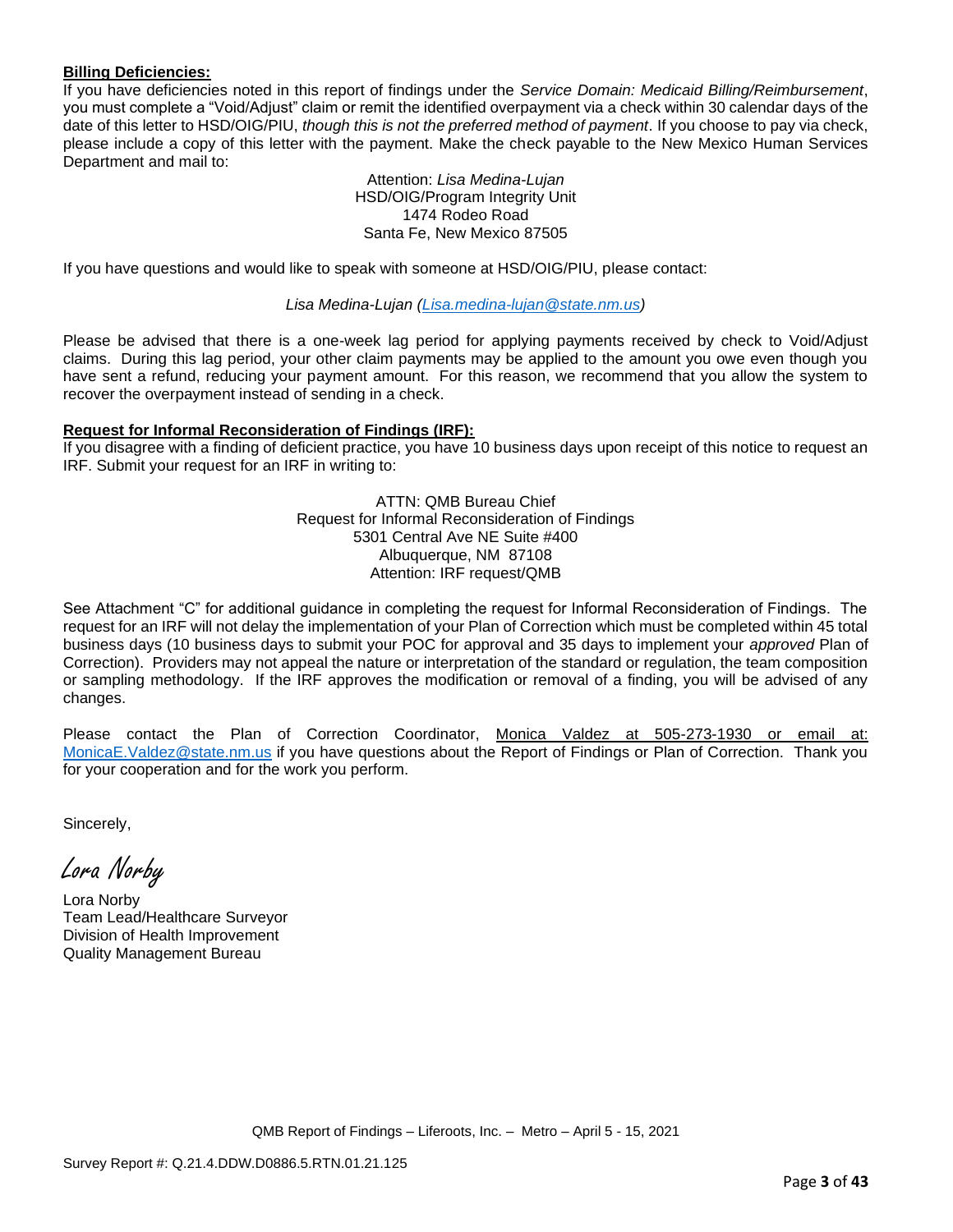# **Survey Process Employed:**  Administrative Review Start Date: April 5, 2021 Contact: **Liferoots, Inc.** Angela Ortega, Director of Adult Community Services/DSP **DOH/DHI/QMB** Lora Norby, Team Lead/Healthcare Surveyor On-site Entrance Conference Date: April 5, 2021 Present: **Liferoots, Inc.** Angela Ortega, Director of Adult Community Services/DSP Amanda Montano, Director of Quality Assurance Matthew Molina, CEO **DOH/DHI/QMB** Lora Norby, Team Lead/Healthcare Surveyor Monica Valdez, BS, Healthcare Surveyor Advanced/Plan of Correction **Coordinator** Exit Conference Date: April 15, 2021 Present: **Liferoots, Inc.** Angela Ortega, Director of Adult Community Services/DSP Amanda Montano, Director of Quality Assurance Matthew Molina, CEO **DOH/DHI/QMB** Lora Norby, Team Lead/Healthcare Surveyor Kayla R. Benally, BSW, Healthcare Surveyor Bernadette Baca, MSW, Healthcare Surveyor Wolf Krusemark, BFA, Healthcare Surveyor Supervisor Monica Valdez, BS, Healthcare Surveyor Advanced/Plan of Correction **Coordinator DDSD - Metro Regional Office**  Terry Anne Moore, Community Inclusion Coordinator Frank Gaona, Community Inclusion Coordinator Administrative Locations Visited: 0 *(Note: No administrative locations visited due to COVID- 19 Public Health Emergency.)*  Total Sample Size: 12 0 - *Jackson* Class Members 12 - Non-*Jackson* Class Members 9 - Customized Community Supports 4 - Community Integrated Employment Persons Served Records Reviewed 12 Persons Served Interviewed **Fig. 2018** 15 *(Note: Interviews conducted by video / phone due to COVID-19 Public Health Emergency)*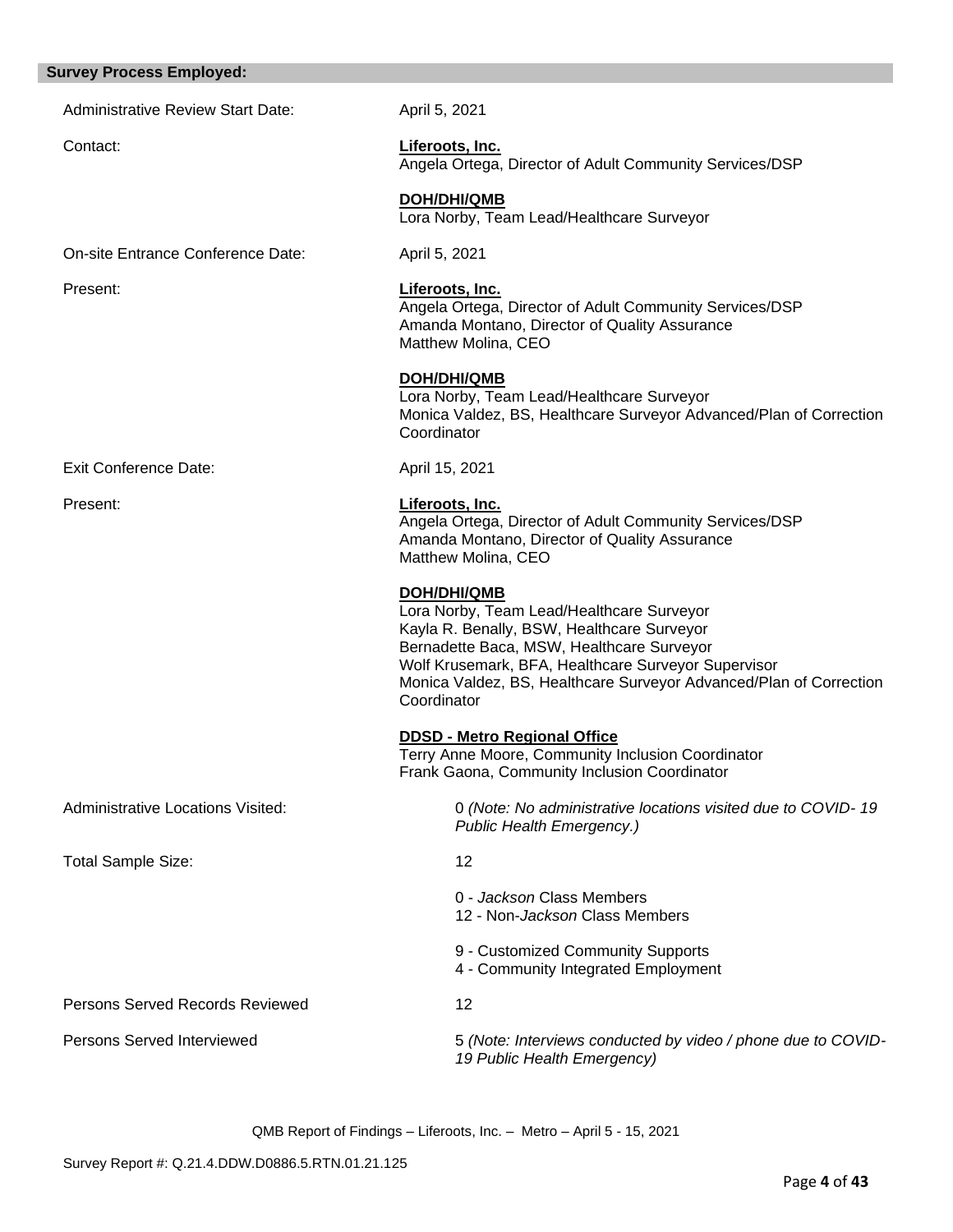| Persons Served Observed                      | 2 (Note: 2 Individuals chose not to participate in phone/video<br><i>interviews</i> )       |
|----------------------------------------------|---------------------------------------------------------------------------------------------|
| Persons Served Not Seen and/or Not Available | 5 (Note: 5 Individuals were not available during the on-site<br>survey.)                    |
| Direct Support Personnel Records Reviewed    | 6 (Note: Two DSP perform dual roles as Service Coordinators)                                |
| Direct Support Personnel Interviewed         | 5 (Note: Interviews conducted by video / phone due to COVID-<br>19 Public Health Emergency) |
| Service Coordinator Records Reviewed         | 2 (Note: Two Service Coordinators perform dual roles as DSP)                                |
| Nurse Interview                              |                                                                                             |

Administrative Processes and Records Reviewed:

- Medicaid Billing/Reimbursement Records for all Services Provided
- Accreditation Records
- Oversight of Individual Funds
- Individual Medical and Program Case Files, including, but not limited to:
	- <sup>o</sup>Individual Service Plans Progress on Identified Outcomes
	- **<sup>o</sup>Healthcare Plans**
	- Medication Administration Records
	- Medical Emergency Response Plans
	- **Therapy Evaluations and Plans**
	- Healthcare Documentation Regarding Appointments and Required Follow-Up Other Required Health Information
- Internal Incident Management Reports and System Process / General Events Reports
- Personnel Files, including nursing and subcontracted staff
- Staff Training Records, Including Competency Interviews with Staff
- Agency Policy and Procedure Manual
- Caregiver Criminal History Screening Records
- Consolidated Online Registry/Employee Abuse Registry
- Quality Assurance / Improvement Plan

CC: Distribution List: DOH - Division of Health Improvement DOH - Developmental Disabilities Supports Division DOH - Office of Internal Audit HSD - Medical Assistance Division

NM Attorney General's Office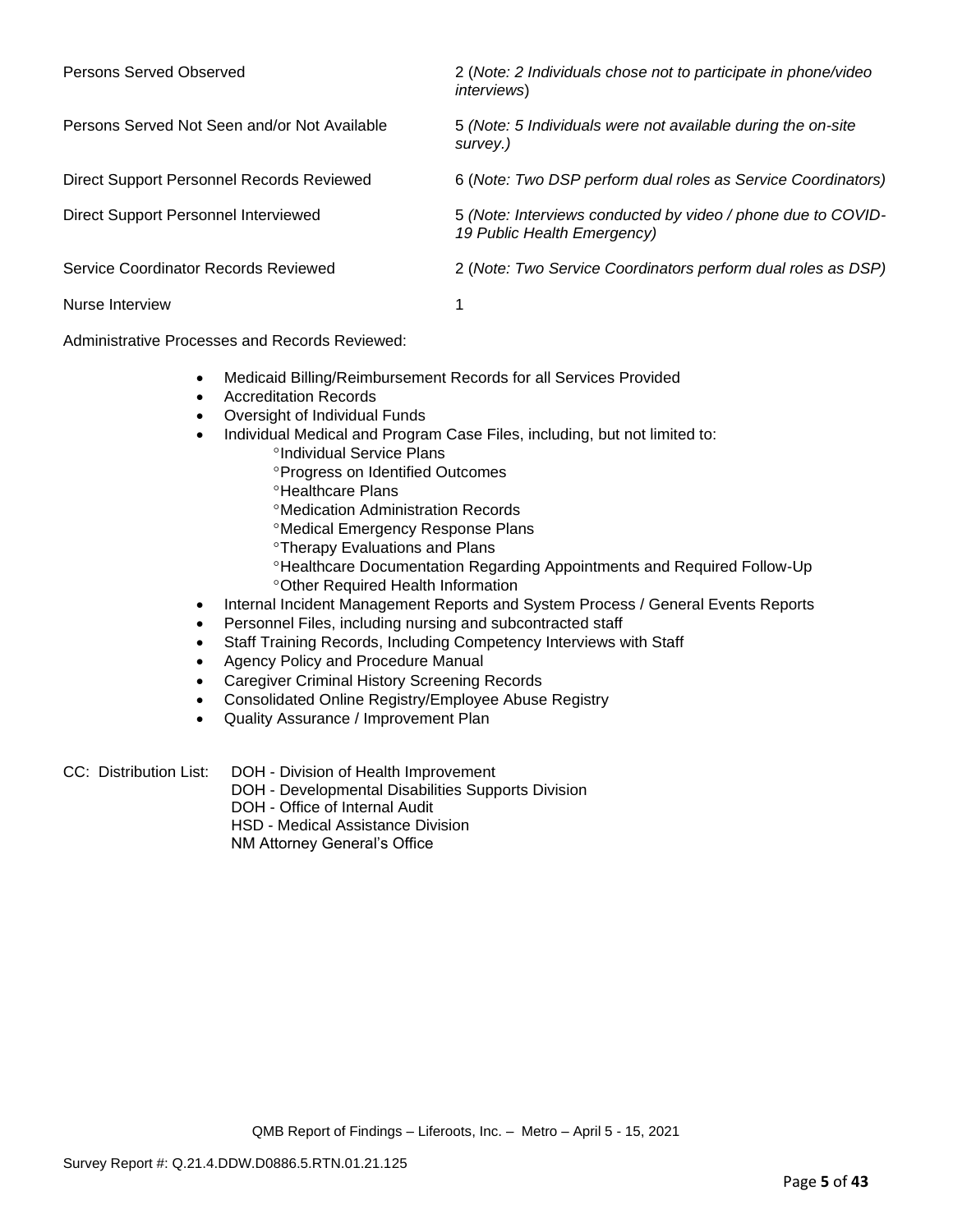# **Attachment A**

# **Provider Instructions for Completing the QMB Plan of Correction (POC) Process**

### *Introduction:*

After a QMB Compliance Survey, your QMB Report of Findings will be sent to you via e-mail.

Each provider must develop and implement a Plan of Correction (POC) that identifies specific quality assurance and quality improvement activities the agency will implement to correct deficiencies and prevent continued deficiencies and non-compliance.

Agencies must submit their Plan of Correction within ten (10) business days from the date you receive the QMB Report of Findings. (Providers who do not submit a POC within 10 business days may be referred to the DDSD Regional Office for purposes of contract management or the Internal Review Committee [IRC] for possible actions or sanctions).

Agencies must fully implement their approved Plan of Correction within 45 business days (10 business days to submit your POC for approval and 35 days to implement your approved Plan of Correction) from the date they receive the QMB Report of Findings. Providers who fail to complete a POC within the 45-business days allowed will be referred to the IRC for possible actions or sanctions.

If you have questions about the Plan of Correction process, call the Plan of Correction Coordinator at 505-273-1930 or email at [MonicaE.Valdez@state.nm.us.](mailto:MonicaE.Valdez@state.nm.us) Requests for technical assistance must be requested through your Regional DDSD Office.

The POC process cannot resolve disputes regarding findings. If you wish to dispute a finding on the official Report of Findings, you must file an Informal Reconsideration of Findings (IRF) request within ten (10) business days of receiving your report. Please note that you must still submit a POC for findings that are in question (see Attachment C).

### *Instructions for Completing Agency POC:*

### *Required Content*

Your Plan of Correction should provide a step-by-step description of the methods to correct each deficient practice cited to prevent recurrence and information that ensures the regulation cited comes into and remains in compliance. The remedies noted in your POC are expected to be added to your Agency's required, annual Quality Assurance (QA) Plan.

If a deficiency has already been corrected since the on-site survey, the plan should state how it was corrected, the completion date (date the correction was accomplished), and how possible recurrence of the deficiency will be prevented.

*The following details should be considered when developing your Plan of Correction:*

#### *The Plan of Correction must address each deficiency cited in the Report of Findings unless otherwise noted with a "No Plan of Correction Required statement." The Plan of Correction must address the five (5) areas listed below:*

- 1. How the specific and realistic corrective action will be accomplished for individuals found to have been affected by the deficient practice.
- 2. How the agency will identify other individuals who have the potential to be affected by the same deficient practice, and how the agency will act to protect those individuals in similar situations.
- 3. What Quality Assurance measures will be put into place and what systemic changes made to ensure the deficient practice will not recur.
- 4. Indicate how the agency plans to monitor its performance to make certain solutions are sustained. The agency must develop a QA plan for ensuring correction is achieved and sustained. This QA plan must be implemented, and the corrective action is evaluated for its effectiveness. The plan of correction is integrated into the agency quality assurance system; and
- 5. Include dates when corrective actions will be completed. The corrective action completion dates must be acceptable to the State.

*The following details should be considered when developing your Plan of Correction:*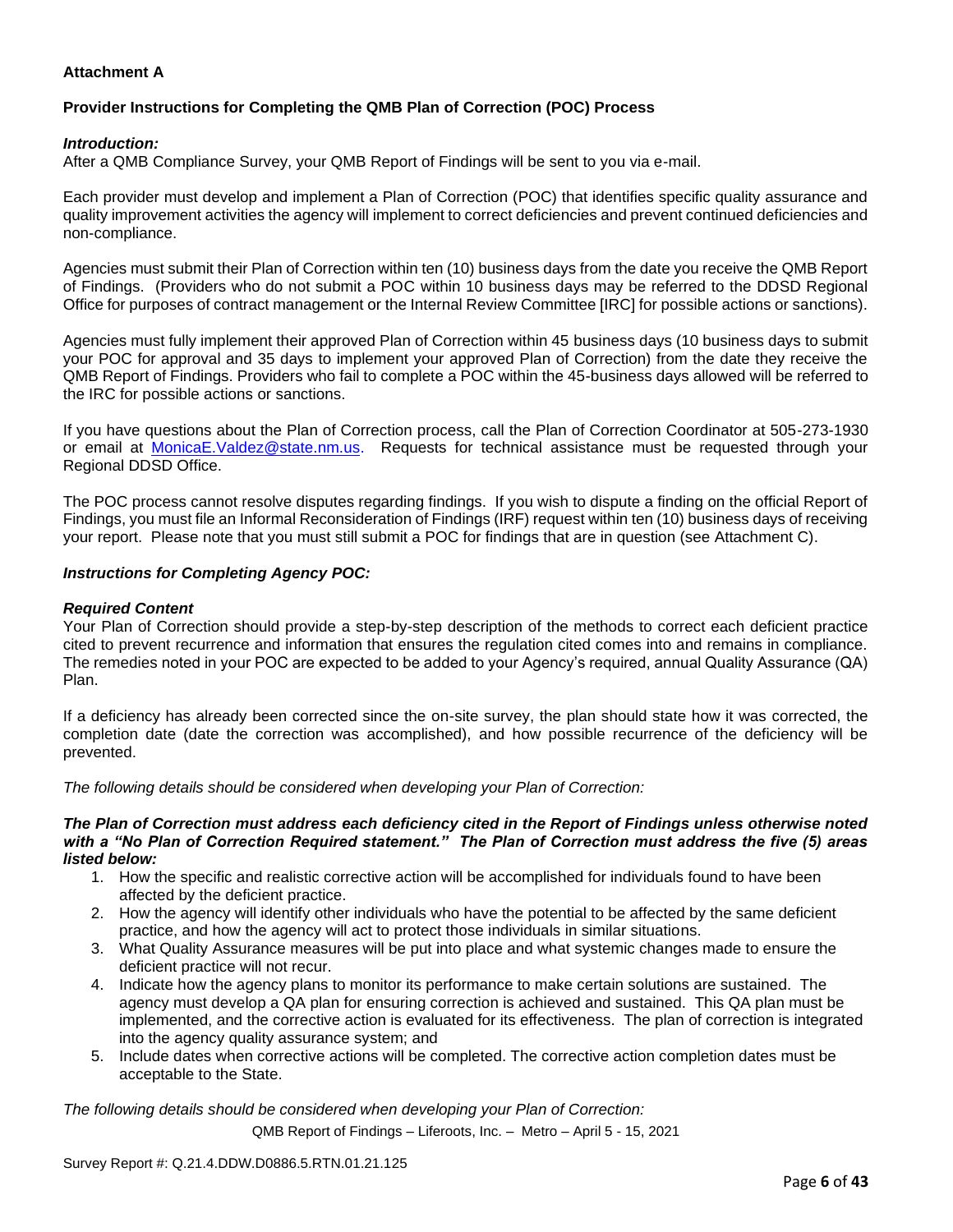- Details about how and when Individual Served, agency personnel and administrative and service delivery site files are audited by agency personnel to ensure they contain required documents;
- Information about how medication administration records are reviewed to verify they contain all required information before they are distributed to service sites, as they are being used, and after they are completed;
- Your processes for ensuring that all required agency personnel are trained on required DDSD required trainings;
- How accuracy in billing/reimbursement documentation is assured;
- How health, safety is assured;
- For Case Management providers, how Individual Service Plans are reviewed to verify they meet requirements, how the timeliness of level of care (LOC) packet submissions and consumer visits are tracked;
- Your process for gathering, analyzing and responding to quality data indicators; and,
- Details about Quality Targets in various areas, current status, analyses about why targets were not met, and remedies implemented.

*Note:* **Instruction or in-service of staff alone may not be a sufficient plan of correction.** This is a good first step toward correction, but additional steps must be taken to ensure the deficiency is corrected and will not recur.

### *Completion Dates*

- The plan of correction must include a **completion date** (entered in the far right-hand column) for each finding. Be sure the date is **realistic** in the amount of time your Agency will need to correct the deficiency; not to exceed 45 total business days.
- Direct care issues should be corrected immediately and monitored appropriately.
- Some deficiencies may require a staged plan to accomplish total correction.
- Deficiencies requiring replacement of equipment, etc., may require more time to accomplish correction but should show reasonable time frames.

### *Initial Submission of the Plan of Correction Requirements*

- 1. The Plan of Correction must be completed on the official QMB Survey Report of Findings/Plan of Correction Form and received by QMB within ten (10) business days from the date you received the report of findings.
- 2. For questions about the POC process, call the POC Coordinator, Monica Valdez at 505-273-1930 or email at [MonicaE.Valdez@state.nm.us](mailto:MonicaE.Valdez@state.nm.us) for assistance.
- 3. For Technical Assistance (TA) in developing or implementing your POC, contact your Regional DDSD Office.
- 4. Submit your POC to Monica Valdez, POC Coordinator in any of the following ways:
	- a. Electronically at [MonicaE.Valdez@state.nm.us](mailto:MonicaE.Valdez@state.nm.us) *(preferred method)*
		- b. Fax to 505-222-8661, or
		- c. Mail to POC Coordinator, 5301 Central Ave NE Suite 400, Albuquerque, New Mexico 87108
- 5. *Do not submit supporting documentation* (evidence of compliance) to QMB *until after* your POC has been approved by the QMB.
- 6. QMB will notify you when your POC has been "approved" or "denied."
	- a. During this time, whether your POC is "approved," or "denied," you will have a maximum of 45-business days from the date of receipt of your Report of Findings to correct all survey deficiencies.
	- b. If your POC is denied, it must be revised and resubmitted as soon as possible, as the 45-business day limit is in effect.
	- c. If your POC is denied a second time your agency may be referred to the Internal Review Committee.
	- d. You will receive written confirmation when your POC has been approved by QMB and a final deadline for completion of your POC.
	- e. Please note that all POC correspondence will be sent electronically unless otherwise requested.
- 7. Failure to submit your POC within 10 business days without prior approval of an extension by QMB will result in a referral to the Internal Review Committee and the possible implementation of monetary penalties and/or sanctions.

### *POC Document Submission Requirements*

Once your POC has been approved by the QMB Plan of Correction Coordinator you must submit copies of documents as evidence that all deficiencies have been corrected, as follows.

1. Your internal documents are due within a *maximum* of 45-business days of receipt of your Report of Findings.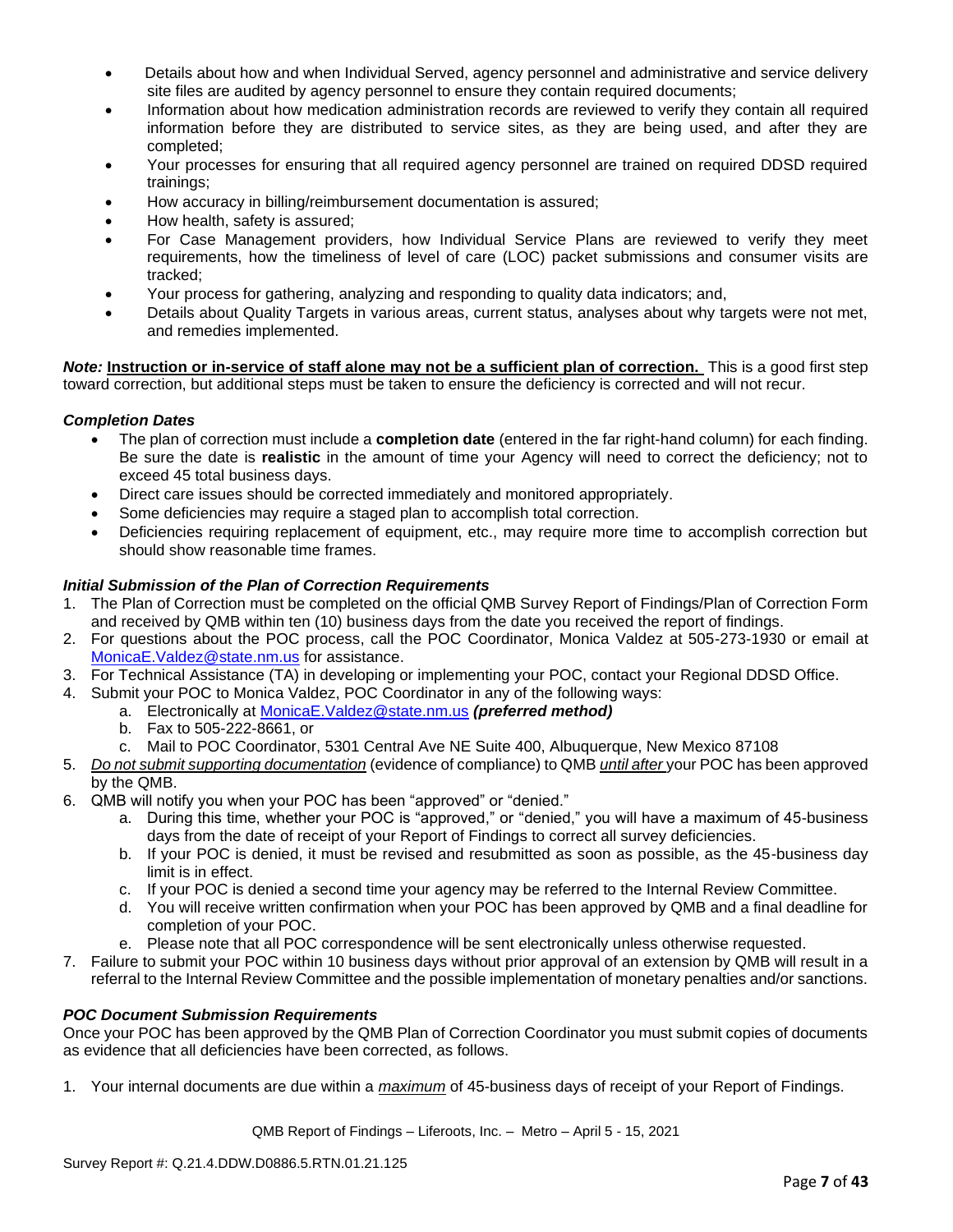- 2. It is preferred that you submit your documents via USPS or other carrier (scanned and saved to CD/DVD disc, flash drive, etc.). If documents containing HIPAA Protected Health Information (PHI) documents must be submitted through S-Comm (Therap), Fax or Postal System, do not send PHI directly to NMDOH email accounts. If the documents do not contain protected Health information (PHI) then you may submit your documents electronically scanned and attached to e-mails.
- 3. All submitted documents *must be annotated*; please be sure the tag numbers and Identification numbers are indicated on each document submitted. Documents which are not annotated with the Tag number and Identification number may not be accepted.
- 4. Do not submit original documents; Please provide copies or scanned electronic files for evidence. Originals must be maintained in the agency file(s) per DDSD Standards.
- 5. In lieu of some documents, you may submit copies of file or home audit forms that clearly indicate cited deficiencies have been corrected, other attestations of correction must be approved by the Plan of Correction Coordinator prior to their submission.
- 6. When billing deficiencies are cited, you must provide documentation to justify billing and/or void and adjust forms submitted to Xerox State Healthcare, LLC for the deficiencies cited in the Report of Findings.

**Revisions, Modifications or Extensions to your Plan of Correction (post QMB approval) must be made in writing and submitted to the Plan of Correction Coordinator, prior to the completion date and are approved on a case-by-case basis. No changes may be made to your POC or the timeframes for implementation without written approval of the POC Coordinator.**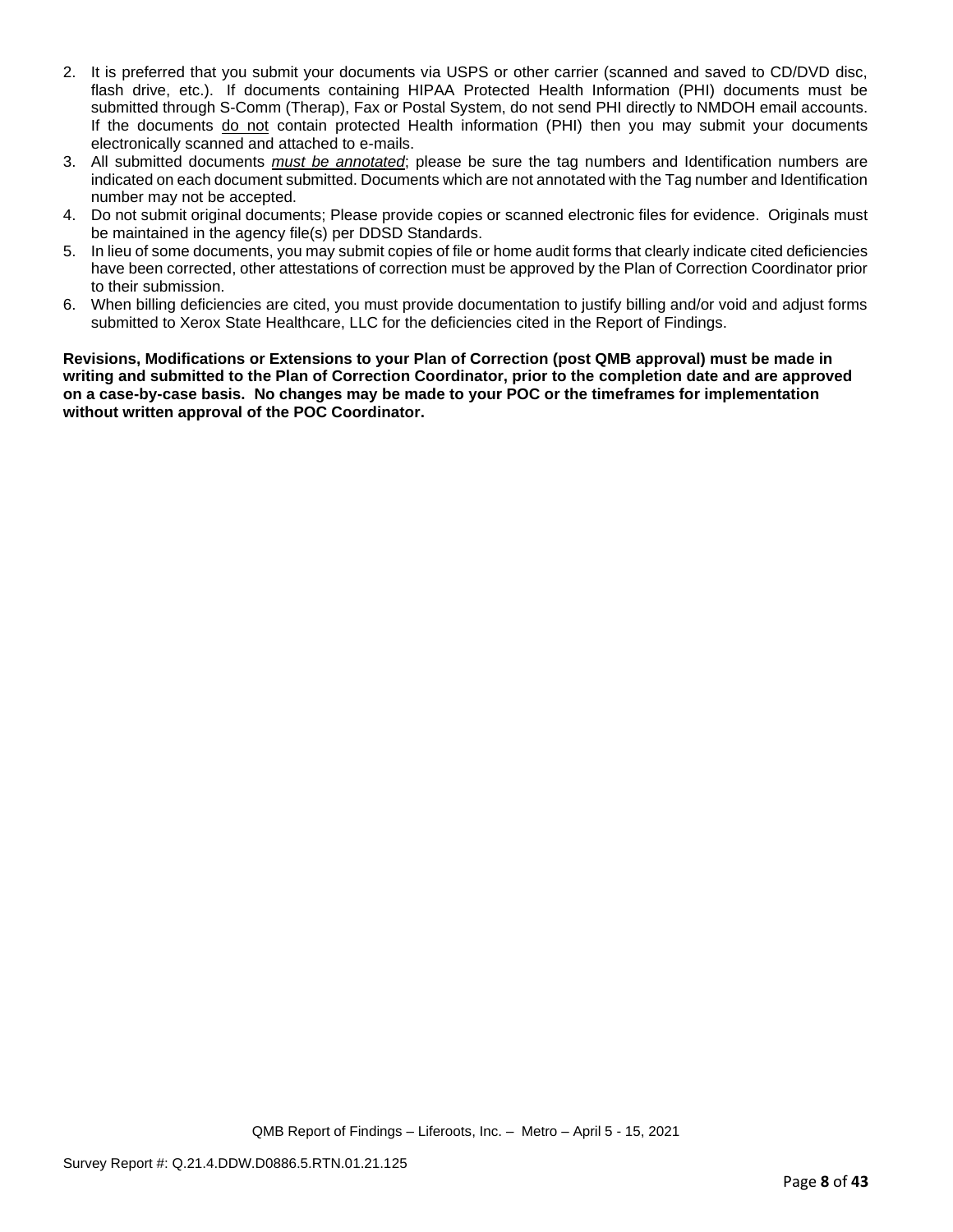### **Department of Health, Division of Health Improvement QMB Determination of Compliance Process**

The Division of Health Improvement, Quality Management Bureau (QMB) surveys compliance of the Developmental Disabilities Waiver (DDW) standards and other state and federal regulations. For the purpose of the LCA / CI survey the CMS waiver assurances have been grouped into four (4) Service Domains: Plan of Care (ISP Implementation); Qualified Providers; Health, Welfare and Safety; and Administrative Oversight (note that Administrative Oversight listed in this document is not the same as the CMS assurance of Administrative Authority. Used in this context it is related to the agency's operational policies and procedures, Quality Assurance system and Medicaid billing and reimbursement processes.)

The QMB Determination of Compliance process is based on provider compliance or non-compliance with standards and regulations identified during the on-site survey process and as reported in the QMB Report of Findings. All areas reviewed by QMB have been agreed to by DDSD and DHI/QMB and are reflective of CMS requirements. All deficiencies (non-compliance with standards and regulations) are identified and cited as either a Standard level deficiency or a Condition of Participation level deficiency in the QMB Reports of Findings. All deficiencies require corrective action when non-compliance is identified.

Each deficiency in your Report of Findings has been predetermined to be a Standard Level Deficiency, a Condition of Participation Level Deficiency, if below 85% compliance or a non-negotiable Condition of Participation Level Deficiency. Your Agency's overall Compliance Determination is based on a Scope and Severity Scale which takes into account the number of Standard and Condition Level Tags cited as well as the percentage of Individuals affected in the sample.

# **Conditions of Participation (CoPs)**

CoPs are based on the Centers for Medicare and Medicaid Services, Home and Community-Based Waiver required assurances, in addition to the New Mexico Developmental Disability Waiver (DDW) Service Standards. The Division of Health Improvement (DHI), in conjunction with the Developmental Disability Support Division (DDSD), has identified certain deficiencies that have the potential to be a Condition of Participation Level, if the tag falls below 85% compliance based on the number of people affected. Additionally, there are what are called nonnegotiable Conditions of Participation, regardless if one person or multiple people are affected. In this context, a CoP is defined as an essential / fundamental regulation or standard, which when out of compliance directly affects the health and welfare of the Individuals served. If no deficiencies within a Tag are at the level of a CoP, it is cited as a Standard Level Deficiency.

# *Service Domains and CoPs for Living Care Arrangements and Community Inclusion are as follows:*

**Service Domain: Service Plan: ISP Implementation -** *Services are delivered in accordance with the service plan, including type, scope, amount, duration and frequency specified in the service plan.*

### **Potential Condition of Participation Level Tags, if compliance is below 85%:**

- **1A08.3 –** Administrative Case File: Individual Service Plan / ISP Components
- **1A32 –** Administrative Case File: Individual Service Plan Implementation
- **LS14 –** Residential Service Delivery Site Case File (ISP and Healthcare Requirements)
- **IS14 –** CCS / CIES Service Delivery Site Case File (ISP and Healthcare Requirements)

**Service Domain: Qualified Providers -** *The State monitors non-licensed/non-certified providers to assure adherence to waiver requirements. The State implements its policies and procedures for verifying that provider training is conducted in accordance with State requirements and the approved waiver.*

### **Potential Condition of Participation Level Tags, if compliance is below 85%:**

- **1A20 -** Direct Support Personnel Training
- **1A22 -** Agency Personnel Competency
- **1A37 –** Individual Specific Training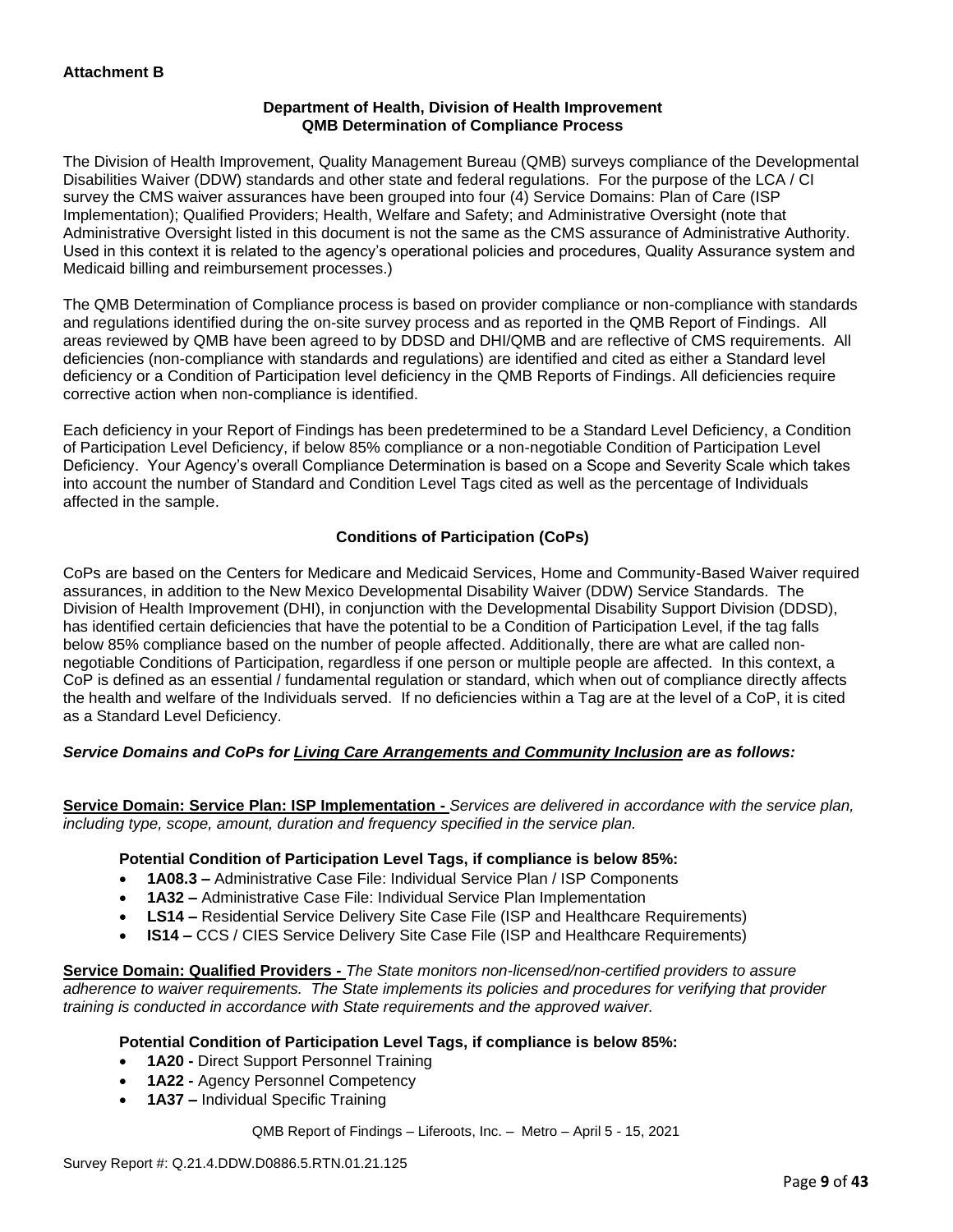### **Non-Negotiable Condition of Participation Level Tags (one or more Individuals are cited):**

- **1A25.1 –** Caregiver Criminal History Screening
- **1A26.1 –** Consolidated On-line Registry Employee Abuse Registry

**Service Domain: Health, Welfare and Safety -** *The State, on an ongoing basis, identifies, addresses and seeks to prevent occurrences of abuse, neglect and exploitation. Individuals shall be afforded their basic human rights. The provider supports individuals to access needed healthcare services in a timely manner.*

### **Potential Condition of Participation Level Tags, if compliance is below 85%:**

- **1A08.2 –** Administrative Case File: Healthcare Requirements & Follow-up
- **1A09 –** Medication Delivery Routine Medication Administration
- **1A09.1 –** Medication Delivery PRN Medication Administration
- **1A15.2 –** Administrative Case File: Healthcare Documentation (Therap and Required Plans)

### **Non-Negotiable Condition of Participation Level Tags (one or more Individuals are cited):**

- **1A05 –** General Requirements / Agency Policy and Procedure Requirements
- **1A07 –** Social Security Income (SSI) Payments
- **1A09.2 –** Medication Delivery Nurse Approval for PRN Medication
- **1A15 –** Healthcare Coordination Nurse Availability / Knowledge
- **1A31 –** Client Rights/Human Rights
- **LS25.1 –** Residential Reqts. (Physical Environment Supported Living / Family Living / Intensive Medical Living)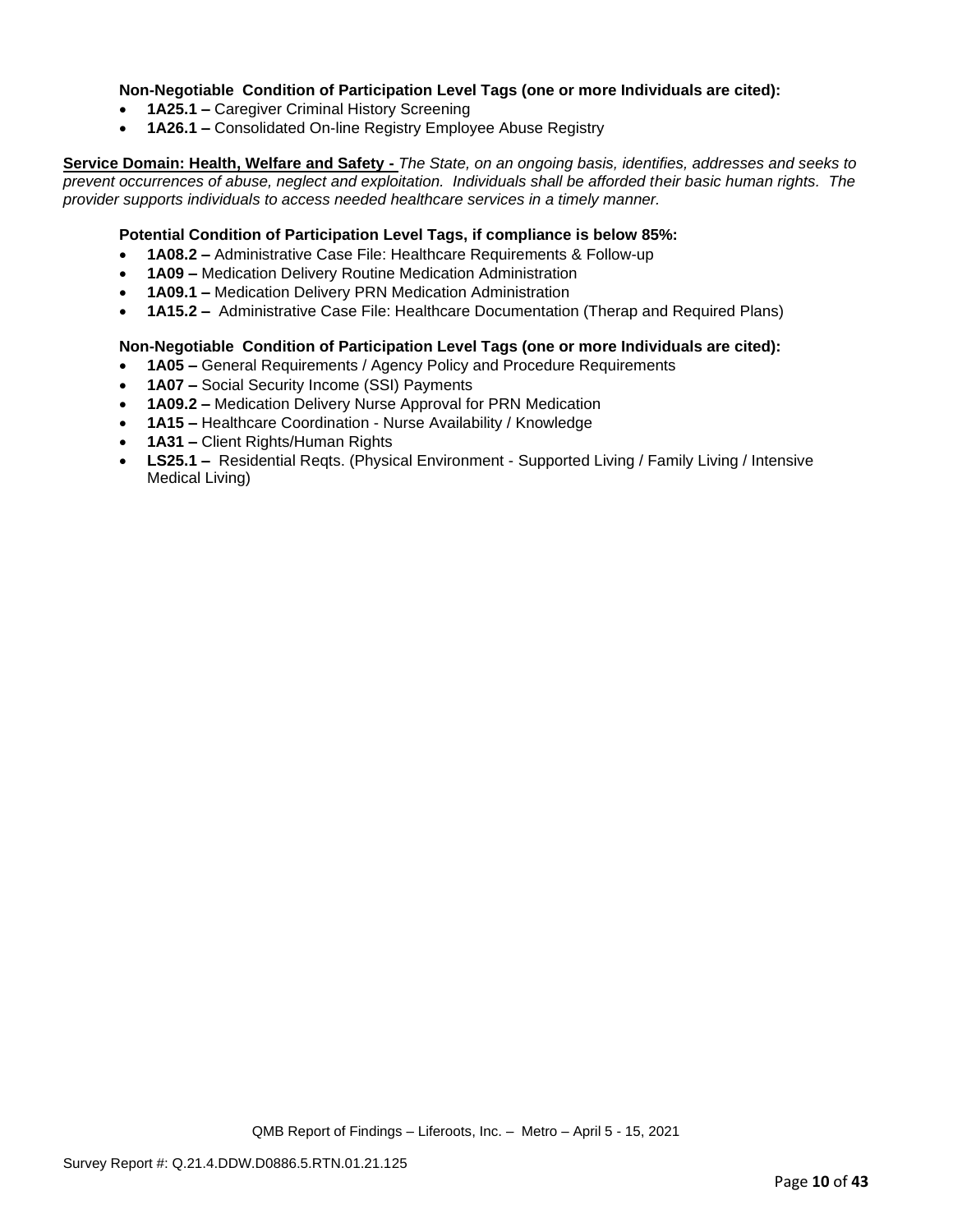### **Attachment C**

#### **Guidelines for the Provider Informal Reconsideration of Finding (IRF) Process**

#### **Introduction:**

Throughout the QMB Survey process, surveyors are openly communicating with providers. Open communication means surveyors have clarified issues and/or requested missing information before completing the review through the use of the signed/dated "Document Request," or "Administrative Needs," etc. forms. Regardless, there may still be instances where the provider disagrees with a specific finding. Providers may use the following process to informally dispute a finding.

#### **Instructions:**

- 1. The Informal Reconsideration of the Finding (IRF) request must be received in writing to the QMB Bureau Chief **within 10 business days** of receipt of the final Report of Findings **(***Note: No extensions are granted for the IRF)***.**
- 2. The written request for an IRF *must* be completed on the QMB Request for Informal Reconsideration of Finding form available on the QMB website: <https://nmhealth.org/about/dhi/cbp/irf/>
- 3. The written request for an IRF must specify in detail the request for reconsideration and why the finding is inaccurate.
- 4. The IRF request must include all supporting documentation or evidence.
- 5. If you have questions about the IRF process, email the IRF Chairperson, Valerie V. Valdez at [valerie.valdez@state.nm.us](mailto:valerie.valdez@state.nm.us) for assistance.

### **The following limitations apply to the IRF process:**

- The written request for an IRF and all supporting evidence must be received within 10 business days.
- Findings based on evidence requested during the survey and not provided may not be subject to reconsideration.
- The supporting documentation must be new evidence not previously reviewed or requested by the survey team.
- Providers must continue to complete their Plan of Correction during the IRF process
- Providers may not request an IRF to challenge the sampling methodology.
- Providers may not request an IRF based on disagreement with the nature of the standard or regulation.
- Providers may not request an IRF to challenge the team composition.
- Providers may not request an IRF to challenge the DHI/QMB determination of compliance or the length of their DDSD provider contract.

A Provider forfeits the right to an IRF if the request is not received within 10 business days of receiving the report and/or does not include all supporting documentation or evidence to show compliance with the standards and regulations.

The IRF Committee will review the request; the Provider will be notified in writing of the ruling; no face-to-face meeting will be conducted.

When a Provider requests that a finding be reconsidered, it does not stop or delay the Plan of Correction process. **Providers must continue to complete the Plan of Correction, including the finding in dispute regardless of the IRF status.** If a finding is removed or modified, it will be noted and removed or modified from the Report of Findings. It should be noted that in some cases a Plan of Correction may be completed prior to the IRF process being completed. The provider will be notified in writing on the decisions of the IRF committee.

#### **Attachment D**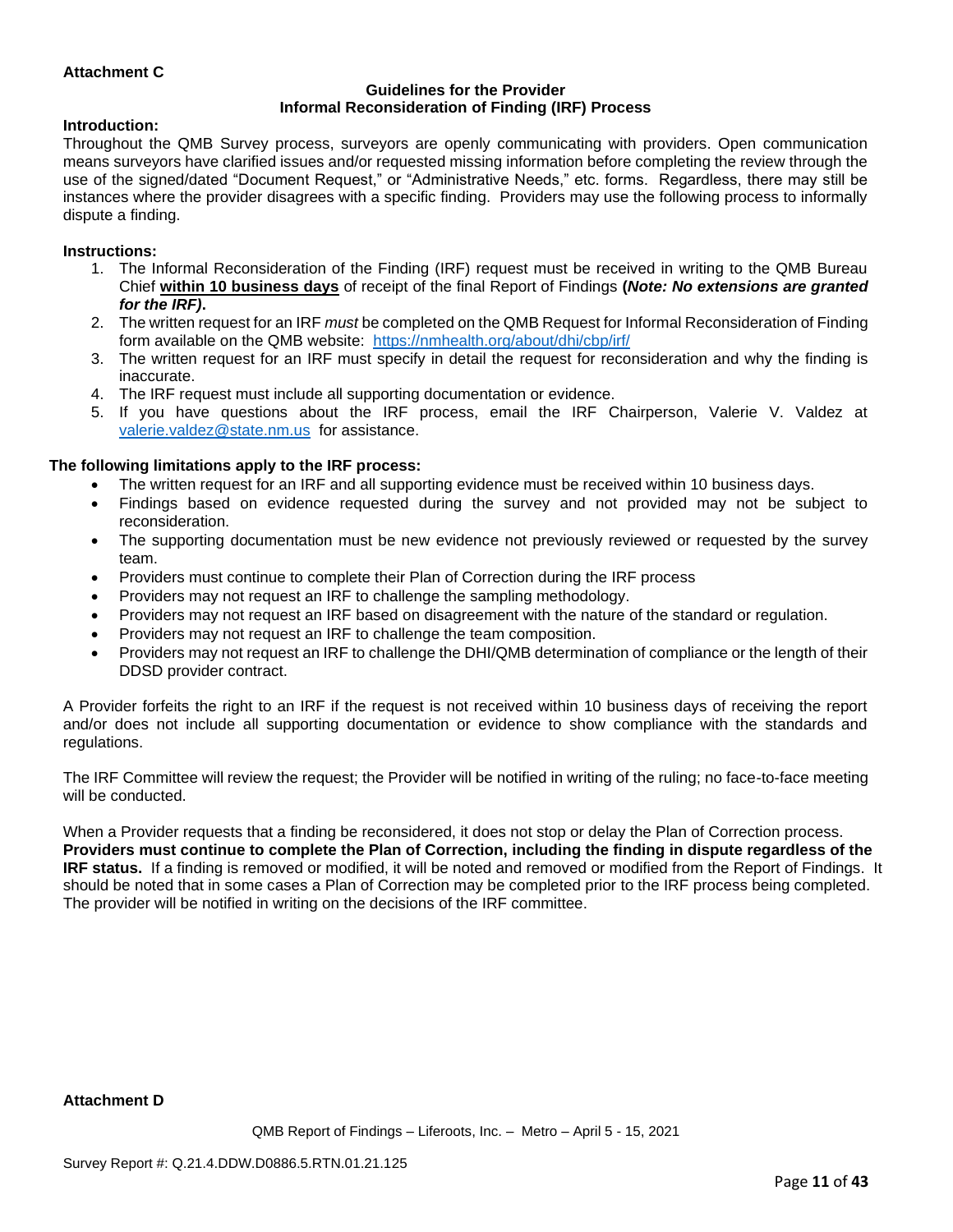### **Compliance:**

The QMB determination of *Compliance* indicates that a provider has either no deficiencies found during a survey or that no deficiencies at the Condition of Participation Level were found. The agency has obtained a level of compliance such that there is a minimal potential for harm to individuals' health and safety. To qualify for a determination of *Compliance*, the provider must have received no Conditions of Participation Level Deficiencies and have a minimal number of Individuals on the sample affected by the findings indicated in the Standards Level Tags.

### **Partial-Compliance with Standard Level Tags:**

The QMB determination of *Partial-Compliance with Standard Level Tags* indicates that a provider is in compliance with all Condition of Participation Level deficiencies but is out of compliance with a certain percentage of Standard Level deficiencies. This partial-compliance, if not corrected, may result in a negative outcome or the potential for more than minimal harm to individuals' health and safety. There are two ways to receive a determination of Partial Compliance with Standard Level Tags:

- 1. Your Report of Findings includes 16 or fewer Standards Level Tags with between 75% and 100% of the survey sample affected in any tag.
- 2. Your Report of Findings includes 17 or more Standard Level Tags with between 50% to 74% of the survey sample affected in any tag.

### **Partial-Compliance with Standard Level Tags and Condition of Participation Level Tags:**

The QMB determination of *Partial-Compliance with Standard Level Tags and Condition of Participation Level Tags*  indicates that a provider is out of compliance with one to five (1 – 5) Condition of Participation Level Tags. This partial-compliance, if not corrected, may result in a serious negative outcome or the potential for more than minimal harm to individuals' health and safety.

### **Non-Compliance:**

The QMB determination of *Non-Compliance* indicates a provider is significantly out of compliance with both Standard Level deficiencies and Conditions of Participation level deficiencies. This non-compliance, if not corrected, may result in a serious negative outcome or the potential for more than minimal harm to individuals' health and safety. There are three ways an agency can receive a determination of Non-Compliance:

- 1. Your Report of Findings includes 17 or more total Tags with 0 to 5 Condition of Participation Level Tags with 75% to 100% of the survey sample affected in any Condition of Participation Level tag.
- 2. Your Report of Findings includes any amount of Standard Level Tags with 6 or more Condition of Participation Level Tags.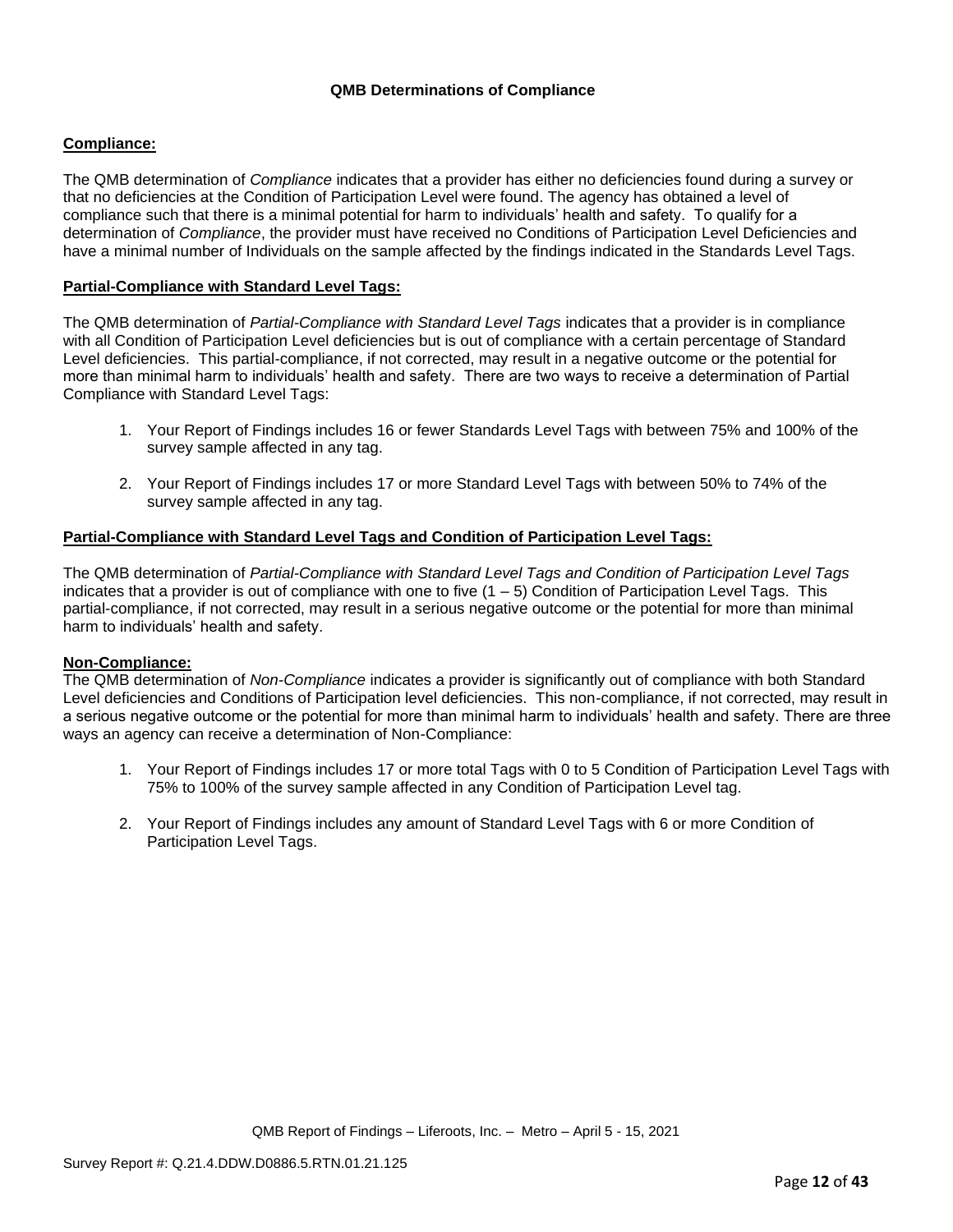| Compliance                                                                                                 |                                                                                                                        |                                                                                                                          |                                                                                                                          | <b>Weighting</b>                                                                                                       |                                                                                                                                |                                                                                                                             |                                                                                                               |
|------------------------------------------------------------------------------------------------------------|------------------------------------------------------------------------------------------------------------------------|--------------------------------------------------------------------------------------------------------------------------|--------------------------------------------------------------------------------------------------------------------------|------------------------------------------------------------------------------------------------------------------------|--------------------------------------------------------------------------------------------------------------------------------|-----------------------------------------------------------------------------------------------------------------------------|---------------------------------------------------------------------------------------------------------------|
| <b>Determination</b>                                                                                       |                                                                                                                        | LOW                                                                                                                      |                                                                                                                          | <b>MEDIUM</b>                                                                                                          |                                                                                                                                |                                                                                                                             | <b>HIGH</b>                                                                                                   |
| <b>Total Tags:</b>                                                                                         | up to 16                                                                                                               | 17 or more                                                                                                               | up to 16                                                                                                                 | 17 or more                                                                                                             | <b>Any Amount</b>                                                                                                              | 17 or more                                                                                                                  | <b>Any Amount</b>                                                                                             |
|                                                                                                            | and                                                                                                                    | and                                                                                                                      | and                                                                                                                      | and                                                                                                                    | And/or                                                                                                                         | and                                                                                                                         | And/or                                                                                                        |
| <b>COP Level Tags:</b>                                                                                     | 0 COP                                                                                                                  | 0 COP                                                                                                                    | 0 COP                                                                                                                    | 0 COP                                                                                                                  | 1 to 5 COP                                                                                                                     | 0 to 5 CoPs                                                                                                                 | 6 or more COP                                                                                                 |
|                                                                                                            | and                                                                                                                    | and                                                                                                                      | and                                                                                                                      | and                                                                                                                    |                                                                                                                                | and                                                                                                                         |                                                                                                               |
| Sample Affected:                                                                                           | 0 to 74%                                                                                                               | 0 to 49%                                                                                                                 | 75 to 100%                                                                                                               | 50 to 74%                                                                                                              |                                                                                                                                | 75 to 100%                                                                                                                  |                                                                                                               |
| "Non-Compliance"                                                                                           |                                                                                                                        |                                                                                                                          |                                                                                                                          |                                                                                                                        |                                                                                                                                | 17 or more<br><b>Total Tags with</b><br>75 to 100% of<br>the Individuals<br>in the sample<br>cited in any CoP<br>Level tag. | Any Amount of<br><b>Standard Level</b><br>Tags and 6 or<br>more Conditions<br>of Participation<br>Level Tags. |
| "Partial Compliance<br>with Standard Level<br>tags and Condition of<br><b>Participation Level</b><br>Tags" |                                                                                                                        |                                                                                                                          |                                                                                                                          |                                                                                                                        | <b>Any Amount</b><br><b>Standard Level</b><br>Tags, plus 1 to 5<br><b>Conditions of</b><br><b>Participation Level</b><br>tags. |                                                                                                                             |                                                                                                               |
| "Partial Compliance<br>with Standard Level<br>tags"                                                        |                                                                                                                        |                                                                                                                          | up to 16<br><b>Standard Level</b><br>Tags with 75 to<br>100% of the<br>individuals in<br>the sample cited<br>in any tag. | 17 or more<br>Standard Level<br>Tags with 50 to<br><b>74%</b> of the<br>individuals in<br>the sample cited<br>any tag. |                                                                                                                                |                                                                                                                             |                                                                                                               |
| "Compliance"                                                                                               | Up to 16<br><b>Standard Level</b><br>Tags with 0 to<br>74% of the<br>individuals in<br>the sample<br>cited in any tag. | 17 or more<br><b>Standard Level</b><br>Tags with 0 to<br>49% of the<br>individuals in<br>the sample cited<br>in any tag. |                                                                                                                          |                                                                                                                        |                                                                                                                                |                                                                                                                             |                                                                                                               |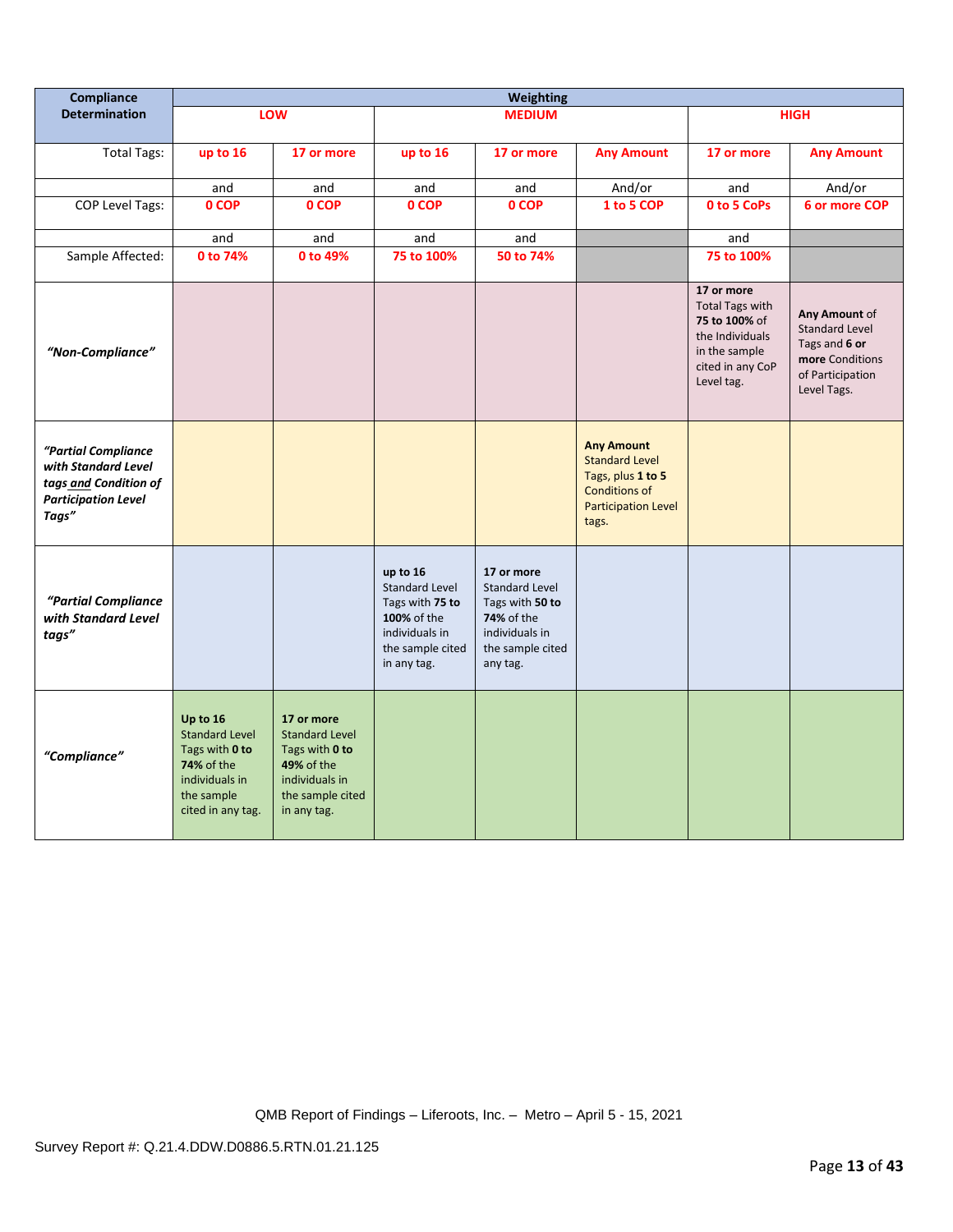**Agency: Liferoots, Inc. - Metro** Program: Developmental Disabilities Waiver<br>Service: 2018: Customized Community Sup 2018: Customized Community Supports, Community Integrated Employment Services Routine Survey Type:<br>Survey Date: **Survey Date: April 5 – 15, 2021**

| <b>Standard of Care</b>                                                                                                                                                                                                                                                                                                                                                                                                                                                                                                                                                                                                                                                                                                                                                                                                                                                                                                                                                                                                                                                                                                                                                                                                                                                                         | <b>Deficiencies</b>                                                                                                                                                                                                                                                                                                                                                                                                                                                                                                                                                                              | Agency Plan of Correction, On-going QA/QI<br>and Responsible Party                                                                                                                                                                                                                                                                                                                                                                                                                                                                                                                                                       | <b>Completion</b><br><b>Date</b> |  |
|-------------------------------------------------------------------------------------------------------------------------------------------------------------------------------------------------------------------------------------------------------------------------------------------------------------------------------------------------------------------------------------------------------------------------------------------------------------------------------------------------------------------------------------------------------------------------------------------------------------------------------------------------------------------------------------------------------------------------------------------------------------------------------------------------------------------------------------------------------------------------------------------------------------------------------------------------------------------------------------------------------------------------------------------------------------------------------------------------------------------------------------------------------------------------------------------------------------------------------------------------------------------------------------------------|--------------------------------------------------------------------------------------------------------------------------------------------------------------------------------------------------------------------------------------------------------------------------------------------------------------------------------------------------------------------------------------------------------------------------------------------------------------------------------------------------------------------------------------------------------------------------------------------------|--------------------------------------------------------------------------------------------------------------------------------------------------------------------------------------------------------------------------------------------------------------------------------------------------------------------------------------------------------------------------------------------------------------------------------------------------------------------------------------------------------------------------------------------------------------------------------------------------------------------------|----------------------------------|--|
| Service Domain: Service Plans: ISP Implementation - Services are delivered in accordance with the service plan, including type, scope, amount, duration and                                                                                                                                                                                                                                                                                                                                                                                                                                                                                                                                                                                                                                                                                                                                                                                                                                                                                                                                                                                                                                                                                                                                     |                                                                                                                                                                                                                                                                                                                                                                                                                                                                                                                                                                                                  |                                                                                                                                                                                                                                                                                                                                                                                                                                                                                                                                                                                                                          |                                  |  |
| frequency specified in the service plan.                                                                                                                                                                                                                                                                                                                                                                                                                                                                                                                                                                                                                                                                                                                                                                                                                                                                                                                                                                                                                                                                                                                                                                                                                                                        |                                                                                                                                                                                                                                                                                                                                                                                                                                                                                                                                                                                                  |                                                                                                                                                                                                                                                                                                                                                                                                                                                                                                                                                                                                                          |                                  |  |
| Tag # 1A08 Administrative Case File (Other                                                                                                                                                                                                                                                                                                                                                                                                                                                                                                                                                                                                                                                                                                                                                                                                                                                                                                                                                                                                                                                                                                                                                                                                                                                      | <b>Standard Level Deficiency</b>                                                                                                                                                                                                                                                                                                                                                                                                                                                                                                                                                                 |                                                                                                                                                                                                                                                                                                                                                                                                                                                                                                                                                                                                                          |                                  |  |
| <b>Required Documents)</b>                                                                                                                                                                                                                                                                                                                                                                                                                                                                                                                                                                                                                                                                                                                                                                                                                                                                                                                                                                                                                                                                                                                                                                                                                                                                      |                                                                                                                                                                                                                                                                                                                                                                                                                                                                                                                                                                                                  |                                                                                                                                                                                                                                                                                                                                                                                                                                                                                                                                                                                                                          |                                  |  |
| Developmental Disabilities (DD) Waiver<br>Service Standards 2/26/2018; Re-Issue:<br>12/28/2018; Eff 1/1/2019<br><b>Chapter 20: Provider Documentation and</b><br><b>Client Records: 20.2 Client Records</b><br>Requirements: All DD Waiver Provider<br>Agencies are required to create and maintain<br>individual client records. The contents of client<br>records vary depending on the unique needs<br>of the person receiving services and the<br>resultant information produced. The extent of<br>documentation required for individual client<br>records per service type depends on the<br>location of the file, the type of service being<br>provided, and the information necessary.<br>DD Waiver Provider Agencies are required to<br>adhere to the following:<br>1. Client records must contain all documents<br>essential to the service being provided and<br>essential to ensuring the health and safety of<br>the person during the provision of the service.<br>Provider Agencies must have readily<br>2.<br>accessible records in home and community<br>settings in paper or electronic form. Secure<br>access to electronic records through the<br>Therap web-based system using computers or<br>mobile devices is acceptable.<br>Provider Agencies are responsible for<br>3. | Based on record review, the Agency did not<br>maintain a complete and confidential case file<br>at the administrative office for 3 of 12<br>individuals.<br>Review of the Agency administrative individual<br>case files revealed the following items were not<br>found, incomplete, and/or not current:<br>ISP budget forms: MAD 046 / Budget<br><b>Worksheet:</b><br>• Not Found $(H9)$<br><b>Occupational Therapy Plan (Therapy</b><br><b>Intervention Plan TIP):</b><br>• Not Current (#10)<br><b>Physical Therapy Plan (Therapy</b><br><b>Intervention Plan TIP):</b><br>• Not Found $(#5)$ | Provider:<br><b>State your Plan of Correction for the</b><br>deficiencies cited in this tag here (How is the<br>deficiency going to be corrected? This can be<br>specific to each deficiency cited or if possible an<br>overall correction?): $\rightarrow$<br><b>Provider:</b><br><b>Enter your ongoing Quality</b><br><b>Assurance/Quality Improvement</b><br>processes as it related to this tag number<br>here (What is going to be done? How many<br>individuals is this going to affect? How often will<br>this be completed? Who is responsible? What<br>steps will be taken if issues are found?): $\rightarrow$ |                                  |  |
| ensuring that all plans created by nurses, RDs,                                                                                                                                                                                                                                                                                                                                                                                                                                                                                                                                                                                                                                                                                                                                                                                                                                                                                                                                                                                                                                                                                                                                                                                                                                                 |                                                                                                                                                                                                                                                                                                                                                                                                                                                                                                                                                                                                  |                                                                                                                                                                                                                                                                                                                                                                                                                                                                                                                                                                                                                          |                                  |  |
| therapists or BSCs are present in all needed                                                                                                                                                                                                                                                                                                                                                                                                                                                                                                                                                                                                                                                                                                                                                                                                                                                                                                                                                                                                                                                                                                                                                                                                                                                    |                                                                                                                                                                                                                                                                                                                                                                                                                                                                                                                                                                                                  |                                                                                                                                                                                                                                                                                                                                                                                                                                                                                                                                                                                                                          |                                  |  |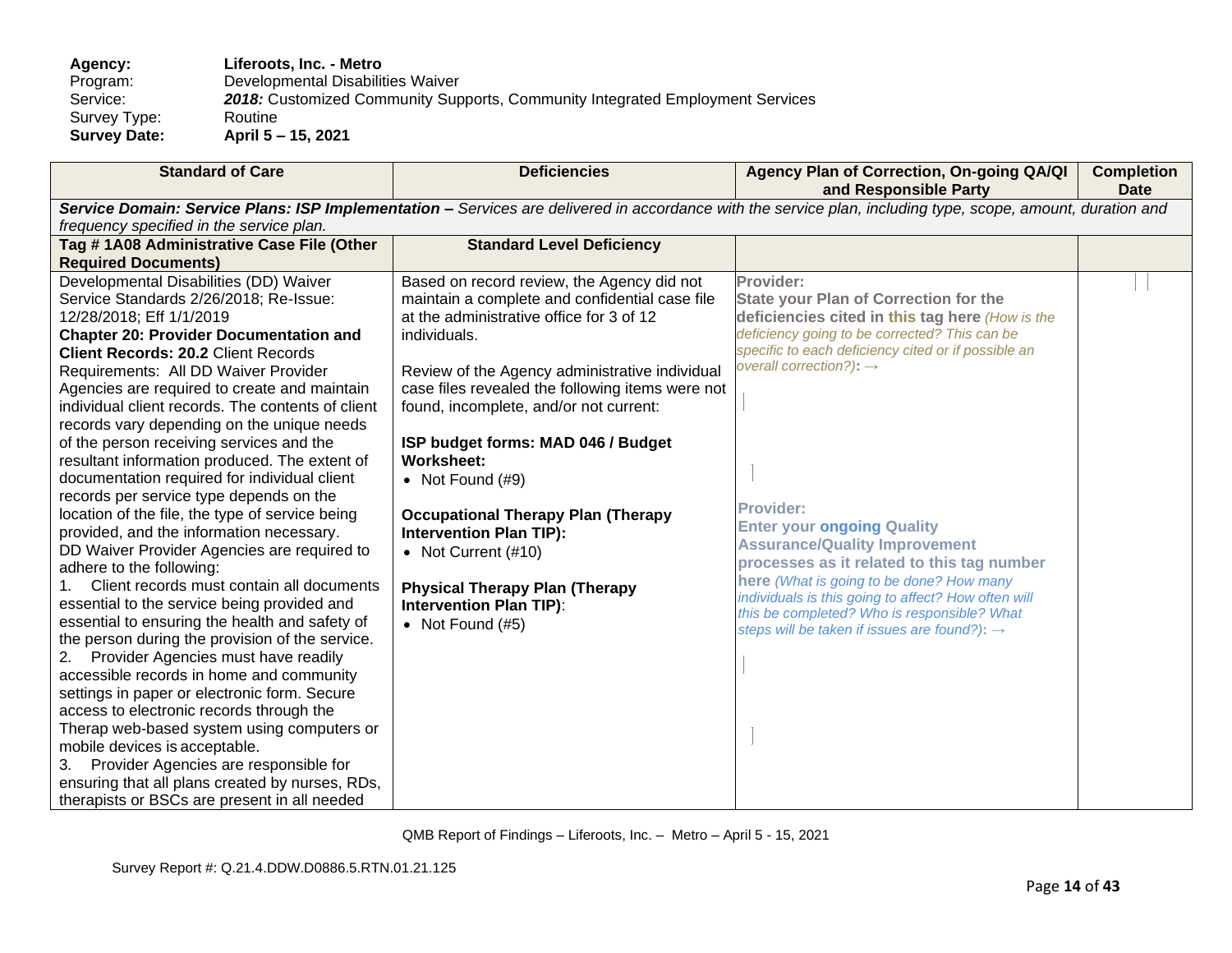| settings.<br>Provider Agencies must maintain records<br>of all documents produced by agency<br>personnel or contractors on behalf of each<br>person, including any routine notes or data,<br>annual assessments, semi-annual reports, |                                         |  |  |
|---------------------------------------------------------------------------------------------------------------------------------------------------------------------------------------------------------------------------------------|-----------------------------------------|--|--|
|                                                                                                                                                                                                                                       |                                         |  |  |
|                                                                                                                                                                                                                                       |                                         |  |  |
|                                                                                                                                                                                                                                       |                                         |  |  |
|                                                                                                                                                                                                                                       |                                         |  |  |
|                                                                                                                                                                                                                                       |                                         |  |  |
|                                                                                                                                                                                                                                       | evidence of training provided/received, |  |  |
| progress notes, and any other interactions for                                                                                                                                                                                        |                                         |  |  |
| which billing is generated.                                                                                                                                                                                                           |                                         |  |  |
| Each Provider Agency is responsible for<br>5.                                                                                                                                                                                         |                                         |  |  |
| maintaining the daily or other contact notes                                                                                                                                                                                          |                                         |  |  |
| documenting the nature and frequency of                                                                                                                                                                                               |                                         |  |  |
| service delivery, as well as data tracking only                                                                                                                                                                                       |                                         |  |  |
| for the services provided by their agency.                                                                                                                                                                                            |                                         |  |  |
| The current Client File Matrix found in<br>6.                                                                                                                                                                                         |                                         |  |  |
| Appendix A Client File Matrix details the                                                                                                                                                                                             |                                         |  |  |
| minimum requirements for records to be                                                                                                                                                                                                |                                         |  |  |
| stored in agency office files, the delivery site,                                                                                                                                                                                     |                                         |  |  |
| or with DSP while providing services in the                                                                                                                                                                                           |                                         |  |  |
| community.                                                                                                                                                                                                                            |                                         |  |  |
| 7. All records pertaining to JCMs must be                                                                                                                                                                                             |                                         |  |  |
| retained permanently and must be made                                                                                                                                                                                                 |                                         |  |  |
| available to DDSD upon request, upon the                                                                                                                                                                                              |                                         |  |  |
| termination or expiration of a provider                                                                                                                                                                                               |                                         |  |  |
| agreement, or upon provider withdrawal from                                                                                                                                                                                           |                                         |  |  |
| services.                                                                                                                                                                                                                             |                                         |  |  |
|                                                                                                                                                                                                                                       |                                         |  |  |
| 20.5.1 Individual Data Form (IDF): The                                                                                                                                                                                                |                                         |  |  |
| Individual Data Form provides an overview of                                                                                                                                                                                          |                                         |  |  |
| demographic information as well as other key                                                                                                                                                                                          |                                         |  |  |
| personal, programmatic, insurance, and health                                                                                                                                                                                         |                                         |  |  |
| related information. It lists medical information;                                                                                                                                                                                    |                                         |  |  |
| assistive technology or adaptive equipment;                                                                                                                                                                                           |                                         |  |  |
| diagnoses; allergies; information about                                                                                                                                                                                               |                                         |  |  |
| whether a guardian or advance directives are                                                                                                                                                                                          |                                         |  |  |
| in place; information about behavioral and                                                                                                                                                                                            |                                         |  |  |
| health related needs; contacts of Provider                                                                                                                                                                                            |                                         |  |  |
| Agencies and team members and other critical                                                                                                                                                                                          |                                         |  |  |
| information. The IDF automatically loads<br>information into other fields and forms and                                                                                                                                               |                                         |  |  |
| must be complete and kept current. This form                                                                                                                                                                                          |                                         |  |  |
| is initiated by the CM. It must be opened and                                                                                                                                                                                         |                                         |  |  |
| continuously updated by Living Supports,                                                                                                                                                                                              |                                         |  |  |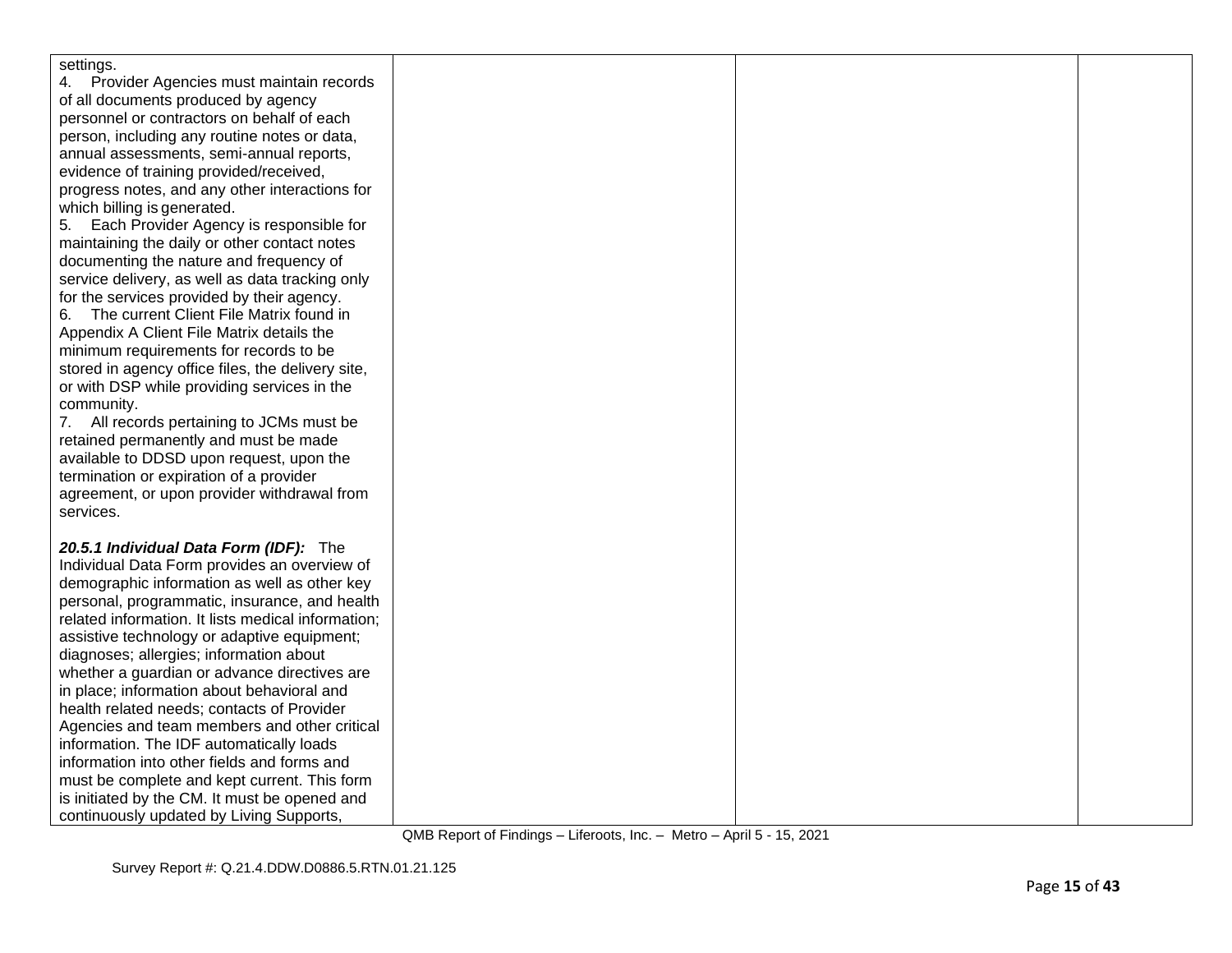| CCS- Group, ANS, CIHS and case                  |  |  |
|-------------------------------------------------|--|--|
| management when applicable to the person in     |  |  |
| order for accurate data to auto populate other  |  |  |
| documents like the Health Passport and          |  |  |
| Physician Consultation Form. Although the       |  |  |
| Primary Provider Agency is ultimately           |  |  |
| responsible for keeping this form current, each |  |  |
| provider collaborates and communicates          |  |  |
| critical information to update this form.       |  |  |
|                                                 |  |  |
| Chapter 3: Safeguards 3.1.2 Team                |  |  |
| <b>Justification Process: DD Waiver</b>         |  |  |
| participants may receive evaluations or         |  |  |
| reviews conducted by a variety of               |  |  |
| professionals or clinicians. These evaluations  |  |  |
| or reviews typically include recommendations    |  |  |
| or suggestions for the person/guardian or the   |  |  |
| team to consider. The team justification        |  |  |
| process includes:                               |  |  |
| Discussion and decisions about non-<br>1.       |  |  |
| health related recommendations are              |  |  |
| documented on the Team Justification form.      |  |  |
| 2.<br>The Team Justification form documents     |  |  |
| that the person/guardian or team has            |  |  |
| considered the recommendations and has          |  |  |
| decided:                                        |  |  |
| a. to implement the recommendation;             |  |  |
| b. to create an action plan and revise the      |  |  |
| ISP, if necessary; or                           |  |  |
| c. not to implement the recommendation          |  |  |
| currently.                                      |  |  |
| 3. All DD Waiver Provider Agencies              |  |  |
| participate in information gathering, IDT       |  |  |
| meeting attendance, and accessing               |  |  |
| supplemental resources if needed and desired.   |  |  |
| 4. The CM ensures that the Team                 |  |  |
| Justification Process is followed and complete. |  |  |
|                                                 |  |  |
|                                                 |  |  |
|                                                 |  |  |
|                                                 |  |  |
|                                                 |  |  |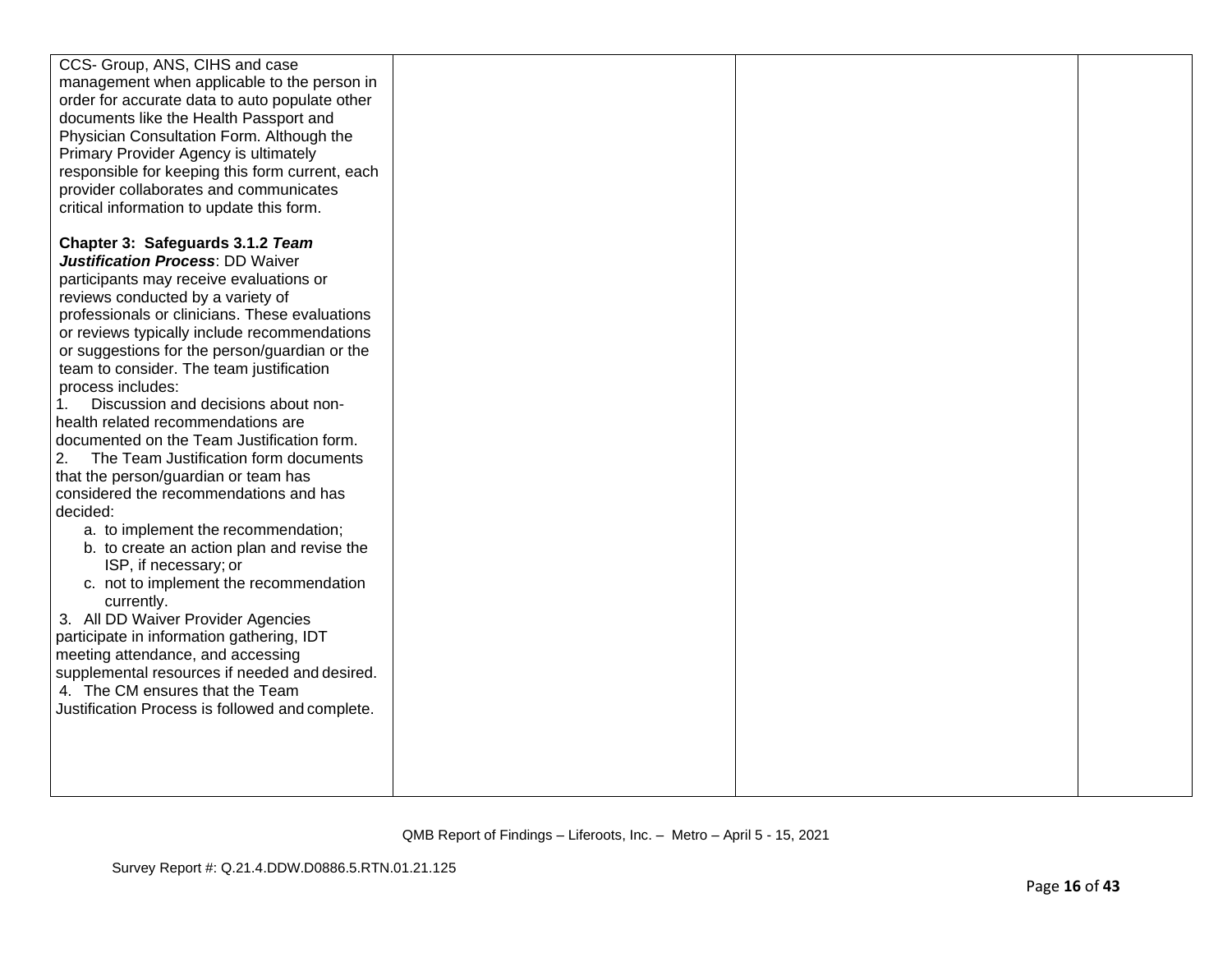| Tag #1A08.3 Administrative Case File:                                     | <b>Condition of Participation Level Deficiency</b> |                                                          |  |
|---------------------------------------------------------------------------|----------------------------------------------------|----------------------------------------------------------|--|
| <b>Individual Service Plan / ISP Components</b>                           |                                                    |                                                          |  |
| <b>NMAC 7.26.5 SERVICE PLANS FOR</b>                                      | After an analysis of the evidence it has been      | Provider:                                                |  |
| INDIVIDUALS WITH DEVELOPMENTAL                                            | determined there is a significant potential for a  | <b>State your Plan of Correction for the</b>             |  |
| DISABILITIES LIVING IN THE COMMUNITY.                                     | negative outcome to occur.                         | deficiencies cited in this tag here (How is the          |  |
|                                                                           |                                                    | deficiency going to be corrected? This can be            |  |
| NMAC 7.26.5.12 DEVELOPMENT OF THE                                         | Based on record review, the Agency did not         | specific to each deficiency cited or if possible an      |  |
| <b>INDIVIDUAL SERVICE PLAN (ISP) -</b>                                    | maintain a complete and confidential case file     | overall correction?): $\rightarrow$                      |  |
| PARTICIPATION IN AND SCHEDULING OF                                        | at the administrative office for 2 of 12           |                                                          |  |
| <b>INTERDISCIPLINARY TEAM MEETINGS.</b>                                   | individuals.                                       |                                                          |  |
|                                                                           |                                                    |                                                          |  |
| NMAC 7.26.5.14 DEVELOPMENT OF THE                                         | Review of the Agency administrative individual     |                                                          |  |
| <b>INDIVIDUAL SERVICE PLAN (ISP) -</b>                                    | case files revealed the following items were not   |                                                          |  |
| <b>CONTENT OF INDIVIDUAL SERVICE</b>                                      | found, incomplete, and/or not current:             |                                                          |  |
| <b>PLANS.</b>                                                             |                                                    | <b>Provider:</b>                                         |  |
| Developmental Disabilities (DD) Waiver                                    | ISP Teaching and Support Strategies:               | <b>Enter your ongoing Quality</b>                        |  |
| Service Standards 2/26/2018; Re-Issue:                                    | Individual #4:                                     | <b>Assurance/Quality Improvement</b>                     |  |
| 12/28/2018; Eff 1/1/2019                                                  | TSS not found for the following Work / Learn       | processes as it related to this tag number               |  |
| <b>Chapter 6 Individual Service Plan: The</b>                             | Outcome Statement / Action Steps:                  | here (What is going to be done? How many                 |  |
| CMS requires a person-centered service plan                               | • " will use an electronics to practice basic      | individuals is this going to affect? How often will      |  |
| for every person receiving HCBS. The DD                                   | math."                                             | this be completed? Who is responsible? What              |  |
| Waiver's person-centered service plan is the                              |                                                    | steps will be taken if issues are found?): $\rightarrow$ |  |
| ISP.                                                                      | Individual #5:                                     |                                                          |  |
|                                                                           | TSS not found for the following Health             |                                                          |  |
| 6.5.2 ISP Revisions: The ISP is a dynamic                                 | Outcome Statement / Action Steps:                  |                                                          |  |
| document that changes with the person's                                   | • "Staff will assist in taking him for a walk."    |                                                          |  |
| desires, circumstances, and need. IDT                                     |                                                    |                                                          |  |
| members must collaborate and request an IDT                               |                                                    |                                                          |  |
| meeting from the CM when a need to modify                                 |                                                    |                                                          |  |
| the ISP arises. The CM convenes the IDT                                   |                                                    |                                                          |  |
| within ten days of receipt of any reasonable                              |                                                    |                                                          |  |
| request to convene the team, either in person                             |                                                    |                                                          |  |
| or through teleconference.                                                |                                                    |                                                          |  |
|                                                                           |                                                    |                                                          |  |
| 6.6 DDSD ISP Template: The ISP must be                                    |                                                    |                                                          |  |
| written according to templates provided by the                            |                                                    |                                                          |  |
| DDSD. Both children and adults have                                       |                                                    |                                                          |  |
| designated ISP templates. The ISP template                                |                                                    |                                                          |  |
| includes Vision Statements, Desired                                       |                                                    |                                                          |  |
| Outcomes, a meeting participant signature<br>page, an Addendum A (i.e. an |                                                    |                                                          |  |
|                                                                           |                                                    |                                                          |  |
| acknowledgement of receipt of specific                                    |                                                    |                                                          |  |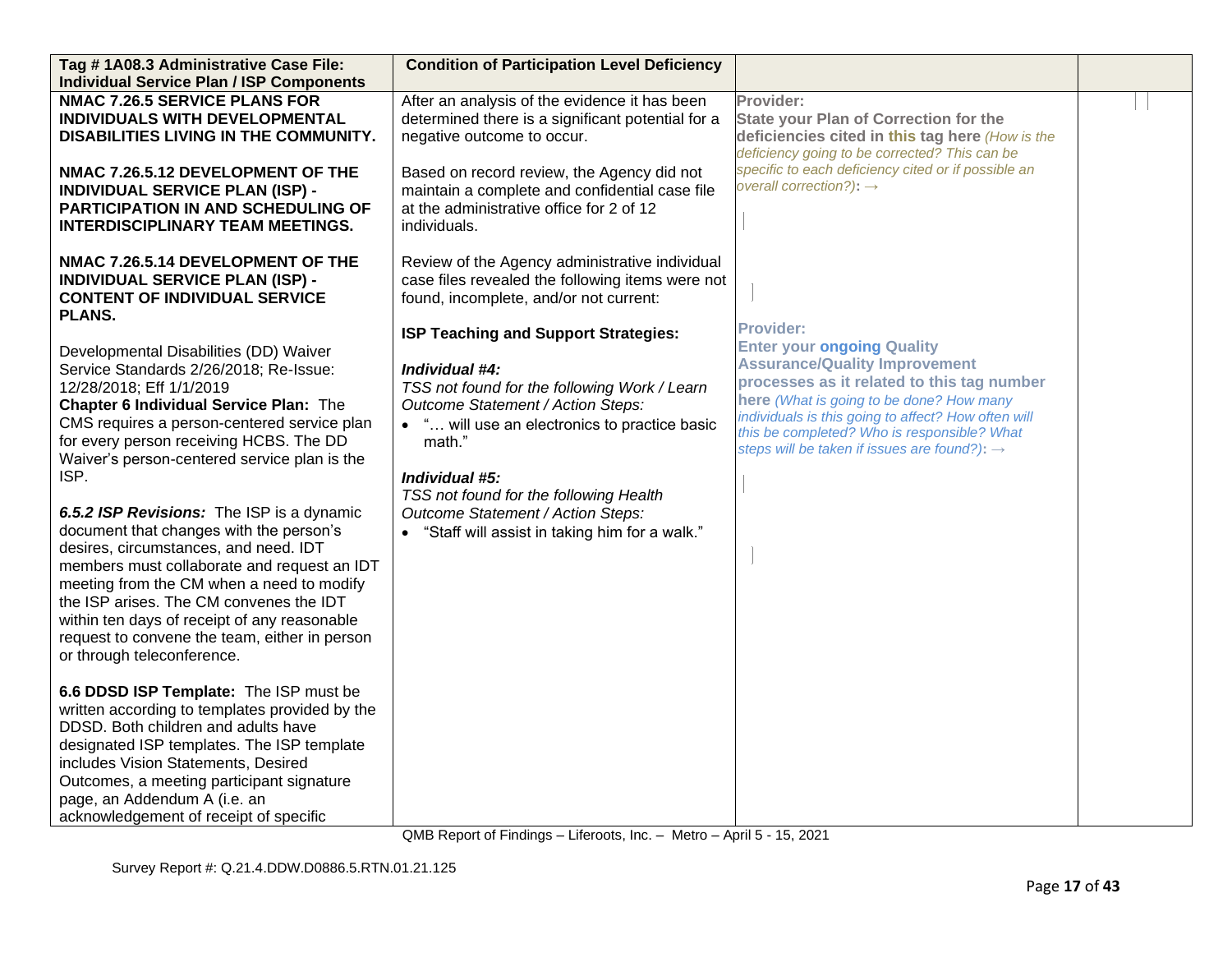| information) and other elements depending on     |  |  |
|--------------------------------------------------|--|--|
| the age of the individual. The ISP templates     |  |  |
| may be revised and reissued by DDSD to           |  |  |
| incorporate initiatives that improve person -    |  |  |
| centered planning practices. Companion           |  |  |
| documents may also be issued by DDSD and         |  |  |
| be required for use in order to better           |  |  |
| demonstrate required elements of the PCP         |  |  |
| process and ISP development.                     |  |  |
| The ISP is completed by the CM with the IDT      |  |  |
| input and must be completed according to the     |  |  |
| following requirements:                          |  |  |
| DD Waiver Provider Agencies should not<br>1.     |  |  |
| recommend service type, frequency, and           |  |  |
| amount (except for required case                 |  |  |
| management services) on an individual budget     |  |  |
| prior to the Vision Statement and Desired        |  |  |
| Outcomes being developed.                        |  |  |
| 2. The person does not require IDT               |  |  |
| agreement/approval regarding his/her dreams,     |  |  |
| aspirations, and desired long-term outcomes.     |  |  |
| 3. When there is disagreement, the IDT is        |  |  |
| required to plan and resolve conflicts in a      |  |  |
| manner that promotes health, safety, and         |  |  |
| quality of life through consensus. Consensus     |  |  |
| means a state of general agreement that          |  |  |
| allows members to support the proposal, at       |  |  |
| least on a trial basis.                          |  |  |
| 4. A signature page and/or documentation of      |  |  |
| participation by phone must be completed.        |  |  |
| 5. The CM must review a current Addendum         |  |  |
| A and DHI ANE letter with the person and         |  |  |
| Court appointed guardian or parents of a         |  |  |
| minor, if applicable.                            |  |  |
|                                                  |  |  |
| 6.6.3 Additional Requirements for Adults:        |  |  |
| Because children have access to other funding    |  |  |
| sources, a larger array of services are          |  |  |
| available to adults than to children through the |  |  |
| DD Waiver. (See Chapter 7: Available             |  |  |
| Services and Individual Budget Development).     |  |  |
| The ISP Template for adults is also more         |  |  |
| extensive, including Action Plans, Teaching      |  |  |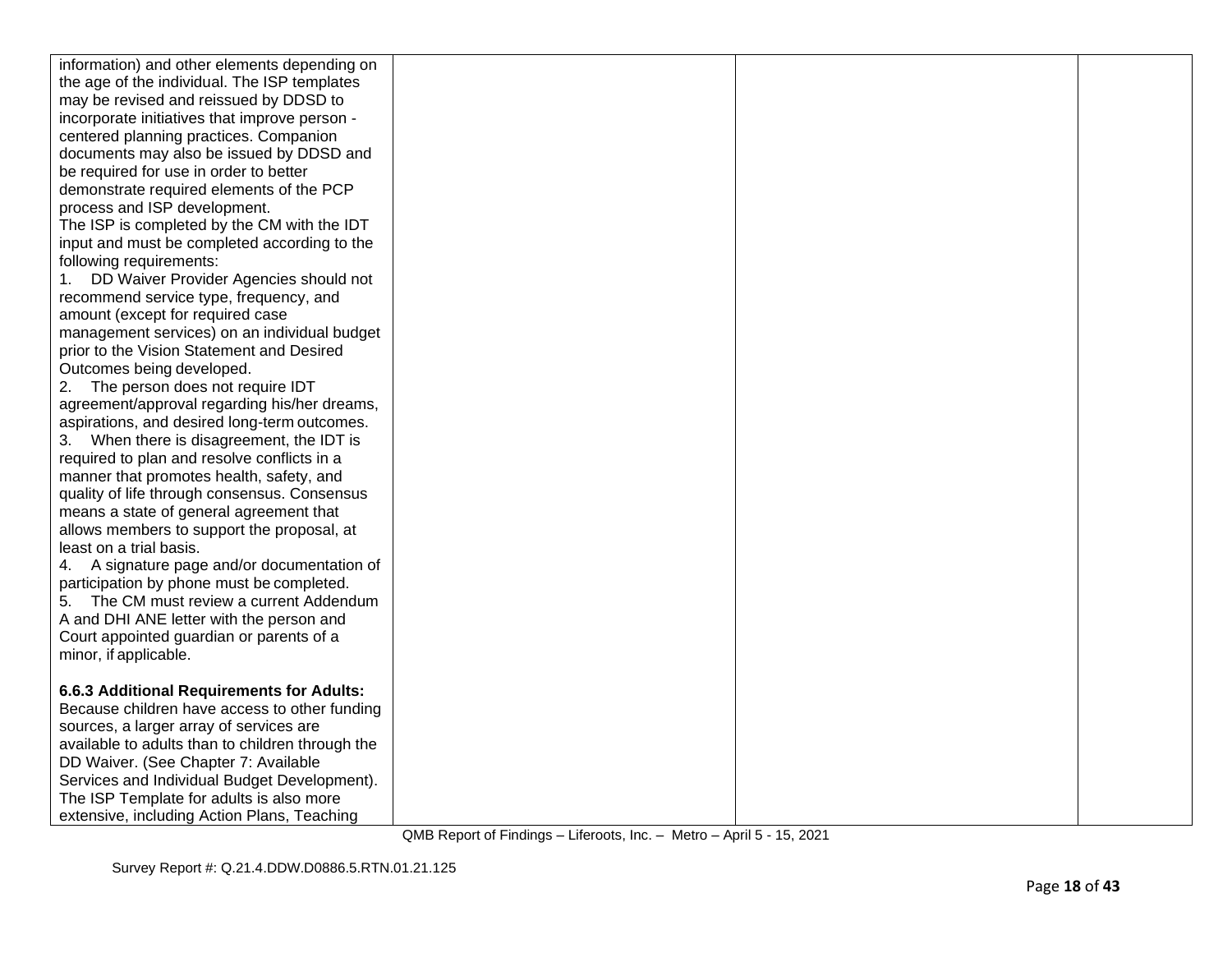| and Support Strategies (TSS), Written Direct     |  |  |
|--------------------------------------------------|--|--|
| Support Instructions (WDSI), and Individual      |  |  |
| Specific Training (IST) requirements.            |  |  |
|                                                  |  |  |
| 6.6.3.1. Action Plan: Each Desired Outcome       |  |  |
| requires an Action Plan. The Action Plan         |  |  |
| addresses individual strengths and capabilities  |  |  |
|                                                  |  |  |
| in reaching Desired Outcomes. Multiple           |  |  |
| service types may be included in the Action      |  |  |
| Plan under a single Desired Outcome. Multiple    |  |  |
| Provider Agencies can and should be              |  |  |
| contributing to Action Plans toward each         |  |  |
| Desired Outcome.                                 |  |  |
| 1. Action Plans include actions the person       |  |  |
| will take; not just actions the staff will take. |  |  |
| 2. Action Plans delineate which activities will  |  |  |
| be completed within one year.                    |  |  |
| 3. Action Plans are completed through IDT        |  |  |
| consensus during the ISP meeting.                |  |  |
| 4. Action Plans must indicate under              |  |  |
| "Responsible Party" which DSP or service         |  |  |
| provider (i.e. Family Living, CCS, etc.) are     |  |  |
| responsible for carrying out the Action Step.    |  |  |
|                                                  |  |  |
| 6.6.3.2 Teaching and Supports Strategies         |  |  |
| (TSS) and Written Direct Support                 |  |  |
| Instructions (WDSI): After the ISP meeting,      |  |  |
| IDT members conduct a task analysis and          |  |  |
| assessments necessary to create effective        |  |  |
| TSS and WDSI to support those Action Plans       |  |  |
| that require this extra detail. All TSS and      |  |  |
| WDSI should support the person in achieving      |  |  |
| his/her Vision.                                  |  |  |
|                                                  |  |  |
| 6.6.3.3 Individual Specific Training in the      |  |  |
| ISP: The CM, with input from each DD Waiver      |  |  |
| Provider Agency at the annual ISP meeting,       |  |  |
| completes the IST requirements section of the    |  |  |
| ISP form listing all training needs specific to  |  |  |
| the individual. Provider Agencies bring their    |  |  |
| proposed IST to the annual meeting. The IDT      |  |  |
| must reach a consensus about who needs to        |  |  |
| be trained, at what level (awareness,            |  |  |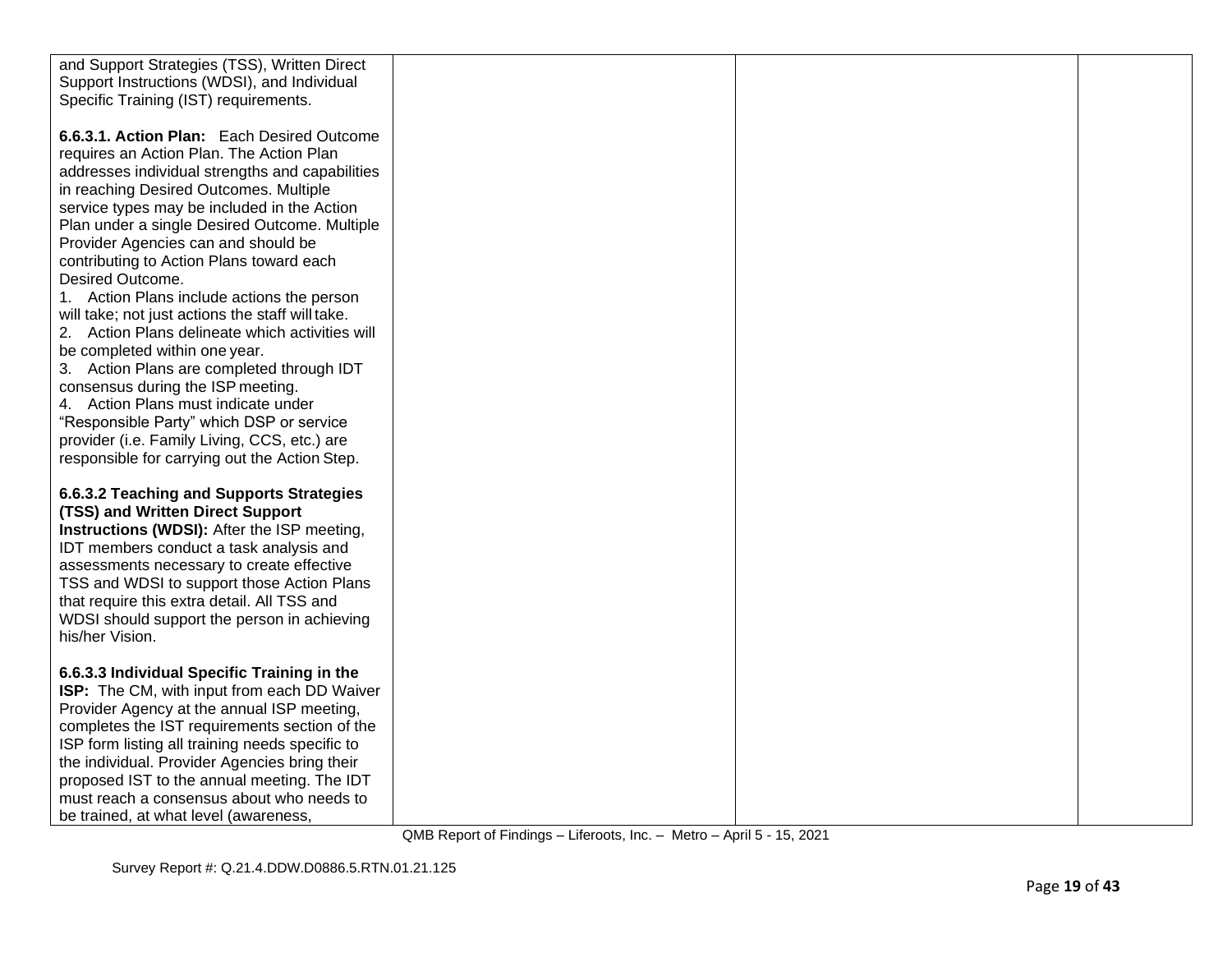| knowledge or skill), and within what timeframe.   |  |  |
|---------------------------------------------------|--|--|
| (See Chapter 17.10 Individual-Specific            |  |  |
| Training for more information about IST.)         |  |  |
| 6.8 ISP Implementation and Monitoring: All        |  |  |
| DD Waiver Provider Agencies with a signed         |  |  |
| SFOC are required to provide services as          |  |  |
| detailed in the ISP. The ISP must be readily      |  |  |
| accessible to Provider Agencies on the            |  |  |
| approved budget. (See Chapter 20: Provider        |  |  |
| Documentation and Client Records.) CMs            |  |  |
| facilitate and maintain communication with the    |  |  |
| person, his/her representative, other IDT         |  |  |
| members, Provider Agencies, and relevant          |  |  |
| parties to ensure that the person receives the    |  |  |
| maximum benefit of his/her services and that      |  |  |
| revisions to the ISP are made as needed. All      |  |  |
| DD Waiver Provider Agencies are required to       |  |  |
| cooperate with monitoring activities conducted    |  |  |
| by the CM and the DOH. Provider Agencies          |  |  |
| are required to respond to issues at the          |  |  |
| individual level and agency level as described    |  |  |
| in Chapter 16: Qualified Provider Agencies.       |  |  |
|                                                   |  |  |
| <b>Chapter 20: Provider Documentation and</b>     |  |  |
| <b>Client Records: 20.2 Client Records</b>        |  |  |
| Requirements: All DD Waiver Provider              |  |  |
| Agencies are required to create and maintain      |  |  |
| individual client records. The contents of client |  |  |
|                                                   |  |  |
| records vary depending on the unique needs        |  |  |
| of the person receiving services and the          |  |  |
| resultant information produced. The extent of     |  |  |
| documentation required for individual client      |  |  |
| records per service type depends on the           |  |  |
| location of the file, the type of service being   |  |  |
| provided, and the information necessary.          |  |  |
|                                                   |  |  |
|                                                   |  |  |
|                                                   |  |  |
|                                                   |  |  |
|                                                   |  |  |
|                                                   |  |  |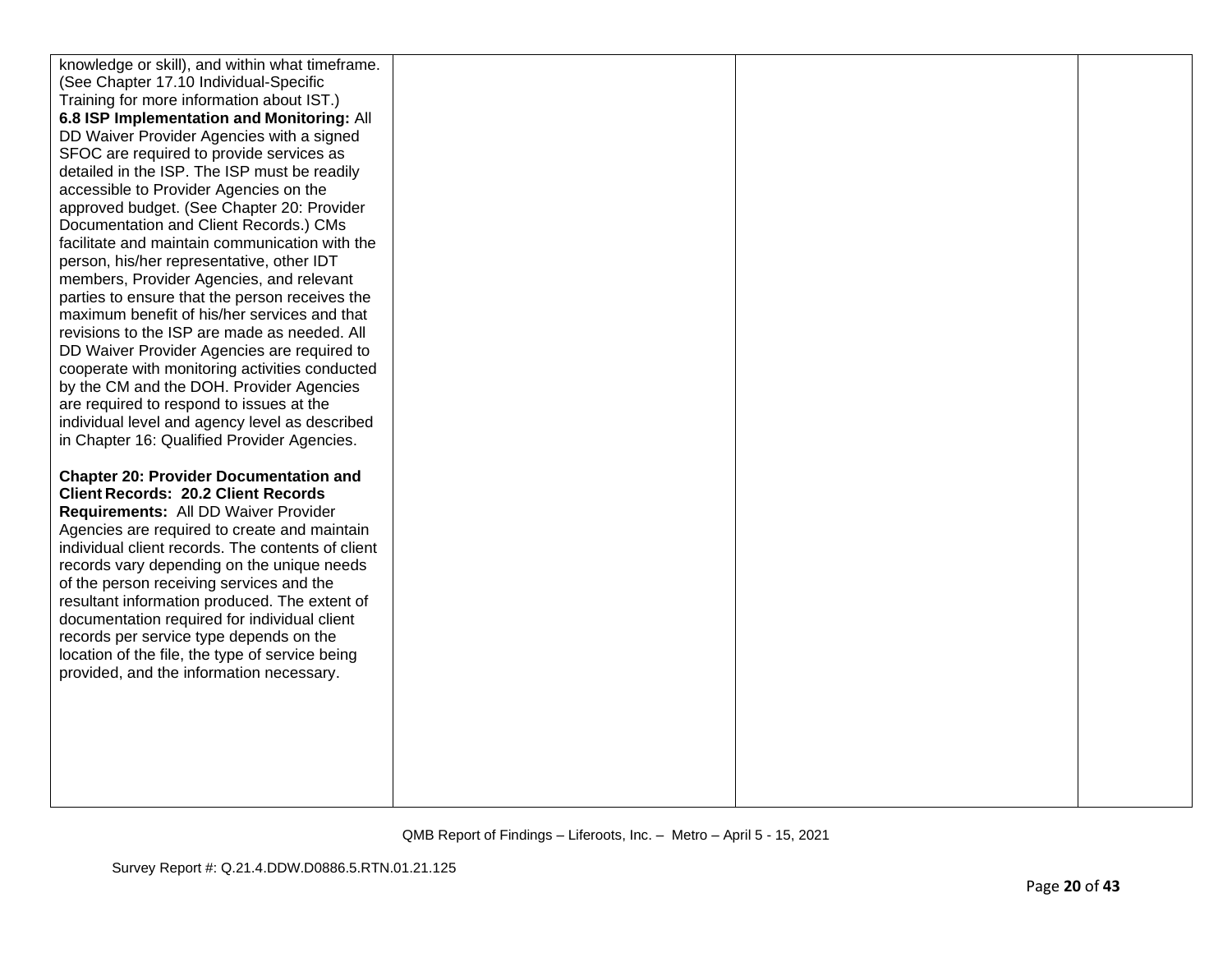| Tag # 1A32 Administrative Case File:               | <b>Condition of Participation Level Deficiency</b> |                                                          |  |
|----------------------------------------------------|----------------------------------------------------|----------------------------------------------------------|--|
| <b>Individual Service Plan Implementation</b>      |                                                    |                                                          |  |
| NMAC 7.26.5.16.C and D Development of              | After an analysis of the evidence it has been      | Provider:                                                |  |
| the ISP. Implementation of the ISP. The ISP        | determined there is a significant potential for a  | <b>State your Plan of Correction for the</b>             |  |
| shall be implemented according to the              | negative outcome to occur.                         | deficiencies cited in this tag here (How is the          |  |
| timelines determined by the IDT and as             |                                                    | deficiency going to be corrected? This can be            |  |
| specified in the ISP for each stated desired       | Based on administrative record review, the         | specific to each deficiency cited or if possible an      |  |
| outcomes and action plan.                          | Agency did not implement the ISP according to      | overall correction?): $\rightarrow$                      |  |
|                                                    | the timelines determined by the IDT and as         |                                                          |  |
| C. The IDT shall review and discuss                | specified in the ISP for each stated desired       |                                                          |  |
| information and recommendations with the           | outcomes and action plan for 3 of 12               |                                                          |  |
| individual, with the goal of supporting the        | individuals.                                       |                                                          |  |
| individual in attaining desired outcomes. The      |                                                    |                                                          |  |
| IDT develops an ISP based upon the                 | As indicated by Individuals ISP the following      |                                                          |  |
| individual's personal vision statement,            | was found with regards to the implementation       |                                                          |  |
| strengths, needs, interests and preferences.       | of ISP Outcomes:                                   | <b>Provider:</b>                                         |  |
| The ISP is a dynamic document, revised             |                                                    | <b>Enter your ongoing Quality</b>                        |  |
| periodically, as needed, and amended to            | <b>Customized Community Supports Data</b>          | <b>Assurance/Quality Improvement</b>                     |  |
| reflect progress towards personal goals and        | <b>Collection / Data Tracking/Progress with</b>    | processes as it related to this tag number               |  |
| achievements consistent with the individual's      | regards to ISP Outcomes:                           | here (What is going to be done? How many                 |  |
| future vision. This regulation is consistent with  |                                                    | individuals is this going to affect? How often will      |  |
| standards established for individual plan          | Individual #1                                      | this be completed? Who is responsible? What              |  |
| development as set forth by the commission on      | • None found regarding: Work/learn                 | steps will be taken if issues are found?): $\rightarrow$ |  |
| the accreditation of rehabilitation facilities     | Outcome/Action Step: " will practice               |                                                          |  |
| (CARF) and/or other program accreditation          | making greeting cards" for 1/2021 - 2/2021.        |                                                          |  |
| approved and adopted by the developmental          | Action step is to be completed weekly.             |                                                          |  |
| disabilities division and the department of        |                                                    |                                                          |  |
| health. It is the policy of the developmental      | <b>Community Integrated Employment</b>             |                                                          |  |
| disabilities division (DDD), that to the extent    | <b>Services Data Collection / Data</b>             |                                                          |  |
| permitted by funding, each individual receive      | Tracking/Progress with regards to ISP              |                                                          |  |
| supports and services that will assist and         | <b>Outcomes:</b>                                   |                                                          |  |
| encourage independence and productivity in         |                                                    |                                                          |  |
| the community and attempt to prevent               | Individual #2                                      |                                                          |  |
| regression or loss of current capabilities.        | • None found regarding: Work/learn                 |                                                          |  |
| Services and supports include specialized          | Outcome/Action Step: " will work on                |                                                          |  |
| and/or generic services, training, education       | getting back to work on a timely basis" for        |                                                          |  |
| and/or treatment as determined by the IDT and      | 1/2021 - 2/2021. Action step is to be              |                                                          |  |
| documented in the ISP.                             | completed 1 time per week.                         |                                                          |  |
|                                                    |                                                    |                                                          |  |
| D. The intent is to provide choice and obtain      | Individual #10                                     |                                                          |  |
| opportunities for individuals to live, work and    | • None found regarding: Work/learn                 |                                                          |  |
| play with full participation in their communities. | Outcome/Action Step: " will use the Zebra          |                                                          |  |
| The following principles provide direction and     |                                                    |                                                          |  |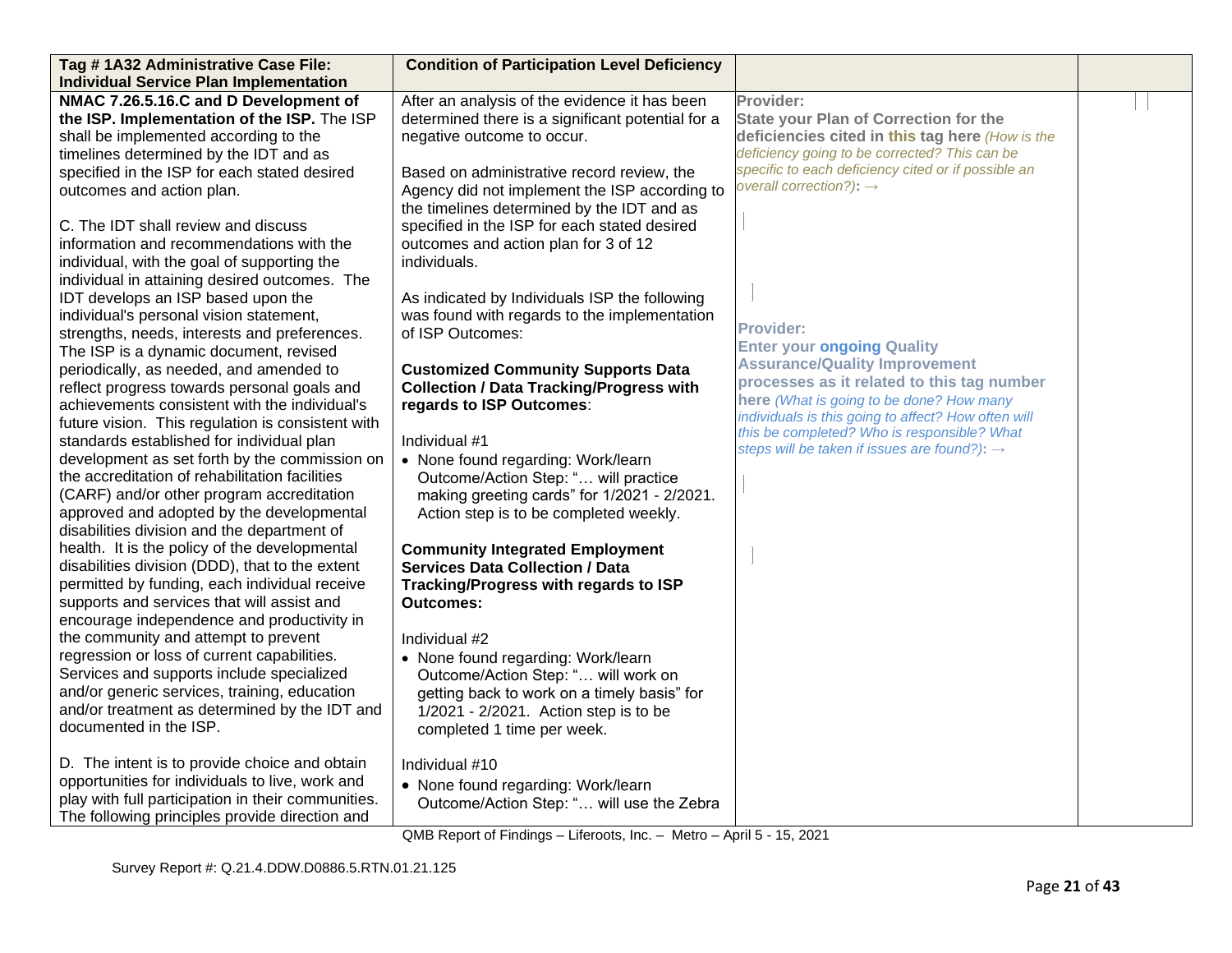| purpose in planning for individuals with                                                                                                                                                                                                                                                                                                                                                                                                                                                                                                                                                                                                                                                                                                                                                                                                                                                                                                            | device to locate items, determine expiration  |  |
|-----------------------------------------------------------------------------------------------------------------------------------------------------------------------------------------------------------------------------------------------------------------------------------------------------------------------------------------------------------------------------------------------------------------------------------------------------------------------------------------------------------------------------------------------------------------------------------------------------------------------------------------------------------------------------------------------------------------------------------------------------------------------------------------------------------------------------------------------------------------------------------------------------------------------------------------------------|-----------------------------------------------|--|
| developmental disabilities. [05/03/94; 01/15/97;                                                                                                                                                                                                                                                                                                                                                                                                                                                                                                                                                                                                                                                                                                                                                                                                                                                                                                    | dates" for 1/2021 - 2/2021. Action step is to |  |
|                                                                                                                                                                                                                                                                                                                                                                                                                                                                                                                                                                                                                                                                                                                                                                                                                                                                                                                                                     |                                               |  |
| Recompiled 10/31/01]<br>Developmental Disabilities (DD) Waiver<br>Service Standards 2/26/2018; Re-Issue:<br>12/28/2018; Eff 1/1/2019<br>Chapter 6: Individual Service Plan (ISP)<br>6.8 ISP Implementation and Monitoring: All<br>DD Waiver Provider Agencies with a signed<br>SFOC are required to provide services as<br>detailed in the ISP. The ISP must be readily<br>accessible to Provider Agencies on the<br>approved budget. (See Chapter 20: Provider<br>Documentation and Client Records.) CMs<br>facilitate and maintain communication with the<br>person, his/her representative, other IDT<br>members, Provider Agencies, and relevant<br>parties to ensure that the person receives the<br>maximum benefit of his/her services and that<br>revisions to the ISP are made as needed. All<br>DD Waiver Provider Agencies are required to<br>cooperate with monitoring activities conducted<br>by the CM and the DOH. Provider Agencies | be completed weekly.                          |  |
| are required to respond to issues at the<br>individual level and agency level as described                                                                                                                                                                                                                                                                                                                                                                                                                                                                                                                                                                                                                                                                                                                                                                                                                                                          |                                               |  |
| in Chapter 16: Qualified Provider Agencies.                                                                                                                                                                                                                                                                                                                                                                                                                                                                                                                                                                                                                                                                                                                                                                                                                                                                                                         |                                               |  |
|                                                                                                                                                                                                                                                                                                                                                                                                                                                                                                                                                                                                                                                                                                                                                                                                                                                                                                                                                     |                                               |  |
| <b>Chapter 20: Provider Documentation and</b>                                                                                                                                                                                                                                                                                                                                                                                                                                                                                                                                                                                                                                                                                                                                                                                                                                                                                                       |                                               |  |
| <b>Client Records 20.2 Client Records</b>                                                                                                                                                                                                                                                                                                                                                                                                                                                                                                                                                                                                                                                                                                                                                                                                                                                                                                           |                                               |  |
| Requirements: All DD Waiver Provider                                                                                                                                                                                                                                                                                                                                                                                                                                                                                                                                                                                                                                                                                                                                                                                                                                                                                                                |                                               |  |
| Agencies are required to create and maintain                                                                                                                                                                                                                                                                                                                                                                                                                                                                                                                                                                                                                                                                                                                                                                                                                                                                                                        |                                               |  |
| individual client records. The contents of client                                                                                                                                                                                                                                                                                                                                                                                                                                                                                                                                                                                                                                                                                                                                                                                                                                                                                                   |                                               |  |
| records vary depending on the unique needs of                                                                                                                                                                                                                                                                                                                                                                                                                                                                                                                                                                                                                                                                                                                                                                                                                                                                                                       |                                               |  |
| the person receiving services and the resultant                                                                                                                                                                                                                                                                                                                                                                                                                                                                                                                                                                                                                                                                                                                                                                                                                                                                                                     |                                               |  |
| information produced. The extent of<br>documentation required for individual client                                                                                                                                                                                                                                                                                                                                                                                                                                                                                                                                                                                                                                                                                                                                                                                                                                                                 |                                               |  |
| records per service type depends on the                                                                                                                                                                                                                                                                                                                                                                                                                                                                                                                                                                                                                                                                                                                                                                                                                                                                                                             |                                               |  |
| location of the file, the type of service being                                                                                                                                                                                                                                                                                                                                                                                                                                                                                                                                                                                                                                                                                                                                                                                                                                                                                                     |                                               |  |
| provided, and the information necessary.                                                                                                                                                                                                                                                                                                                                                                                                                                                                                                                                                                                                                                                                                                                                                                                                                                                                                                            |                                               |  |
| DD Waiver Provider Agencies are required to                                                                                                                                                                                                                                                                                                                                                                                                                                                                                                                                                                                                                                                                                                                                                                                                                                                                                                         |                                               |  |
| adhere to the following:                                                                                                                                                                                                                                                                                                                                                                                                                                                                                                                                                                                                                                                                                                                                                                                                                                                                                                                            |                                               |  |
| Client records must contain all documents                                                                                                                                                                                                                                                                                                                                                                                                                                                                                                                                                                                                                                                                                                                                                                                                                                                                                                           |                                               |  |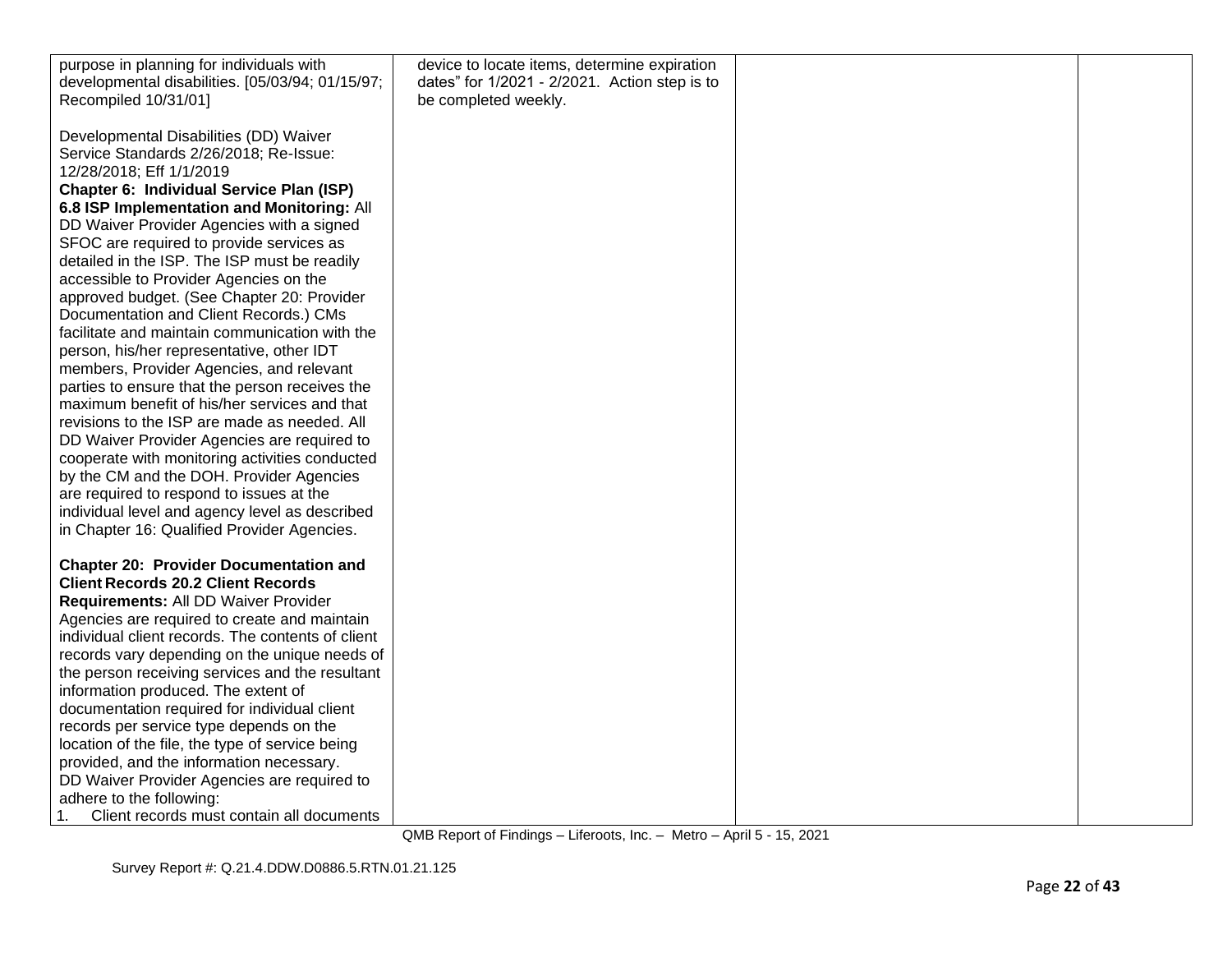| essential to the service being provided and       |  |  |
|---------------------------------------------------|--|--|
| essential to ensuring the health and safety of    |  |  |
| the person during the provision of the service.   |  |  |
| Provider Agencies must have readily<br>2.         |  |  |
| accessible records in home and community          |  |  |
| settings in paper or electronic form. Secure      |  |  |
| access to electronic records through the          |  |  |
| Therap web-based system using computers or        |  |  |
| mobile devices is acceptable.                     |  |  |
| 3. Provider Agencies are responsible for          |  |  |
| ensuring that all plans created by nurses, RDs,   |  |  |
| therapists or BSCs are present in all needed      |  |  |
| settings.                                         |  |  |
| Provider Agencies must maintain records           |  |  |
| of all documents produced by agency               |  |  |
| personnel or contractors on behalf of each        |  |  |
| person, including any routine notes or data,      |  |  |
| annual assessments, semi-annual reports,          |  |  |
| evidence of training provided/received,           |  |  |
| progress notes, and any other interactions for    |  |  |
| which billing is generated.                       |  |  |
| Each Provider Agency is responsible for<br>5.     |  |  |
| maintaining the daily or other contact notes      |  |  |
| documenting the nature and frequency of           |  |  |
| service delivery, as well as data tracking only   |  |  |
| for the services provided by their agency.        |  |  |
| The current Client File Matrix found in<br>6.     |  |  |
| Appendix A Client File Matrix details the         |  |  |
| minimum requirements for records to be            |  |  |
| stored in agency office files, the delivery site, |  |  |
| or with DSP while providing services in the       |  |  |
| community.                                        |  |  |
| All records pertaining to JCMs must be<br>7.      |  |  |
| retained permanently and must be made             |  |  |
| available to DDSD upon request, upon the          |  |  |
| termination or expiration of a provider           |  |  |
| agreement, or upon provider withdrawal from       |  |  |
| services.                                         |  |  |
|                                                   |  |  |
|                                                   |  |  |
|                                                   |  |  |
|                                                   |  |  |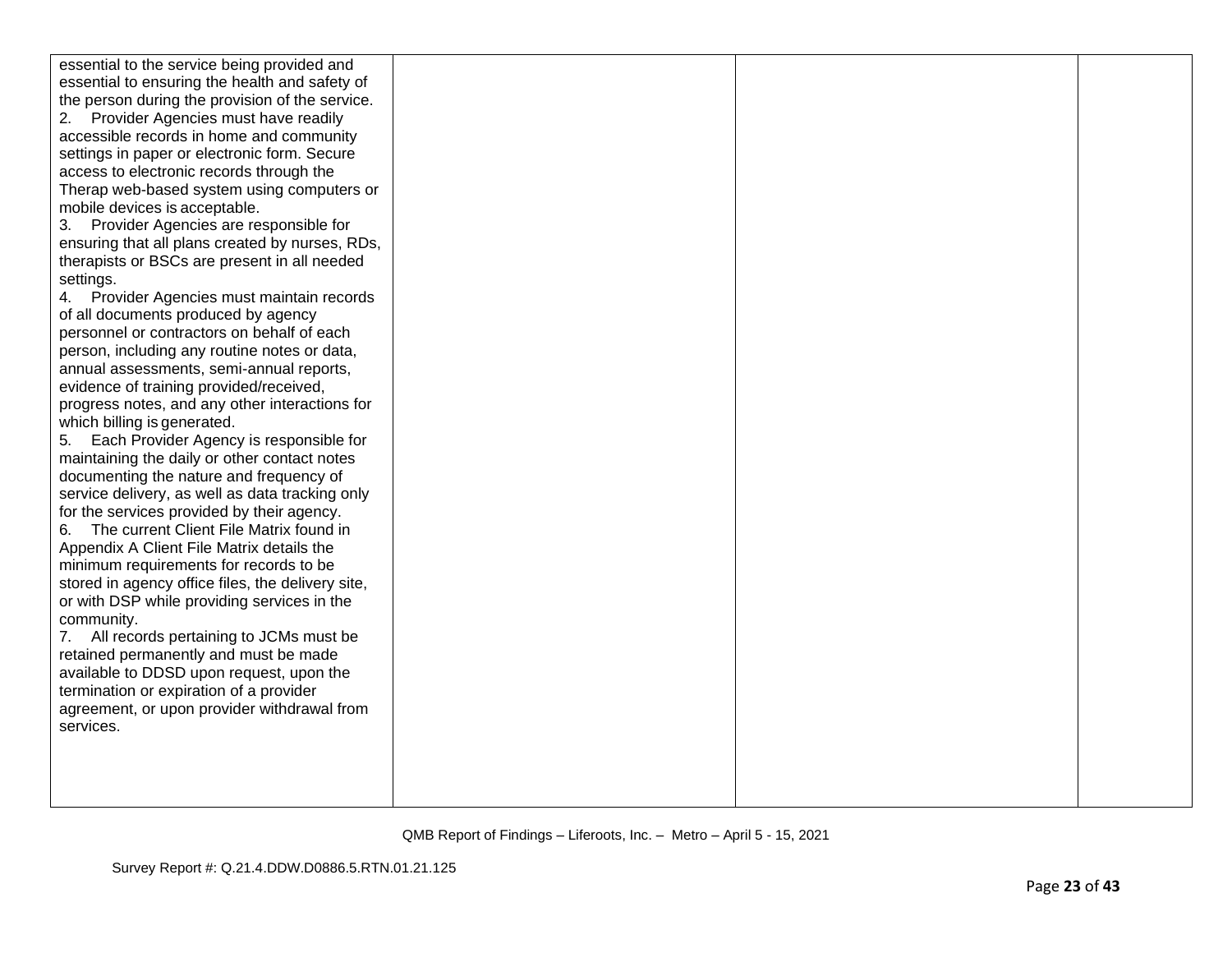| <b>Standard of Care</b>                                                                                                                                                                                                                                                                                                                                                                                                                                                                                                                                                                                                                                                                                                                                                                                                                                                                                                                                                                                                                                                                                                                                                                                                                                                                                                                                                                                                                                                                                        | <b>Deficiencies</b>                                                                                                                                                                                                                                                                                                                                                                                                                                                                                                                                                                                                                                                                                                                                                                                                                                                                                                                                                                                                                                                                                         | Agency Plan of Correction, On-going QA/QI<br>and Responsible Party                                                                                                                                                                                                                                                                                                                                                                                                                                                                                                                                                       | <b>Completion</b><br><b>Date</b> |
|----------------------------------------------------------------------------------------------------------------------------------------------------------------------------------------------------------------------------------------------------------------------------------------------------------------------------------------------------------------------------------------------------------------------------------------------------------------------------------------------------------------------------------------------------------------------------------------------------------------------------------------------------------------------------------------------------------------------------------------------------------------------------------------------------------------------------------------------------------------------------------------------------------------------------------------------------------------------------------------------------------------------------------------------------------------------------------------------------------------------------------------------------------------------------------------------------------------------------------------------------------------------------------------------------------------------------------------------------------------------------------------------------------------------------------------------------------------------------------------------------------------|-------------------------------------------------------------------------------------------------------------------------------------------------------------------------------------------------------------------------------------------------------------------------------------------------------------------------------------------------------------------------------------------------------------------------------------------------------------------------------------------------------------------------------------------------------------------------------------------------------------------------------------------------------------------------------------------------------------------------------------------------------------------------------------------------------------------------------------------------------------------------------------------------------------------------------------------------------------------------------------------------------------------------------------------------------------------------------------------------------------|--------------------------------------------------------------------------------------------------------------------------------------------------------------------------------------------------------------------------------------------------------------------------------------------------------------------------------------------------------------------------------------------------------------------------------------------------------------------------------------------------------------------------------------------------------------------------------------------------------------------------|----------------------------------|
|                                                                                                                                                                                                                                                                                                                                                                                                                                                                                                                                                                                                                                                                                                                                                                                                                                                                                                                                                                                                                                                                                                                                                                                                                                                                                                                                                                                                                                                                                                                |                                                                                                                                                                                                                                                                                                                                                                                                                                                                                                                                                                                                                                                                                                                                                                                                                                                                                                                                                                                                                                                                                                             | Service Domain: Qualified Providers - The State monitors non-licensed/non-certified providers to assure adherence to waiver requirements. The State                                                                                                                                                                                                                                                                                                                                                                                                                                                                      |                                  |
|                                                                                                                                                                                                                                                                                                                                                                                                                                                                                                                                                                                                                                                                                                                                                                                                                                                                                                                                                                                                                                                                                                                                                                                                                                                                                                                                                                                                                                                                                                                |                                                                                                                                                                                                                                                                                                                                                                                                                                                                                                                                                                                                                                                                                                                                                                                                                                                                                                                                                                                                                                                                                                             | implements its policies and procedures for verifying that provider training is conducted in accordance with State requirements and the approved waiver.                                                                                                                                                                                                                                                                                                                                                                                                                                                                  |                                  |
| Tag #1A22 Agency Personnel Competency                                                                                                                                                                                                                                                                                                                                                                                                                                                                                                                                                                                                                                                                                                                                                                                                                                                                                                                                                                                                                                                                                                                                                                                                                                                                                                                                                                                                                                                                          | <b>Condition of Participation Level Deficiency</b>                                                                                                                                                                                                                                                                                                                                                                                                                                                                                                                                                                                                                                                                                                                                                                                                                                                                                                                                                                                                                                                          |                                                                                                                                                                                                                                                                                                                                                                                                                                                                                                                                                                                                                          |                                  |
| Developmental Disabilities (DD) Waiver<br>Service Standards 2/26/2018; Re-Issue:<br>12/28/2018; Eff 1/1/2019<br>Chapter 13: Nursing Services 13.2.11<br><b>Training and Implementation of Plans:</b><br>1. RNs and LPNs are required to provide<br>Individual Specific Training (IST) regarding<br>HCPs and MERPs.<br>2. The agency nurse is required to deliver and<br>document training for DSP/DSS regarding the<br>healthcare interventions/strategies and MERPs<br>that the DSP are responsible to implement,<br>clearly indicating level of competency achieved<br>by each trainee as described in Chapter 17.10<br>Individual-Specific Training.<br><b>Chapter 17: Training Requirement</b><br>17.10 Individual-Specific Training: The<br>following are elements of IST: defined<br>standards of performance, curriculum tailored<br>to teach skills and knowledge necessary to<br>meet those standards of performance, and<br>formal examination or demonstration to verify<br>standards of performance, using the<br>established DDSD training levels of<br>awareness, knowledge, and skill.<br>Reaching an awareness level may be<br>accomplished by reading plans or other<br>information. The trainee is cognizant of<br>information related to a person's specific<br>condition. Verbal or written recall of basic<br>information or knowing where to access the<br>information can verify awareness.<br>Reaching a knowledge level may take the<br>form of observing a plan in action, reading a | After an analysis of the evidence it has been<br>determined there is a significant potential for a<br>negative outcome to occur.<br>Based on interview, the Agency did not ensure<br>training competencies were met for 2 of 5<br>Direct Support Personnel.<br>When DSP were asked, if the Individual's<br>had Medical Emergency Response Plans<br>and where could they be located, the<br>following was reported:<br>• DSP #505 stated, "One for Pica." As<br>indicated by the Electronic Comprehensive<br>Health Assessment Tool, the Individual<br>requires a Medical Emergency Response<br>Plan for Aspiration. (Individual #7)<br>• DSP #505 stated, "Has one for Trach." As<br>indicated by the Electronic Comprehensive<br>Health Assessment Tool, the Individual<br>requires Medical Emergency Response<br>Plans for Aspiration. (Individual #8)<br>DSP #504 stated, "Seizure Disorder." As<br>$\bullet$<br>indicated by the Individual Specific Training<br>section of the ISP, the Individual additionally<br>requires Medical Emergency Response<br>Plans for Gastrointestinal. (Individual #12) | Provider:<br><b>State your Plan of Correction for the</b><br>deficiencies cited in this tag here (How is the<br>deficiency going to be corrected? This can be<br>specific to each deficiency cited or if possible an<br>overall correction?): $\rightarrow$<br><b>Provider:</b><br><b>Enter your ongoing Quality</b><br><b>Assurance/Quality Improvement</b><br>processes as it related to this tag number<br>here (What is going to be done? How many<br>individuals is this going to affect? How often will<br>this be completed? Who is responsible? What<br>steps will be taken if issues are found?): $\rightarrow$ |                                  |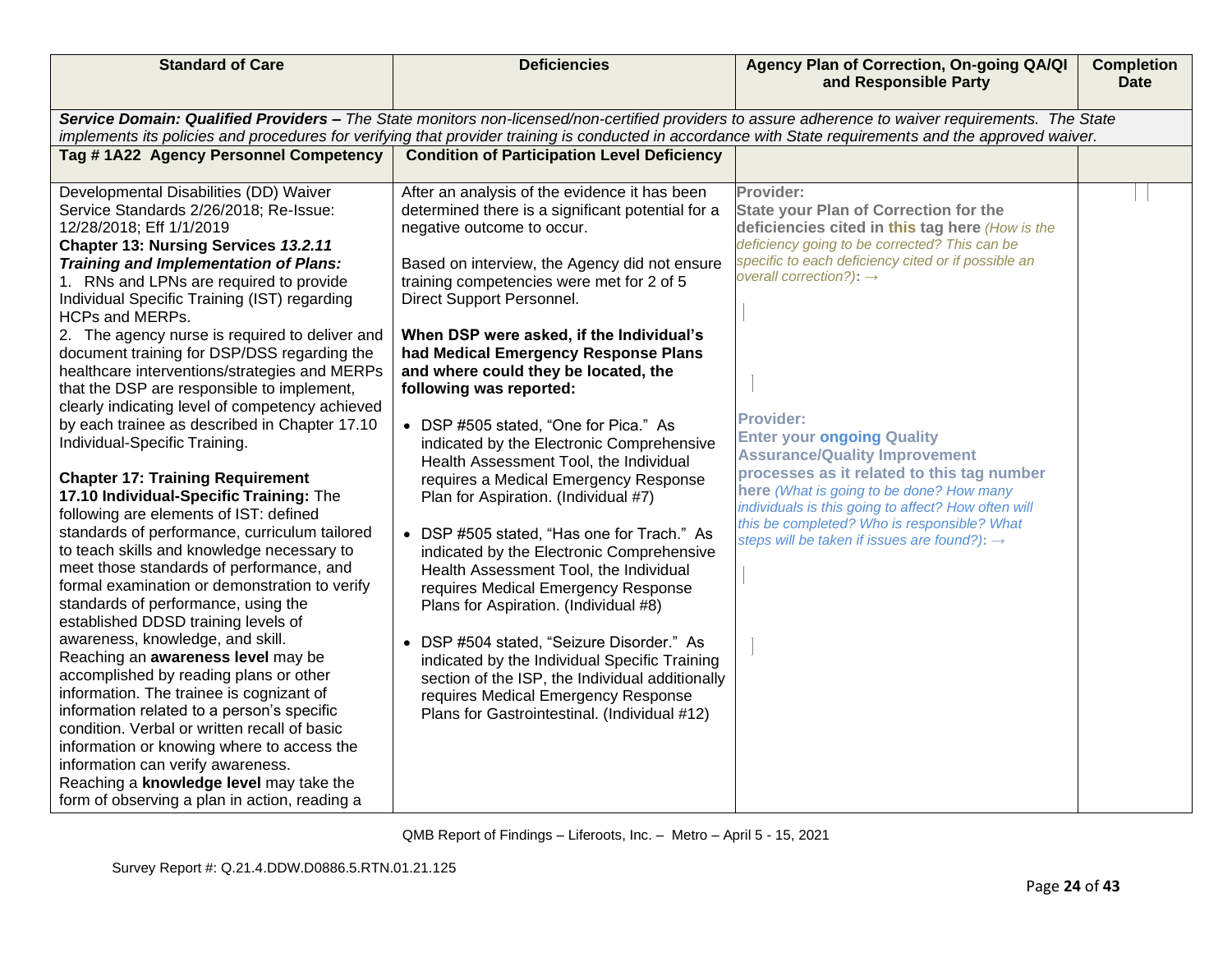| plan more thoroughly, or having a plan           |  |  |
|--------------------------------------------------|--|--|
| described by the author or their designee.       |  |  |
| Verbal or written recall or demonstration may    |  |  |
| verify this level of competence.                 |  |  |
| Reaching a skill level involves being trained    |  |  |
| by a therapist, nurse, designated or             |  |  |
| experienced designated trainer. The trainer      |  |  |
| shall demonstrate the techniques according to    |  |  |
| the plan. Then they observe and provide          |  |  |
| feedback to the trainee as they implement the    |  |  |
| techniques. This should be repeated until        |  |  |
| competence is demonstrated. Demonstration        |  |  |
| of skill or observed implementation of the       |  |  |
| techniques or strategies verifies skill level    |  |  |
| competence. Trainees should be observed on       |  |  |
| more than one occasion to ensure appropriate     |  |  |
| techniques are maintained and to provide         |  |  |
| additional coaching/feedback.                    |  |  |
| Individuals shall receive services from          |  |  |
| competent and qualified Provider Agency          |  |  |
| personnel who must successfully complete IST     |  |  |
| requirements in accordance with the              |  |  |
| specifications described in the ISP of each      |  |  |
| person supported.                                |  |  |
| IST must be arranged and conducted at<br>1.      |  |  |
| least annually. IST includes training on the ISP |  |  |
| Desired Outcomes, Action Plans, strategies,      |  |  |
| and information about the person's preferences   |  |  |
| regarding privacy, communication style, and      |  |  |
| routines. More frequent training may be          |  |  |
| necessary if the annual ISP changes before the   |  |  |
| year ends.                                       |  |  |
| 2.<br>IST for therapy-related WDSI, HCPs,        |  |  |
| MERPs, CARMPs, PBSA, PBSP, and BCIP,             |  |  |
| must occur at least annually and more often if   |  |  |
| plans change, or if monitoring by the plan       |  |  |
| author or agency finds incorrect                 |  |  |
| implementation, when new DSP or CM are           |  |  |
| assigned to work with a person, or when an       |  |  |
| existing DSP or CM requires a refresher.         |  |  |
| 3. The competency level of the training is       |  |  |
| based on the IST section of the ISP.             |  |  |
| 4. The person should be present for and          |  |  |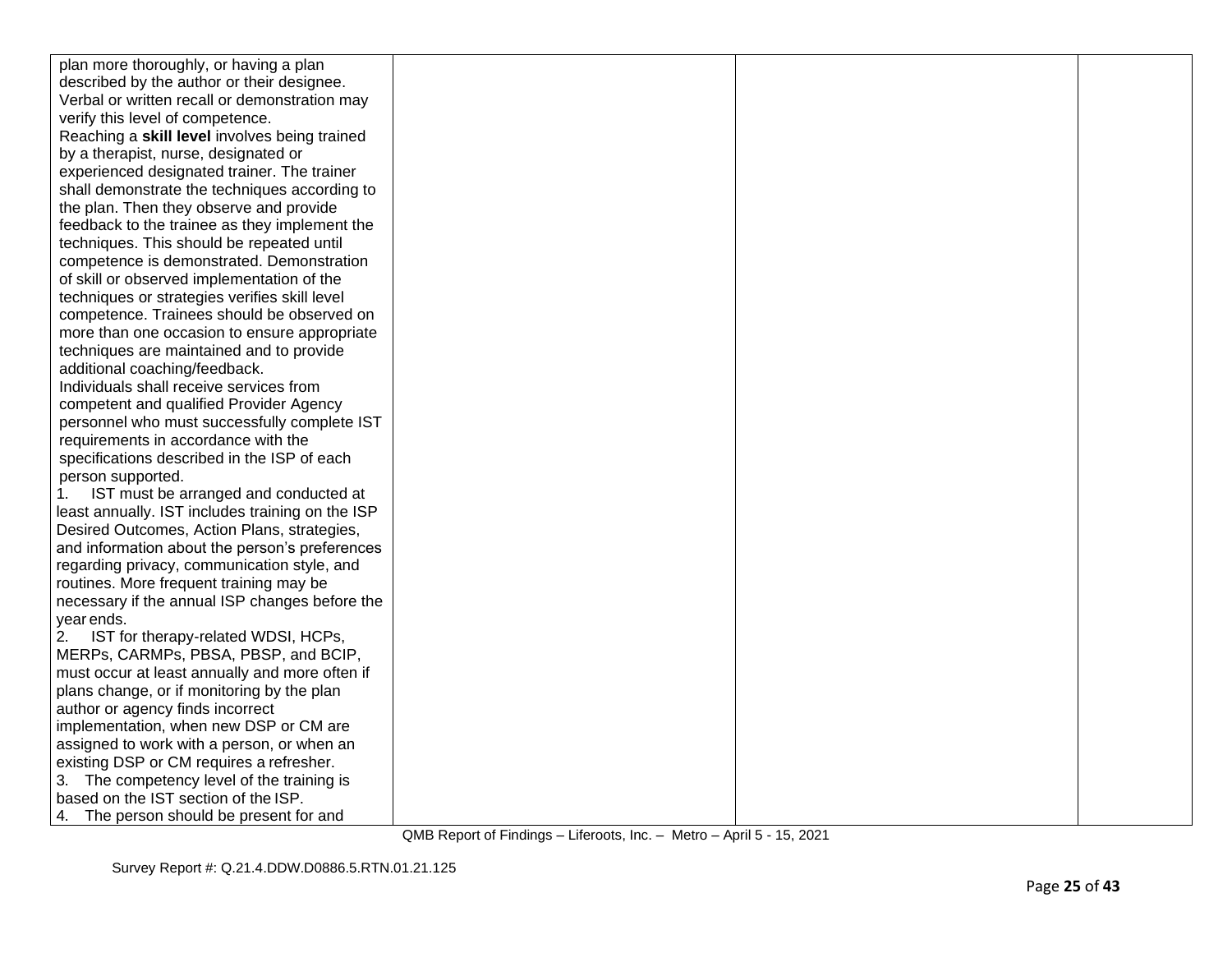| involved in IST whenever possible.                |  |  |
|---------------------------------------------------|--|--|
| 5. Provider Agencies are responsible for          |  |  |
| tracking of IST requirements.                     |  |  |
| 6. Provider Agencies must arrange and             |  |  |
|                                                   |  |  |
| ensure that DSP's are trained on the contents     |  |  |
| of the plans in accordance with timelines         |  |  |
| indicated in the Individual-Specific Training     |  |  |
| Requirements: Support Plans section of the        |  |  |
| ISP and notify the plan authors when new DSP      |  |  |
| are hired to arrange for trainings.               |  |  |
| 7. If a therapist, BSC, nurse, or other author of |  |  |
| a plan, healthcare or otherwise, chooses to       |  |  |
| designate a trainer, that person is still         |  |  |
| responsible for providing the curriculum to the   |  |  |
|                                                   |  |  |
| designated trainer. The author of the plan is     |  |  |
| also responsible for ensuring the designated      |  |  |
| trainer is verifying competency in alignment      |  |  |
| with their curriculum, doing periodic quality     |  |  |
| assurance checks with their designated trainer,   |  |  |
| and re-certifying the designated trainer at least |  |  |
| annually and/or when there is a change to a       |  |  |
| person's plan.                                    |  |  |
|                                                   |  |  |
|                                                   |  |  |
|                                                   |  |  |
|                                                   |  |  |
|                                                   |  |  |
|                                                   |  |  |
|                                                   |  |  |
|                                                   |  |  |
|                                                   |  |  |
|                                                   |  |  |
|                                                   |  |  |
|                                                   |  |  |
|                                                   |  |  |
|                                                   |  |  |
|                                                   |  |  |
|                                                   |  |  |
|                                                   |  |  |
|                                                   |  |  |
|                                                   |  |  |
|                                                   |  |  |
|                                                   |  |  |
|                                                   |  |  |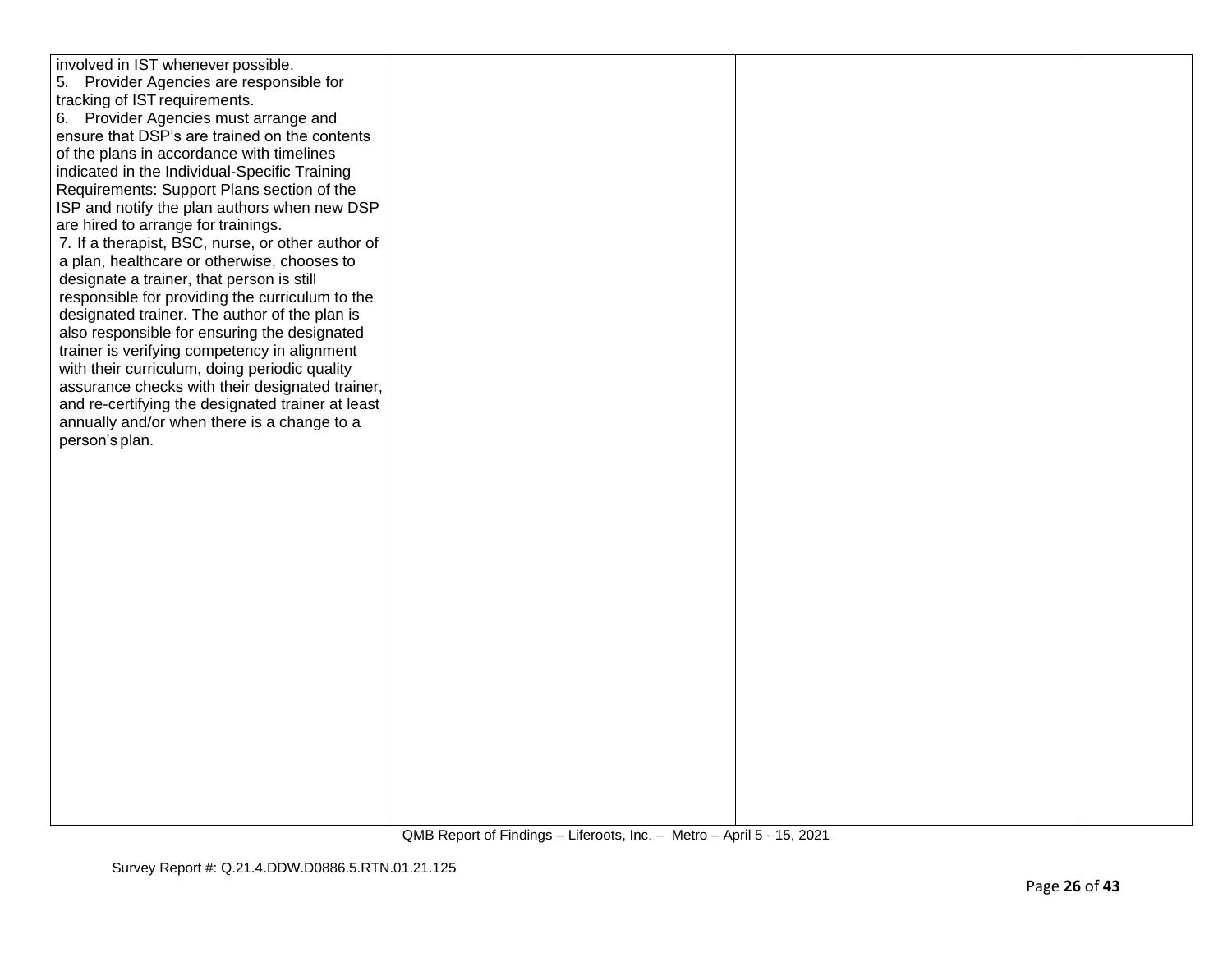| Tag #1A37 Individual Specific Training                                                 | <b>Condition of Participation Level Deficiency</b>                                     |                                                                                                  |  |
|----------------------------------------------------------------------------------------|----------------------------------------------------------------------------------------|--------------------------------------------------------------------------------------------------|--|
|                                                                                        |                                                                                        |                                                                                                  |  |
| Developmental Disabilities (DD) Waiver                                                 | After an analysis of the evidence it has been                                          | Provider:                                                                                        |  |
| Service Standards 2/26/2018; Re-Issue:                                                 | determined there is a significant potential for a                                      | <b>State your Plan of Correction for the</b>                                                     |  |
| 12/28/2018; Eff 1/1/2019                                                               | negative outcome to occur.                                                             | deficiencies cited in this tag here (How is the<br>deficiency going to be corrected? This can be |  |
| <b>Chapter 17: Training Requirements: The</b><br>purpose of this chapter is to outline |                                                                                        | specific to each deficiency cited or if possible an                                              |  |
| requirements for completing, reporting and                                             | Based on record review, the Agency did not<br>ensure that Individual Specific Training | overall correction?): $\rightarrow$                                                              |  |
| documenting DDSD training requirements for                                             | requirements were met for 6 of 6 Agency                                                |                                                                                                  |  |
| DD Waiver Provider Agencies as well as                                                 | Personnel.                                                                             |                                                                                                  |  |
| requirements for certified trainers or mentors                                         |                                                                                        |                                                                                                  |  |
| of DDSD Core curriculum training.                                                      | Review of personnel records found no                                                   |                                                                                                  |  |
| 17.1 Training Requirements for Direct                                                  | evidence of the following:                                                             |                                                                                                  |  |
| <b>Support Personnel and Direct Support</b>                                            |                                                                                        |                                                                                                  |  |
| <b>Supervisors:</b> Direct Support Personnel                                           | <b>Direct Support Personnel (DSP):</b>                                                 |                                                                                                  |  |
| (DSP) and Direct Support Supervisors (DSS)                                             | • Individual Specific Training (#500, 501, 502,                                        | <b>Provider:</b>                                                                                 |  |
| include staff and contractors from agencies                                            | 504)                                                                                   | <b>Enter your ongoing Quality</b>                                                                |  |
| providing the following services: Supported                                            |                                                                                        | <b>Assurance/Quality Improvement</b>                                                             |  |
| Living, Family Living, CIHS, IMLS, CCS, CIE                                            | <b>Service Coordination Personnel (SC):</b>                                            | processes as it related to this tag number                                                       |  |
| and Crisis Supports.                                                                   | • Individual Specific Training (#503, 505)                                             | here (What is going to be done? How many                                                         |  |
| 1. DSP/DSS must successfully:                                                          |                                                                                        | individuals is this going to affect? How often will                                              |  |
| a. Complete IST requirements in accordance                                             |                                                                                        | this be completed? Who is responsible? What<br>steps will be taken if issues are found?): →      |  |
| with the specifications described in the ISP                                           |                                                                                        |                                                                                                  |  |
| of each person supported and as outlined                                               |                                                                                        |                                                                                                  |  |
| in 17.10 Individual-Specific Training below.                                           |                                                                                        |                                                                                                  |  |
| b. Complete training on DOH-approved ANE                                               |                                                                                        |                                                                                                  |  |
| reporting procedures in accordance with                                                |                                                                                        |                                                                                                  |  |
| NMAC 7.1.14                                                                            |                                                                                        |                                                                                                  |  |
| c. Complete training in universal precautions.                                         |                                                                                        |                                                                                                  |  |
| The training materials shall meet                                                      |                                                                                        |                                                                                                  |  |
| Occupational Safety and Health                                                         |                                                                                        |                                                                                                  |  |
| Administration (OSHA) requirements                                                     |                                                                                        |                                                                                                  |  |
| d. Complete and maintain certification in First                                        |                                                                                        |                                                                                                  |  |
| Aid and CPR. The training materials shall<br>meet OSHA requirements/guidelines.        |                                                                                        |                                                                                                  |  |
| e. Complete relevant training in accordance                                            |                                                                                        |                                                                                                  |  |
| with OSHA requirements (if job involves                                                |                                                                                        |                                                                                                  |  |
| exposure to hazardous chemicals).                                                      |                                                                                        |                                                                                                  |  |
| f. Become certified in a DDSD-approved                                                 |                                                                                        |                                                                                                  |  |
| system of crisis prevention and                                                        |                                                                                        |                                                                                                  |  |
| intervention (e.g., MANDT, Handle with                                                 |                                                                                        |                                                                                                  |  |
| Care, CPI) before using EPR. Agency DSP                                                |                                                                                        |                                                                                                  |  |
| and DSS shall maintain certification in a                                              |                                                                                        |                                                                                                  |  |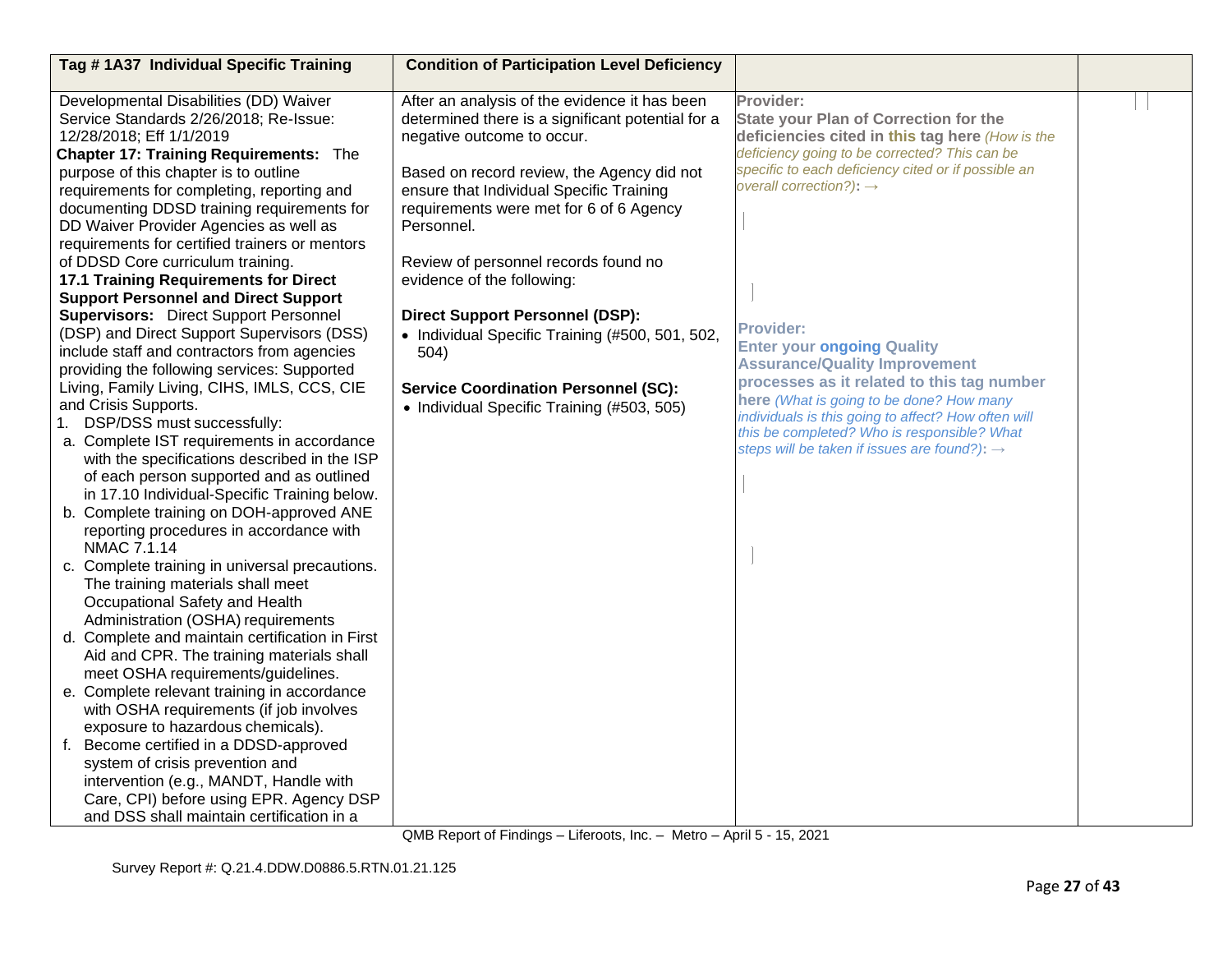| DDSD-approved system if any person they       |  |  |
|-----------------------------------------------|--|--|
| support has a BCIP that includes the use      |  |  |
| of EPR.                                       |  |  |
| g. Complete and maintain certification in a   |  |  |
| DDSD-approved medication course if            |  |  |
| required to assist with medication delivery.  |  |  |
| h. Complete training regarding the HIPAA.     |  |  |
| 2. Any staff being used in an emergency       |  |  |
| to fill in or cover a shift must have at a    |  |  |
| minimum the DDSD required core trainings      |  |  |
| and be on shift with a DSP who has            |  |  |
| completed the relevant IST.                   |  |  |
|                                               |  |  |
| 17.10 Individual-Specific Training: The       |  |  |
| following are elements of IST: defined        |  |  |
|                                               |  |  |
| standards of performance, curriculum tailored |  |  |
| to teach skills and knowledge necessary to    |  |  |
| meet those standards of performance, and      |  |  |
| formal examination or demonstration to verify |  |  |
| standards of performance, using the           |  |  |
| established DDSD training levels of           |  |  |
| awareness, knowledge, and skill.              |  |  |
| Reaching an awareness level may be            |  |  |
| accomplished by reading plans or other        |  |  |
| information. The trainee is cognizant of      |  |  |
| information related to a person's specific    |  |  |
| condition. Verbal or written recall of basic  |  |  |
| information or knowing where to access the    |  |  |
| information can verify awareness.             |  |  |
| Reaching a knowledge level may take the       |  |  |
| form of observing a plan in action, reading a |  |  |
| plan more thoroughly, or having a plan        |  |  |
| described by the author or their designee.    |  |  |
| Verbal or written recall or demonstration may |  |  |
| verify this level of competence.              |  |  |
| Reaching a skill level involves being trained |  |  |
| by a therapist, nurse, designated or          |  |  |
| experienced designated trainer. The trainer   |  |  |
| shall demonstrate the techniques according to |  |  |
| the plan. Then they observe and provide       |  |  |
| feedback to the trainee as they implement the |  |  |
| techniques. This should be repeated until     |  |  |
| competence is demonstrated. Demonstration     |  |  |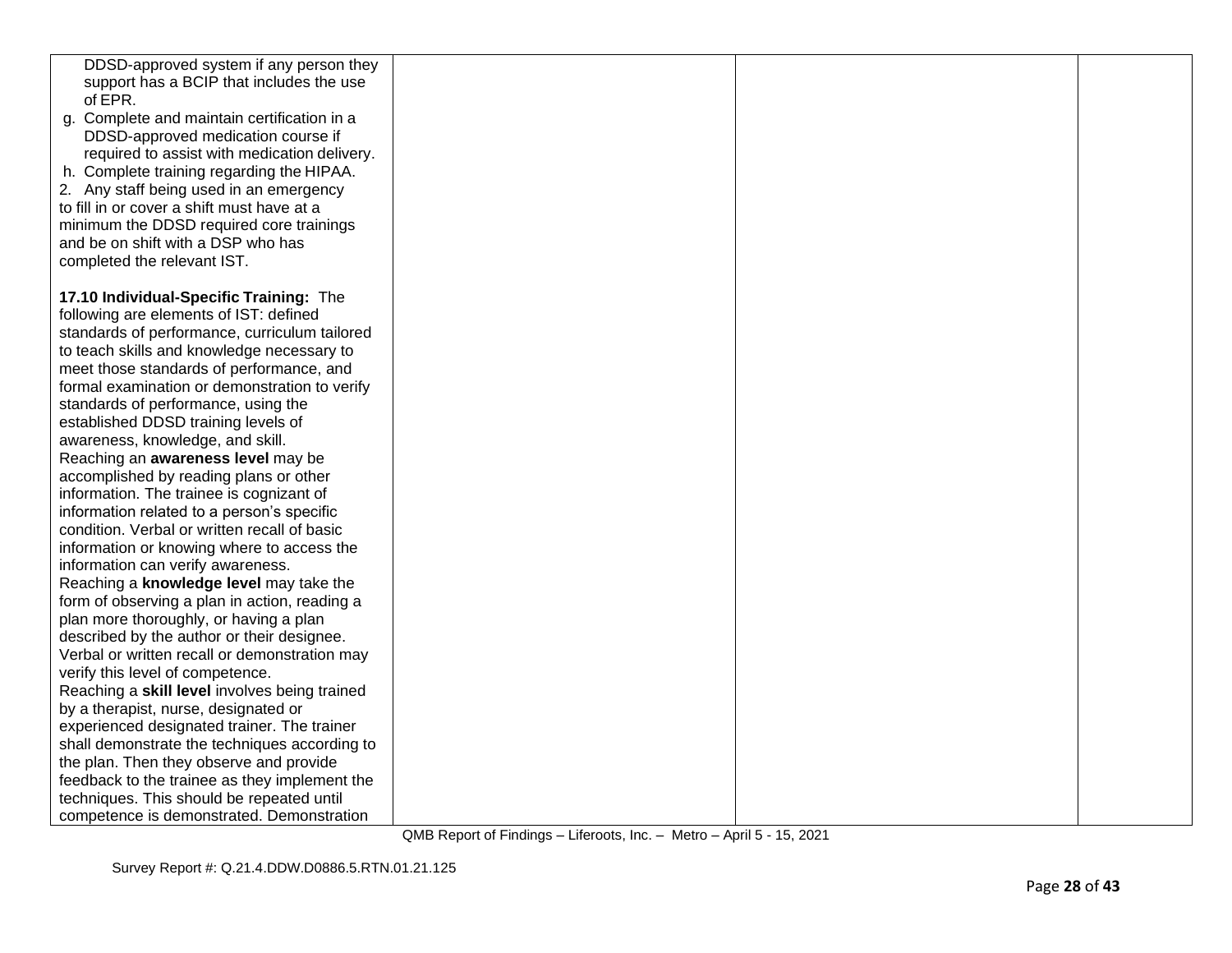| of skill or observed implementation of the                                                 |  |  |
|--------------------------------------------------------------------------------------------|--|--|
| techniques or strategies verifies skill level                                              |  |  |
| competence. Trainees should be observed on                                                 |  |  |
| more than one occasion to ensure appropriate                                               |  |  |
| techniques are maintained and to provide                                                   |  |  |
| additional coaching/feedback.                                                              |  |  |
| Individuals shall receive services from                                                    |  |  |
| competent and qualified Provider Agency                                                    |  |  |
| personnel who must successfully complete IST                                               |  |  |
| requirements in accordance with the                                                        |  |  |
| specifications described in the ISP of each                                                |  |  |
| person supported.                                                                          |  |  |
| 1. IST must be arranged and conducted at                                                   |  |  |
| least annually. IST includes training on the ISP                                           |  |  |
| Desired Outcomes, Action Plans, strategies,                                                |  |  |
| and information about the person's                                                         |  |  |
| preferences regarding privacy, communication                                               |  |  |
| style, and routines. More frequent training may                                            |  |  |
| be necessary if the annual ISP changes before                                              |  |  |
| the year ends.                                                                             |  |  |
| 2. IST for therapy-related WDSI, HCPs,                                                     |  |  |
| MERPs, CARMPs, PBSA, PBSP, and BCIP,                                                       |  |  |
| must occur at least annually and more often if                                             |  |  |
| plans change, or if monitoring by the plan                                                 |  |  |
| author or agency finds incorrect                                                           |  |  |
| implementation, when new DSP or CM are                                                     |  |  |
| assigned to work with a person, or when an                                                 |  |  |
| existing DSP or CM requires a refresher.                                                   |  |  |
| 3. The competency level of the training is                                                 |  |  |
| based on the IST section of the ISP.                                                       |  |  |
| 4. The person should be present for and                                                    |  |  |
| involved in IST whenever possible.                                                         |  |  |
| 5. Provider Agencies are responsible for                                                   |  |  |
| tracking of IST requirements.                                                              |  |  |
| 6. Provider Agencies must arrange and<br>ensure that DSP's are trained on the contents     |  |  |
|                                                                                            |  |  |
| of the plans in accordance with timelines<br>indicated in the Individual-Specific Training |  |  |
| Requirements: Support Plans section of the                                                 |  |  |
| ISP and notify the plan authors when new                                                   |  |  |
| DSP are hired to arrange for trainings.                                                    |  |  |
| 7. If a therapist, BSC, nurse, or other author                                             |  |  |
| of a plan, healthcare or otherwise, chooses to                                             |  |  |
|                                                                                            |  |  |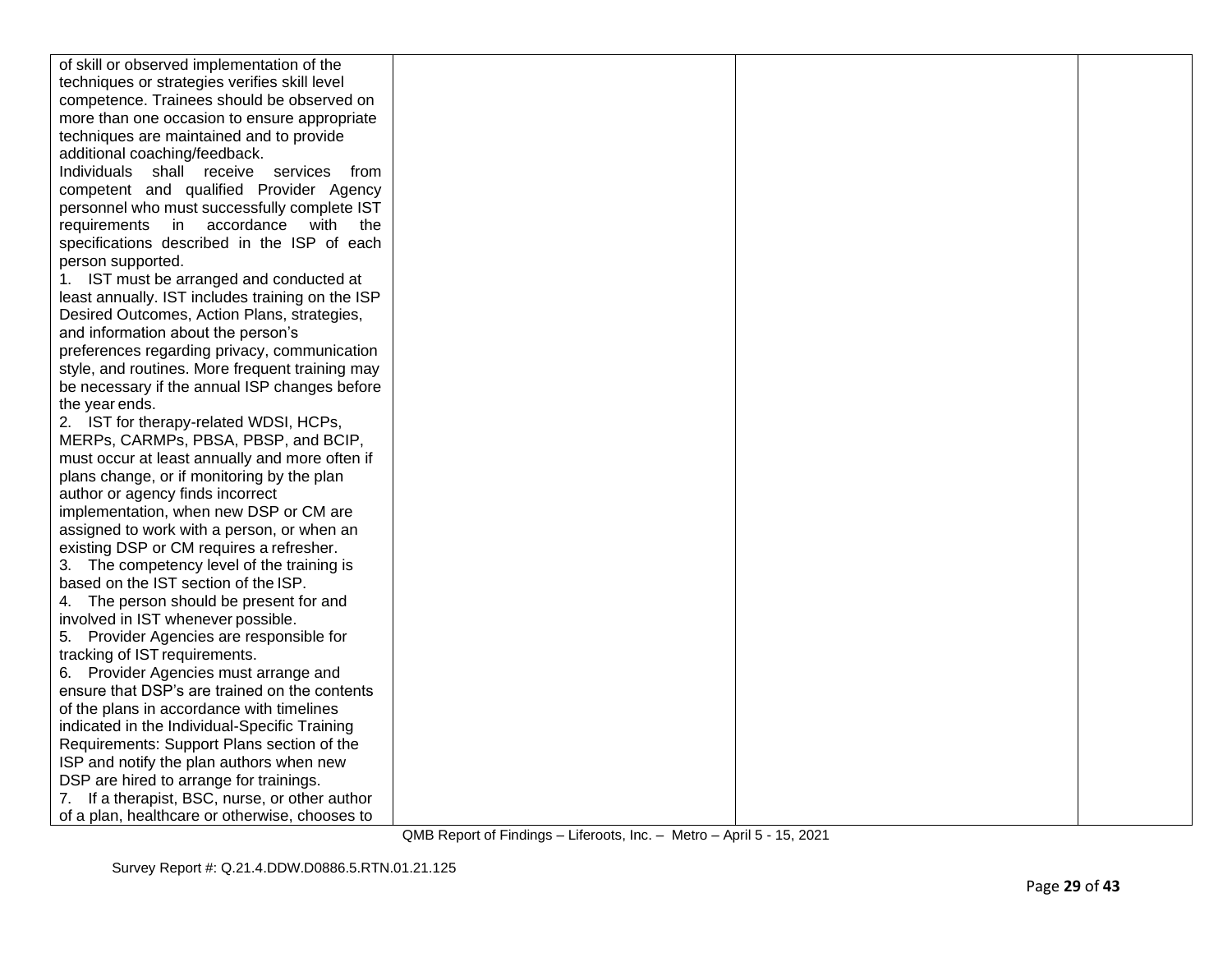| designate a trainer, that person is still<br>responsible for providing the curriculum to the<br>designated trainer. The author of the plan is<br>also responsible for ensuring the designated<br>trainer is verifying competency in alignment<br>with their curriculum, doing periodic quality<br>assurance checks with their designated<br>trainer, and re-certifying the designated trainer<br>at least annually and/or when there is a<br>change to a person's plan.                                                                                                                                                                                                                                                                                                                                                                                                                                                                         |  |  |
|-------------------------------------------------------------------------------------------------------------------------------------------------------------------------------------------------------------------------------------------------------------------------------------------------------------------------------------------------------------------------------------------------------------------------------------------------------------------------------------------------------------------------------------------------------------------------------------------------------------------------------------------------------------------------------------------------------------------------------------------------------------------------------------------------------------------------------------------------------------------------------------------------------------------------------------------------|--|--|
| 17.10.1 IST Training Rosters: IST Training<br>Rosters are required for all IST trainings:<br>1. IST Training Rosters must include:<br>a. the name of the person receiving DD<br>Waiver services;<br>b. the date of the training;<br>c. IST topic for the training;<br>d. the signature of each trainee;<br>e. the role of each trainee (e.g., CIHS<br>staff, CIE staff, family, etc.); and<br>f. the signature and title or role of the<br>trainer.<br>2. A competency-based training roster<br>(required for CARMPs) includes all information<br>above but also includes the level of training<br>(awareness, knowledge, or skilled) the trainee<br>has attained. (See Chapter 5.5 Aspiration Risk<br>Management for more details about CARMPs.)<br>3. A copy of the training roster is submitted to<br>the agency employing the staff trained within<br>seven calendar days of the training date. The<br>original is retained by the trainer. |  |  |
|                                                                                                                                                                                                                                                                                                                                                                                                                                                                                                                                                                                                                                                                                                                                                                                                                                                                                                                                                 |  |  |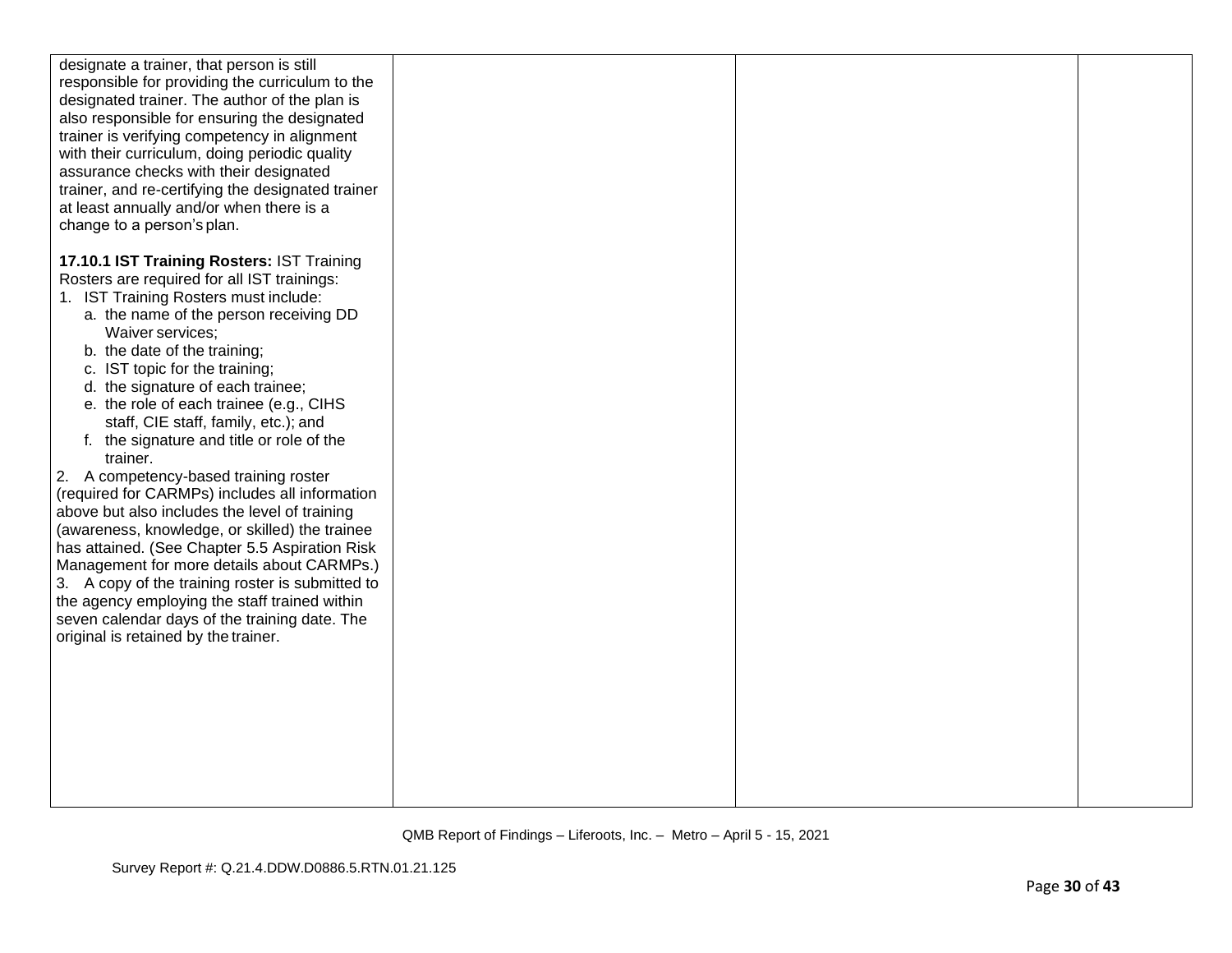| <b>Standard of Care</b>                                                                                                                                          | <b>Deficiencies</b>                                           | Agency Plan of Correction, On-going QA/QI<br>and Responsible Party                                                                                | <b>Completion</b><br><b>Date</b> |
|------------------------------------------------------------------------------------------------------------------------------------------------------------------|---------------------------------------------------------------|---------------------------------------------------------------------------------------------------------------------------------------------------|----------------------------------|
|                                                                                                                                                                  |                                                               | Service Domain: Health and Welfare - The state, on an ongoing basis, identifies, addresses and seeks to prevent occurrences of abuse, neglect and |                                  |
| exploitation. Individuals shall be afforded their basic human rights. The provider supports individuals to access needed healthcare services in a timely manner. |                                                               |                                                                                                                                                   |                                  |
| Tag #1A15.2 Administrative Case File:                                                                                                                            | <b>Condition of Participation Level Deficiency</b>            |                                                                                                                                                   |                                  |
| <b>Healthcare Documentation (Therap and</b>                                                                                                                      |                                                               |                                                                                                                                                   |                                  |
| <b>Required Plans)</b>                                                                                                                                           |                                                               |                                                                                                                                                   |                                  |
| Developmental Disabilities (DD) Waiver                                                                                                                           | After an analysis of the evidence it has been                 | Provider:                                                                                                                                         |                                  |
| Service Standards 2/26/2018; Re-Issue:                                                                                                                           | determined there is a significant potential for a             | <b>State your Plan of Correction for the</b>                                                                                                      |                                  |
| 12/28/2018; Eff 1/1/2019                                                                                                                                         | negative outcome to occur.                                    | deficiencies cited in this tag here (How is the                                                                                                   |                                  |
| <b>Chapter 20: Provider Documentation and</b>                                                                                                                    |                                                               | deficiency going to be corrected? This can be                                                                                                     |                                  |
| <b>Client Records: 20.2 Client Records</b>                                                                                                                       | Based on record review, the Agency did not                    | specific to each deficiency cited or if possible an                                                                                               |                                  |
| Requirements: All DD Waiver Provider                                                                                                                             | maintain the required documentation in the                    | overall correction?): $\rightarrow$                                                                                                               |                                  |
| Agencies are required to create and maintain                                                                                                                     | Individuals Agency Record as required by                      |                                                                                                                                                   |                                  |
| individual client records. The contents of client                                                                                                                | standard for 7 of 12 individual                               |                                                                                                                                                   |                                  |
| records vary depending on the unique needs                                                                                                                       |                                                               |                                                                                                                                                   |                                  |
| of the person receiving services and the                                                                                                                         | Review of the administrative individual case                  |                                                                                                                                                   |                                  |
| resultant information produced. The extent of                                                                                                                    | files revealed the following items were not                   |                                                                                                                                                   |                                  |
| documentation required for individual client                                                                                                                     | found, incomplete, and/or not current:                        |                                                                                                                                                   |                                  |
| records per service type depends on the                                                                                                                          |                                                               | <b>Provider:</b>                                                                                                                                  |                                  |
| location of the file, the type of service being                                                                                                                  | <b>Healthcare Passport:</b>                                   | <b>Enter your ongoing Quality</b>                                                                                                                 |                                  |
| provided, and the information necessary.                                                                                                                         | $\triangleright$ Did not contain Name of Physician (#2, 7, 8) | <b>Assurance/Quality Improvement</b>                                                                                                              |                                  |
| DD Waiver Provider Agencies are required to                                                                                                                      |                                                               | processes as it related to this tag number                                                                                                        |                                  |
| adhere to the following:                                                                                                                                         | ▶ Did not contain Emergency Contact                           | here (What is going to be done? How many                                                                                                          |                                  |
| Client records must contain all documents                                                                                                                        | Information (#2)                                              | individuals is this going to affect? How often will                                                                                               |                                  |
| essential to the service being provided and                                                                                                                      |                                                               | this be completed? Who is responsible? What                                                                                                       |                                  |
| essential to ensuring the health and safety of                                                                                                                   | $\triangleright$ Did not contain Information regarding        | steps will be taken if issues are found?): $\rightarrow$                                                                                          |                                  |
| the person during the provision of the service.                                                                                                                  | Insurance (#2, 8, 12)                                         |                                                                                                                                                   |                                  |
| 2. Provider Agencies must have readily                                                                                                                           |                                                               |                                                                                                                                                   |                                  |
| accessible records in home and community                                                                                                                         | > Did not contain Guardianship/Healthcare                     |                                                                                                                                                   |                                  |
| settings in paper or electronic form. Secure<br>access to electronic records through the                                                                         | Decision Maker (#1, 2, 4, 5)                                  |                                                                                                                                                   |                                  |
| Therap web-based system using computers or                                                                                                                       | <b>Health Care Plans:</b>                                     |                                                                                                                                                   |                                  |
| mobile devices is acceptable.                                                                                                                                    | <b>Tube Feeding:</b>                                          |                                                                                                                                                   |                                  |
| 3. Provider Agencies are responsible for                                                                                                                         | • Individual #5 - According to Electronic                     |                                                                                                                                                   |                                  |
| ensuring that all plans created by nurses, RDs,                                                                                                                  | <b>Comprehensive Health Assessment</b>                        |                                                                                                                                                   |                                  |
| therapists or BSCs are present in all needed                                                                                                                     |                                                               |                                                                                                                                                   |                                  |
| settings.                                                                                                                                                        | Tool the individual is required to have a                     |                                                                                                                                                   |                                  |
| Provider Agencies must maintain records<br>4.                                                                                                                    | plan. No evidence of a plan found.                            |                                                                                                                                                   |                                  |
| of all documents produced by agency                                                                                                                              |                                                               |                                                                                                                                                   |                                  |
| personnel or contractors on behalf of each                                                                                                                       | <b>Medical Emergency Response Plans:</b>                      |                                                                                                                                                   |                                  |
| person, including any routine notes or data,                                                                                                                     | Allergies:                                                    |                                                                                                                                                   |                                  |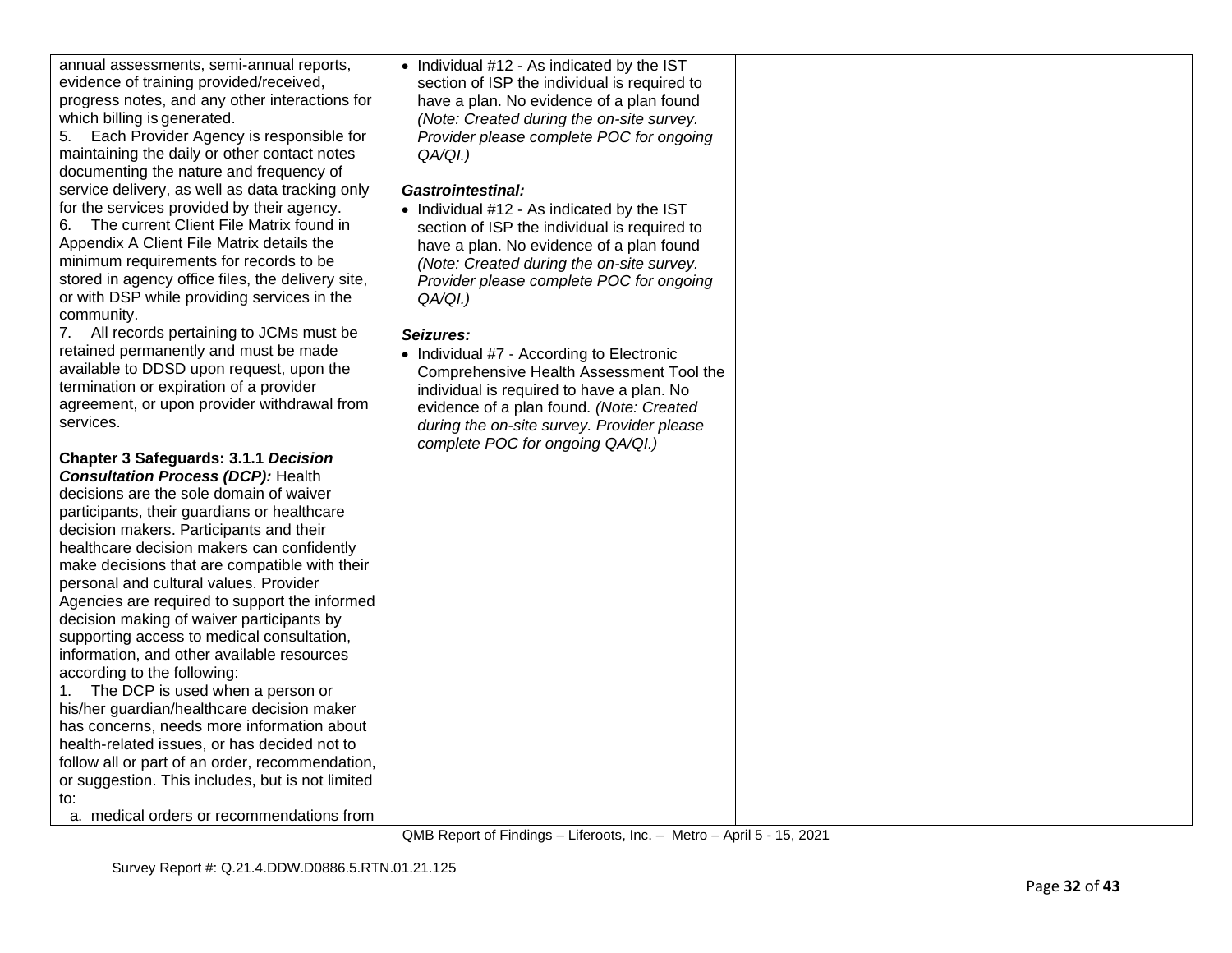| the Primary Care Practitioner, Specialists                  |  |  |
|-------------------------------------------------------------|--|--|
| or other licensed medical or healthcare                     |  |  |
| practitioners such as a Nurse Practitioner                  |  |  |
| (NP or CNP), Physician Assistant (PA) or                    |  |  |
| Dentist:                                                    |  |  |
| b. clinical recommendations made by                         |  |  |
| registered/licensed clinicians who are                      |  |  |
| either members of the IDT or clinicians                     |  |  |
| who have performed an evaluation such                       |  |  |
| as a video-fluoroscopy;                                     |  |  |
| c. health related recommendations or                        |  |  |
| suggestions from oversight activities such                  |  |  |
| as the Individual Quality Review (IQR) or                   |  |  |
| other DOH review or oversight activities;                   |  |  |
| and                                                         |  |  |
| d. recommendations made through a                           |  |  |
| Healthcare Plan (HCP), including a                          |  |  |
| <b>Comprehensive Aspiration Risk</b>                        |  |  |
| Management Plan (CARMP), or another                         |  |  |
| plan.                                                       |  |  |
|                                                             |  |  |
| 2. When the person/guardian disagrees with a                |  |  |
| recommendation or does not agree with the                   |  |  |
| implementation of that recommendation,                      |  |  |
| Provider Agencies follow the DCP and attend                 |  |  |
| the meeting coordinated by the CM. During                   |  |  |
| this meeting:<br>a. Providers inform the person/guardian of |  |  |
| the rationale for that recommendation,                      |  |  |
| so that the benefit is made clear. This                     |  |  |
| will be done in layman's terms and will                     |  |  |
| include basic sharing of information                        |  |  |
| designed to assist the person/guardian                      |  |  |
| with understanding the risks and benefits                   |  |  |
| of the recommendation.                                      |  |  |
| b. The information will be focused on the                   |  |  |
| specific area of concern by the                             |  |  |
| person/guardian. Alternatives should be                     |  |  |
| presented, when available, if the                           |  |  |
| guardian is interested in considering                       |  |  |
| other options for implementation.                           |  |  |
| c. Providers support the person/guardian to                 |  |  |
| make an informed decision.                                  |  |  |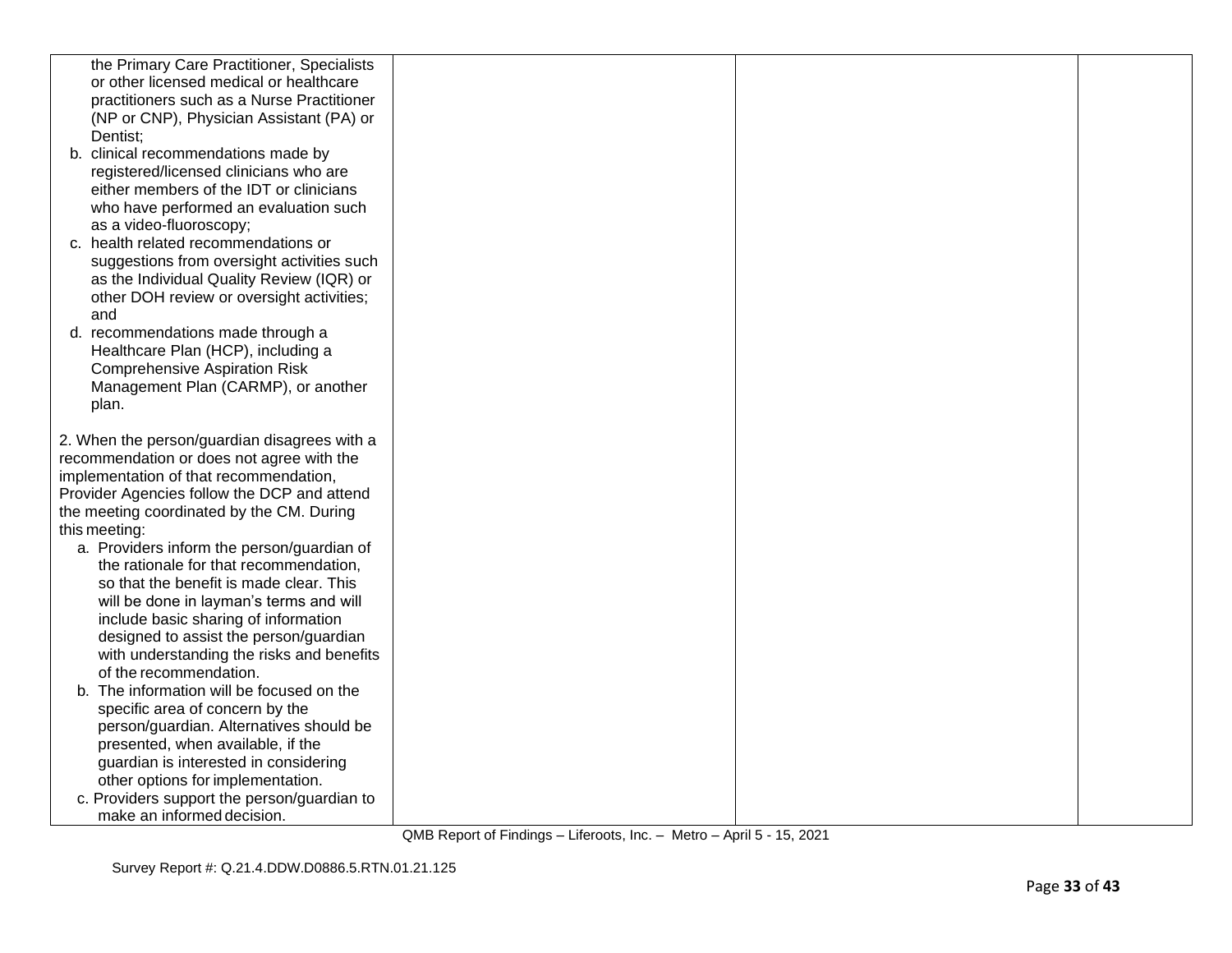| d. The decision made by the                     |  |  |
|-------------------------------------------------|--|--|
| person/guardian during the meeting is           |  |  |
| accepted; plans are modified; and the           |  |  |
| IDT honors this health decision in every        |  |  |
| setting.                                        |  |  |
|                                                 |  |  |
| Chapter 13 Nursing Services: 13.2.5             |  |  |
| <b>Electronic Nursing Assessment and</b>        |  |  |
| <b>Planning Process:</b> The nursing assessment |  |  |
|                                                 |  |  |
| process includes several DDSD mandated          |  |  |
| tools: the electronic Comprehensive Nursing     |  |  |
| Assessment Tool (e-CHAT), the Aspiration        |  |  |
| Risk Screening Tool (ARST) and the              |  |  |
| Medication Administration Assessment Tool       |  |  |
| (MAAT). This process includes developing        |  |  |
| and training Health Care Plans and Medical      |  |  |
| Emergency Response Plans.                       |  |  |
| The following hierarchy is based on budgeted    |  |  |
| services and is used to identify which Provider |  |  |
| Agency nurse has primary responsibility for     |  |  |
| completion of the nursing assessment process    |  |  |
| and related subsequent planning and training.   |  |  |
| Additional communication and collaboration for  |  |  |
|                                                 |  |  |
| planning specific to CCS or CIE services may    |  |  |
| be needed.                                      |  |  |
| The hierarchy for Nursing Assessment and        |  |  |
| Planning responsibilities is:                   |  |  |
| 1. Living Supports: Supported Living, IMLS or   |  |  |
| Family Living via ANS;                          |  |  |
| 2. Customized Community Supports- Group;        |  |  |
| and                                             |  |  |
| 3. Adult Nursing Services (ANS):                |  |  |
| a. for persons in Community Inclusion           |  |  |
| with health-related needs; or                   |  |  |
| b. if no residential services are budgeted      |  |  |
| but assessment is desired and health            |  |  |
| needs may exist.                                |  |  |
|                                                 |  |  |
| 13.2.6 The Electronic Comprehensive             |  |  |
| <b>Health Assessment Tool (e-CHAT)</b>          |  |  |
| 1. The e-CHAT is a nursing assessment. It       |  |  |
|                                                 |  |  |
| may not be delegated by a licensed nurse to a   |  |  |
| non-licensed person.                            |  |  |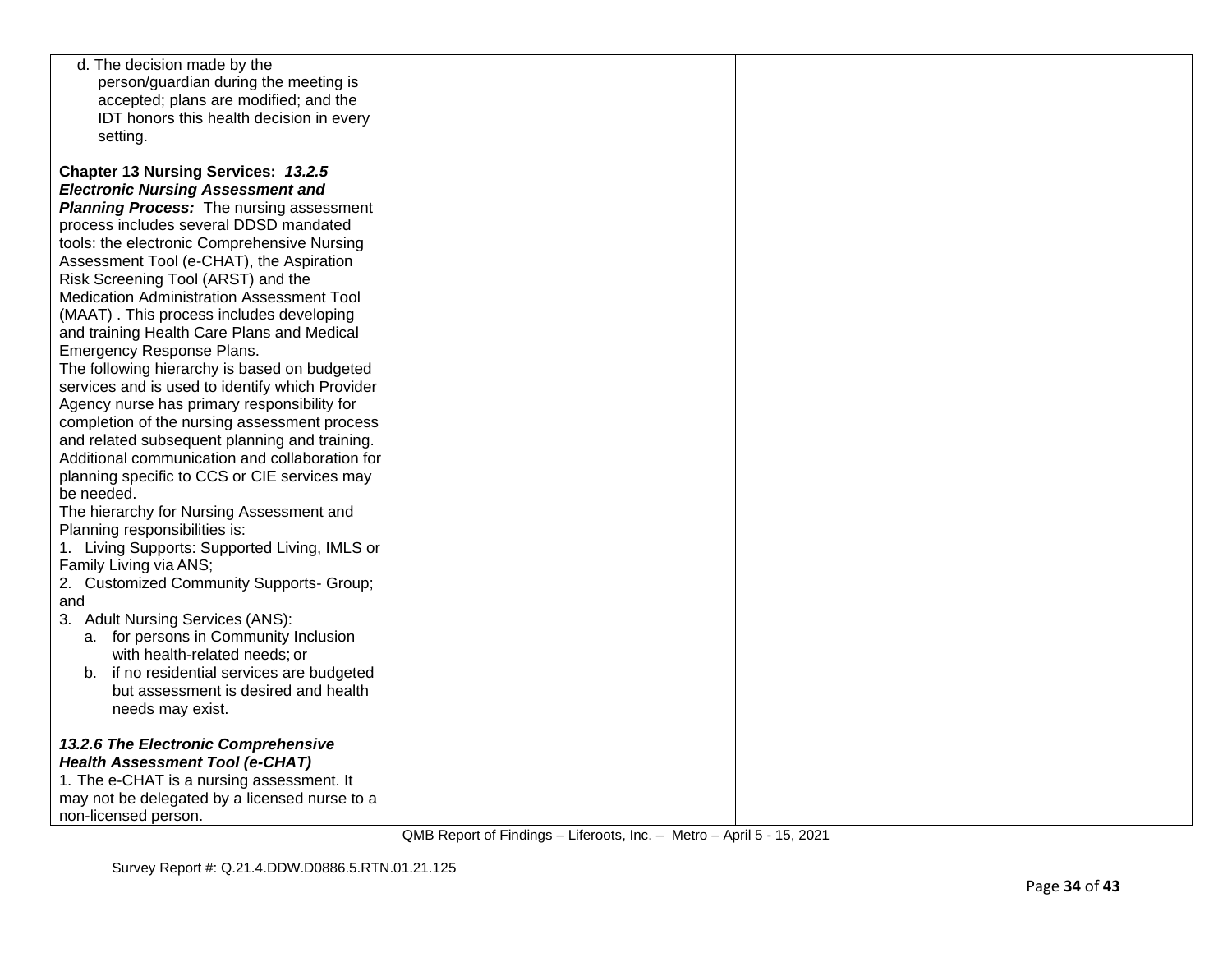| 2. The nurse must see the person face-to-face                              |  |  |
|----------------------------------------------------------------------------|--|--|
| to complete the nursing assessment.                                        |  |  |
| Additional information may be gathered from                                |  |  |
| members of the IDT and other sources.                                      |  |  |
| 3. An e-CHAT is required for persons in FL,                                |  |  |
| SL, IMLS, or CCS-Group. All other DD Waiver                                |  |  |
| recipients may obtain an e-CHAT if needed or                               |  |  |
| desired by adding ANS hours for assessment                                 |  |  |
| and consultation to their budget.                                          |  |  |
| 4. When completing the e-CHAT, the nurse is                                |  |  |
| required to review and update the electronic                               |  |  |
| record and consider the diagnoses,                                         |  |  |
| medications, treatments, and overall status of                             |  |  |
| the person. Discussion with others may be                                  |  |  |
| needed to obtain critical information.                                     |  |  |
| 5. The nurse is required to complete all the e-                            |  |  |
| CHAT assessment questions and add                                          |  |  |
| additional pertinent information in all comment                            |  |  |
| sections.                                                                  |  |  |
|                                                                            |  |  |
| 13.2.7 Aspiration Risk Management                                          |  |  |
| <b>Screening Tool (ARST)</b>                                               |  |  |
|                                                                            |  |  |
| <b>13.2.8 Medication Administration</b>                                    |  |  |
| <b>Assessment Tool (MAAT):</b>                                             |  |  |
| 1. A licensed nurse completes the                                          |  |  |
| <b>DDSD Medication Administration</b>                                      |  |  |
| Assessment Tool (MAAT) at least two                                        |  |  |
| weeks before the annual ISP meeting.                                       |  |  |
| 2. After completion of the MAAT, the nurse                                 |  |  |
| will present recommendations regarding the                                 |  |  |
|                                                                            |  |  |
| level of assistance with medication delivery                               |  |  |
| (AWMD) to the IDT. A copy of the MAAT will                                 |  |  |
| be sent to all the team members two weeks                                  |  |  |
| before the annual ISP meeting and the                                      |  |  |
| original MAAT will be retained in the Provider                             |  |  |
| Agency records.                                                            |  |  |
| 3. Decisions about medication delivery                                     |  |  |
| are made by the IDT to promote a                                           |  |  |
| person's maximum independence and                                          |  |  |
| community integration. The IDT will                                        |  |  |
| reach consensus regarding which<br>criteria the person meets, as indicated |  |  |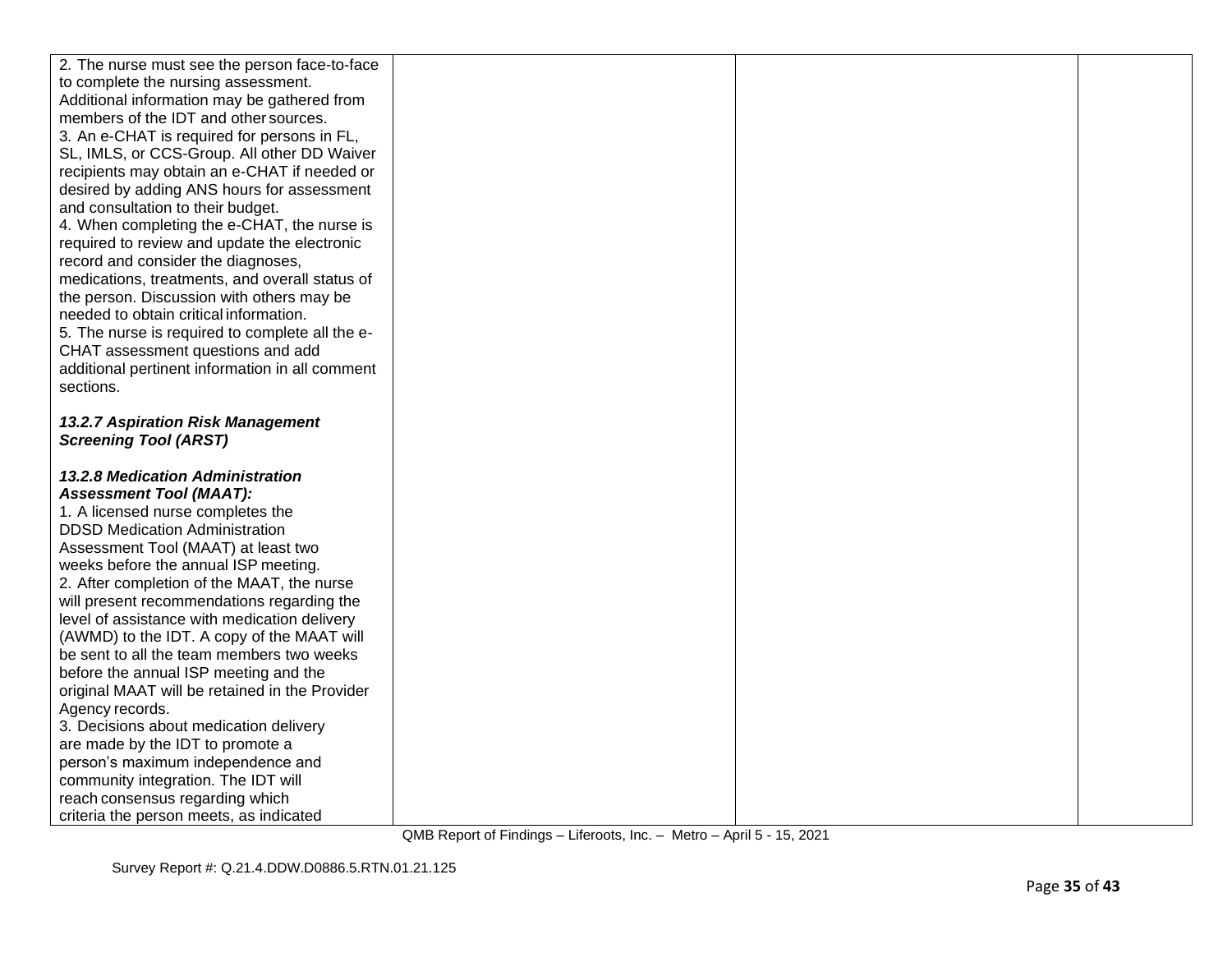| by the results of the MAAT and the               |  |  |
|--------------------------------------------------|--|--|
| nursing recommendations, and the                 |  |  |
| decision is documented this in the ISP.          |  |  |
|                                                  |  |  |
| 13.2.9 Healthcare Plans (HCP):                   |  |  |
| 1. At the nurse's discretion, based on prudent   |  |  |
| nursing practice, interim HCPs may be            |  |  |
| developed to address issues that must be         |  |  |
| implemented immediately after admission,         |  |  |
| readmission or change of medical condition to    |  |  |
| provide safe services prior to completion of the |  |  |
| e-CHAT and formal care planning process.         |  |  |
| This includes interim ARM plans for those        |  |  |
| persons newly identified at moderate or high     |  |  |
| risk for aspiration. All interim plans must be   |  |  |
| removed if the plan is no longer needed or       |  |  |
| when final HCP including CARMPs are in           |  |  |
| place to avoid duplication of plans.             |  |  |
| 2. In collaboration with the IDT, the agency     |  |  |
| nurse is required to create HCPs that address    |  |  |
| all the areas identified as required in the most |  |  |
| current e-CHAT summary report which is           |  |  |
| indicated by "R" in the HCP column. At the       |  |  |
| nurse's sole discretion, based on prudent        |  |  |
| nursing practice, HCPs may be combined           |  |  |
| where clinically appropriate. The nurse should   |  |  |
| use nursing judgment to determine whether to     |  |  |
| also include HCPs for any of the areas           |  |  |
| indicated by "C" on the e-CHAT summary           |  |  |
| report. The nurse may also create other HCPs     |  |  |
| plans that the nurse determines are warranted.   |  |  |
|                                                  |  |  |
| 13.2.10 Medical Emergency Response Plan          |  |  |
| $(MERP)$ :                                       |  |  |
| 1. The agency nurse is required to develop a     |  |  |
| Medical Emergency Response Plan (MERP)           |  |  |
| for all conditions marked with an "R" in the e-  |  |  |
| CHAT summary report. The agency nurse            |  |  |
| should use her/his clinical judgment and input   |  |  |
| from the Interdisciplinary Team (IDT) to         |  |  |
| determine whether shown as "C" in the e-         |  |  |
| CHAT summary report or other conditions also     |  |  |
| warrant a MERP.                                  |  |  |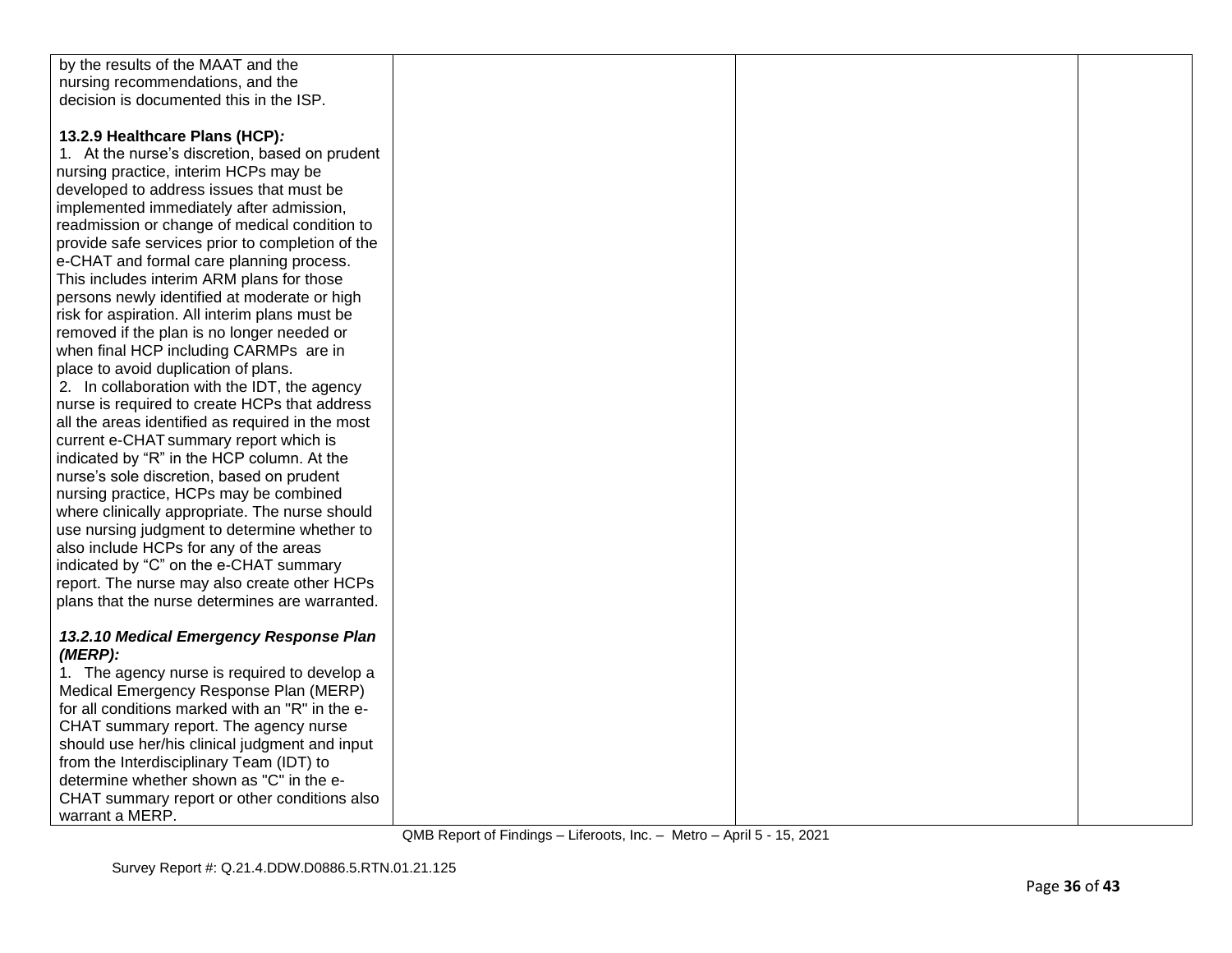| 2. MERPs are required for persons who have      |  |  |
|-------------------------------------------------|--|--|
| one or more conditions or illnesses that        |  |  |
| present a likely potential to become a life-    |  |  |
| threatening situation.                          |  |  |
|                                                 |  |  |
| <b>Chapter 20: Provider Documentation and</b>   |  |  |
| Client Records: 20.5.3 Health Passport and      |  |  |
| <b>Physician Consultation Form: All Primary</b> |  |  |
| and Secondary Provider Agencies must use        |  |  |
| the Health Passport and Physician               |  |  |
| Consultation form from the Therap system.       |  |  |
| This standardized document contains             |  |  |
| individual, physician and emergency contact     |  |  |
| information, a complete list of current medical |  |  |
| diagnoses, health and safety risk factors,      |  |  |
| allergies, and information regarding insurance, |  |  |
| guardianship, and advance directives. The       |  |  |
| Health Passport also includes a standardized    |  |  |
| form to use at medical appointments called the  |  |  |
| Physician Consultation form.                    |  |  |
|                                                 |  |  |
|                                                 |  |  |
|                                                 |  |  |
|                                                 |  |  |
|                                                 |  |  |
|                                                 |  |  |
|                                                 |  |  |
|                                                 |  |  |
|                                                 |  |  |
|                                                 |  |  |
|                                                 |  |  |
|                                                 |  |  |
|                                                 |  |  |
|                                                 |  |  |
|                                                 |  |  |
|                                                 |  |  |
|                                                 |  |  |
|                                                 |  |  |
|                                                 |  |  |
|                                                 |  |  |
|                                                 |  |  |
|                                                 |  |  |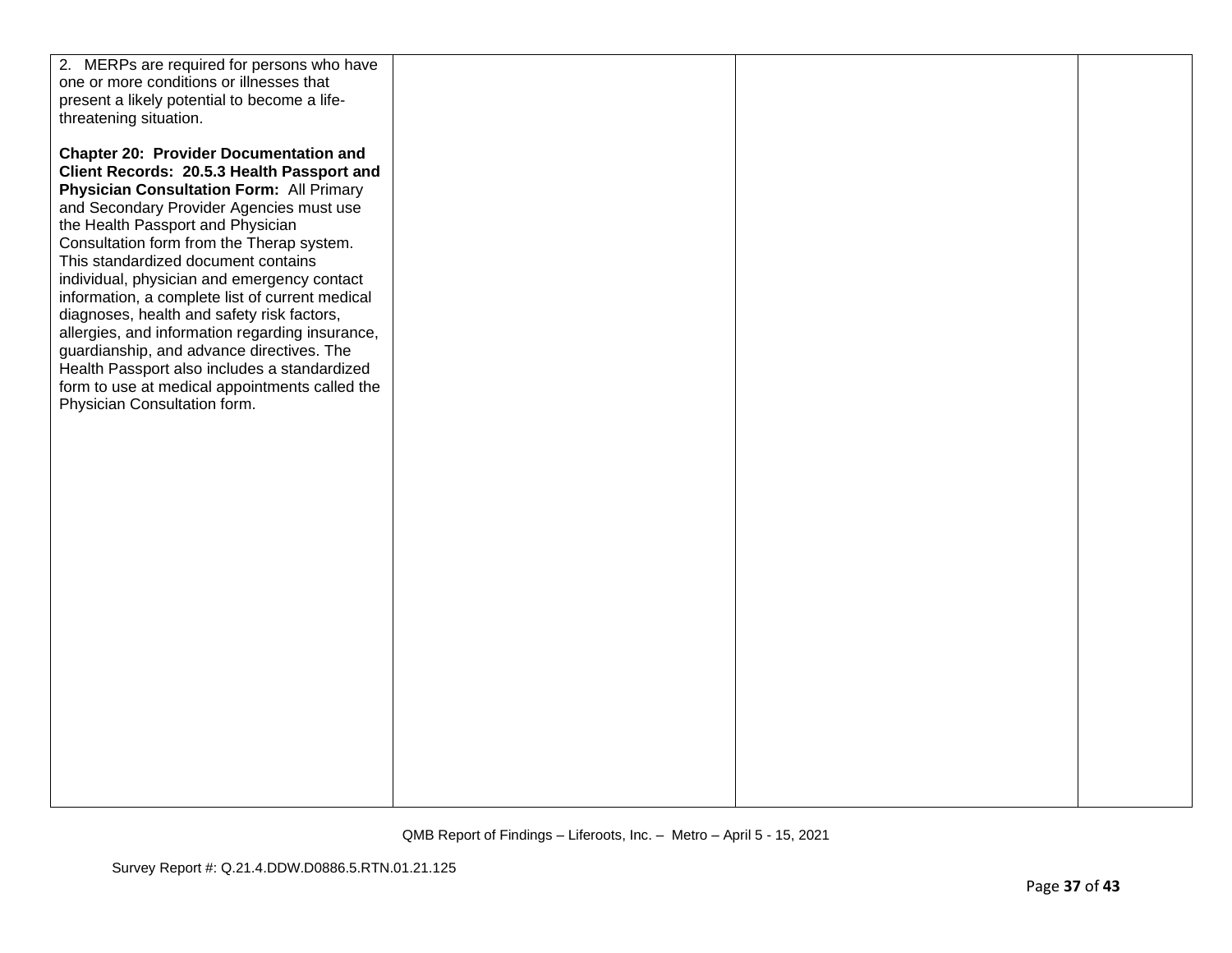| <b>Standard of Care</b>                                                                                                                               | <b>Deficiencies</b>                               | Agency Plan of Correction, On-going QA/QI<br>and Responsible Party | <b>Completion</b><br><b>Date</b> |
|-------------------------------------------------------------------------------------------------------------------------------------------------------|---------------------------------------------------|--------------------------------------------------------------------|----------------------------------|
| Service Domain: Medicaid Billing/Reimbursement - State financial oversight exists to assure that claims are coded and paid for in accordance with the |                                                   |                                                                    |                                  |
| reimbursement methodology specified in the approved waiver.                                                                                           |                                                   |                                                                    |                                  |
| Tag #1A12 All Services Reimbursement                                                                                                                  | <b>No Deficient Practices Found</b>               |                                                                    |                                  |
| Developmental Disabilities (DD) Waiver                                                                                                                | Based on record review, the Agency                |                                                                    |                                  |
| Service Standards 2/26/2018; Re-Issue:                                                                                                                | maintained all the records necessary to fully     |                                                                    |                                  |
| 12/28/2018; Eff 1/1/2019                                                                                                                              | disclose the nature, quality, amount and          |                                                                    |                                  |
| <b>Chapter 21: Billing Requirements: 21.4</b>                                                                                                         | medical necessity of services furnished to an     |                                                                    |                                  |
| <b>Recording Keeping and Documentation</b>                                                                                                            | eligible recipient who is currently receiving for |                                                                    |                                  |
| <b>Requirements: DD Waiver Provider Agencies</b>                                                                                                      | 12 of 12 individuals.                             |                                                                    |                                  |
| must maintain all records necessary to                                                                                                                |                                                   |                                                                    |                                  |
| demonstrate proper provision of services for                                                                                                          | Progress notes and billing records supported      |                                                                    |                                  |
| Medicaid billing. At a minimum, Provider                                                                                                              | billing activities for the month of February 2021 |                                                                    |                                  |
| Agencies must adhere to the following:                                                                                                                | for the following services:                       |                                                                    |                                  |
| The level and type of service provided<br>1.                                                                                                          |                                                   |                                                                    |                                  |
| must be supported in the ISP and have an                                                                                                              | • Customized Community Supports                   |                                                                    |                                  |
| approved budget prior to service delivery and                                                                                                         |                                                   |                                                                    |                                  |
| billing.                                                                                                                                              | <b>Community Integrated Employment</b>            |                                                                    |                                  |
| 2.<br>Comprehensive documentation of direct                                                                                                           | <b>Services</b>                                   |                                                                    |                                  |
| service delivery must include, at a minimum:                                                                                                          |                                                   |                                                                    |                                  |
| a. the agency name;                                                                                                                                   |                                                   |                                                                    |                                  |
| the name of the recipient of the service;<br>b.                                                                                                       |                                                   |                                                                    |                                  |
| the location of theservice;<br>c.                                                                                                                     |                                                   |                                                                    |                                  |
| the date of the service;<br>d.                                                                                                                        |                                                   |                                                                    |                                  |
| the type of service;<br>е.                                                                                                                            |                                                   |                                                                    |                                  |
| the start and end times of theservice;<br>f.                                                                                                          |                                                   |                                                                    |                                  |
| the signature and title of each staff<br>g.                                                                                                           |                                                   |                                                                    |                                  |
| member who documents their time; and                                                                                                                  |                                                   |                                                                    |                                  |
| h. the nature of services.                                                                                                                            |                                                   |                                                                    |                                  |
| 3. A Provider Agency that receives payment for                                                                                                        |                                                   |                                                                    |                                  |
| treatment, services, or goods must retain all                                                                                                         |                                                   |                                                                    |                                  |
| medical and business records for a period of at                                                                                                       |                                                   |                                                                    |                                  |
| least six years from the last payment date, until                                                                                                     |                                                   |                                                                    |                                  |
| ongoing audits are settled, or until involvement                                                                                                      |                                                   |                                                                    |                                  |
| of the state Attorney General is completed                                                                                                            |                                                   |                                                                    |                                  |
| regarding settlement of any claim, whichever is                                                                                                       |                                                   |                                                                    |                                  |
| longer.                                                                                                                                               |                                                   |                                                                    |                                  |
| 4. A Provider Agency that receives payment for                                                                                                        |                                                   |                                                                    |                                  |
| treatment, services or goods must retain all                                                                                                          |                                                   |                                                                    |                                  |
| medical and business records relating to any of                                                                                                       |                                                   |                                                                    |                                  |
| the following for a period of at least six years                                                                                                      |                                                   |                                                                    |                                  |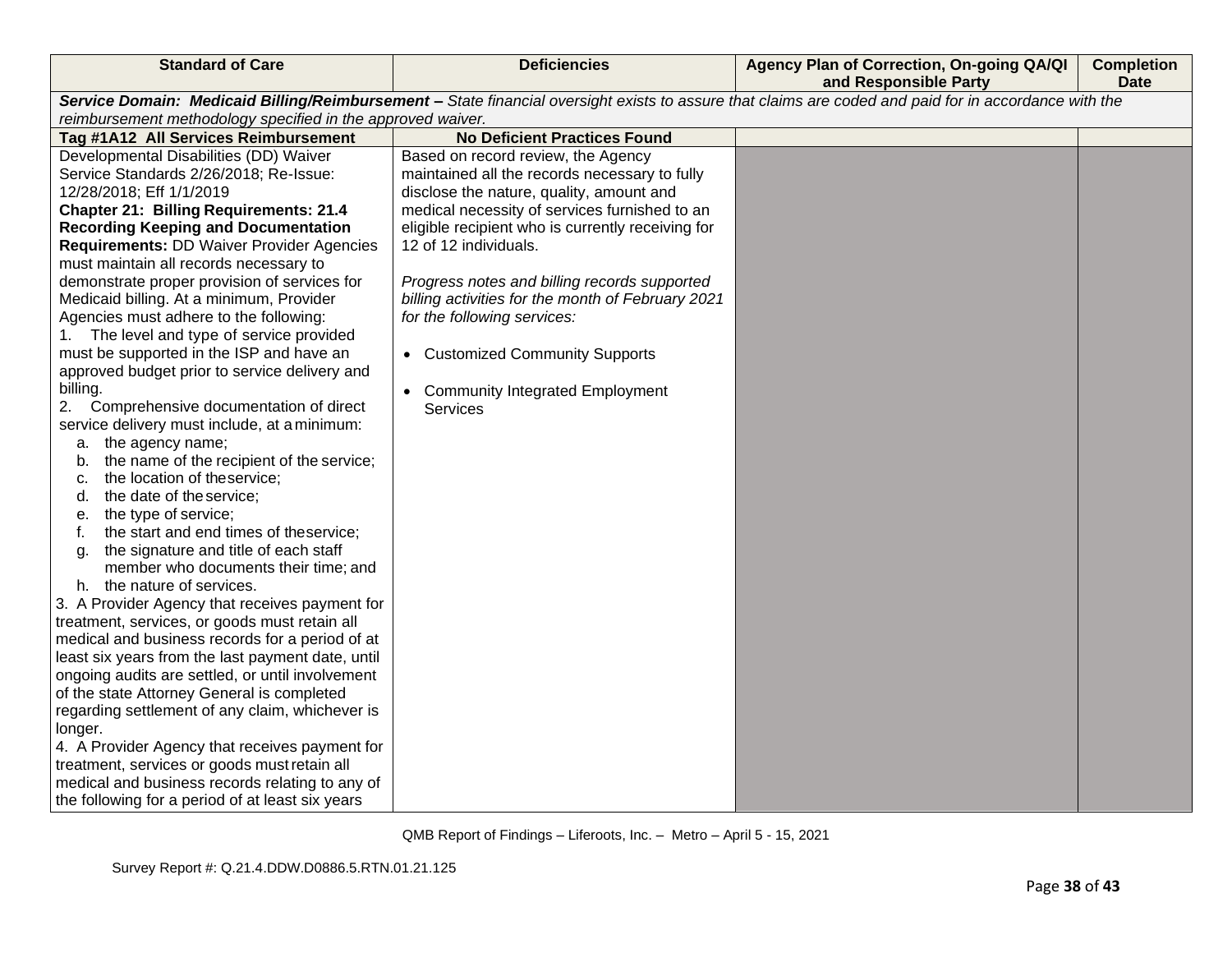| from the payment date:                                                                               |  |  |
|------------------------------------------------------------------------------------------------------|--|--|
| a. treatment or care of any eligible recipient;                                                      |  |  |
| b. services or goods provided to any                                                                 |  |  |
| eligible recipient;                                                                                  |  |  |
| c. amounts paid by MAD on behalf of any                                                              |  |  |
| eligible recipient; and                                                                              |  |  |
| d. any records required by MAD for the                                                               |  |  |
| administration of Medicaid.                                                                          |  |  |
|                                                                                                      |  |  |
| 21.9 Billable Units: The unit of billing depends                                                     |  |  |
| on the service type. The unit may be a 15-                                                           |  |  |
| minute interval, a daily unit, a monthly unit or a                                                   |  |  |
| dollar amount. The unit of billing is identified in                                                  |  |  |
| the current DD Waiver Rate Table. Provider                                                           |  |  |
| Agencies must correctly report service units.                                                        |  |  |
|                                                                                                      |  |  |
| 21.9.1 Requirements for Daily Units: For                                                             |  |  |
| services billed in daily units, Provider Agencies                                                    |  |  |
| must adhere to the following:                                                                        |  |  |
| 1. A day is considered 24 hours from midnight                                                        |  |  |
| to midnight.                                                                                         |  |  |
|                                                                                                      |  |  |
| 2. If 12 or fewer hours of service are provided,<br>then one-half unit shall be billed. A whole unit |  |  |
| can be billed if more than 12 hours of service is                                                    |  |  |
|                                                                                                      |  |  |
| provided during a 24-hour period.                                                                    |  |  |
| 3. The maximum allowable billable units                                                              |  |  |
| cannot exceed 340 calendar days per ISP year                                                         |  |  |
| or 170 calendar days per six months.                                                                 |  |  |
| 4. When a person transitions from one Provider                                                       |  |  |
| Agency to another during the ISP year, a                                                             |  |  |
| standard formula to calculate the units billed by                                                    |  |  |
| each Provider Agency must be applied as<br>follows:                                                  |  |  |
|                                                                                                      |  |  |
| a. The discharging Provider Agency bills the                                                         |  |  |
| number of calendar days that services were                                                           |  |  |
| provided multiplied by .93 (93%).                                                                    |  |  |
| b. The receiving Provider Agency bills the                                                           |  |  |
| remaining days up to 340 for the ISP year.                                                           |  |  |
|                                                                                                      |  |  |
| 21.9.2 Requirements for Monthly Units: For                                                           |  |  |
| services billed in monthly units, a Provider                                                         |  |  |
| Agency must adhere to the following:                                                                 |  |  |
| 1. A month is considered a period of 30                                                              |  |  |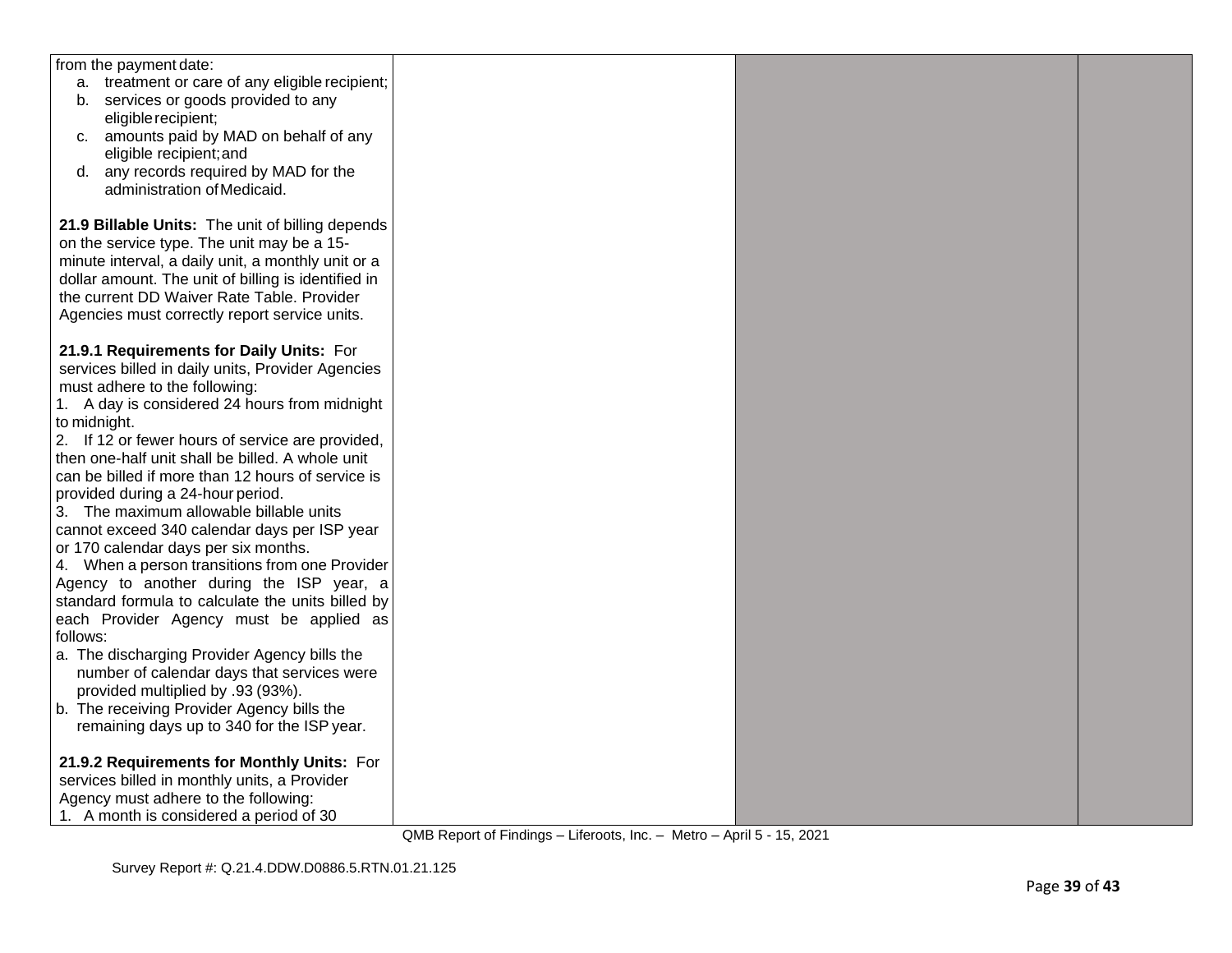| calendar days.                                     |  |  |
|----------------------------------------------------|--|--|
| 2. At least one hour of face-to-face billable      |  |  |
| services shall be provided during a calendar       |  |  |
| month where any portion of a monthly unit is       |  |  |
| billed.                                            |  |  |
| 3. Monthly units can be prorated by a half unit.   |  |  |
| 4. Agency transfers not occurring at the           |  |  |
| beginning of the 30-day interval are required to   |  |  |
| be coordinated in the middle of the 30-day         |  |  |
| interval so that the discharging and receiving     |  |  |
| agency receive a half unit.                        |  |  |
|                                                    |  |  |
| 21.9.3 Requirements for 15-minute and              |  |  |
| hourly units: For services billed in 15-minute or  |  |  |
| hourly intervals, Provider Agencies must adhere    |  |  |
| to the following:                                  |  |  |
| 1. When time spent providing the service is        |  |  |
| not exactly 15 minutes or one hour, Provider       |  |  |
| Agencies are responsible for reporting time        |  |  |
| correctly following NMAC 8.302.2.                  |  |  |
| 2. Services that last in their entirety less than  |  |  |
| eight minutes cannot be billed.                    |  |  |
| NMAC 8.302.1.17 Effective Date 9-15-08             |  |  |
| <b>Record Keeping and Documentation</b>            |  |  |
| Requirements - A provider must maintain all        |  |  |
| the records necessary to fully disclose the        |  |  |
| nature, quality, amount and medical necessity      |  |  |
| of services furnished to an eligible recipient     |  |  |
| who is currently receiving or who has received     |  |  |
| services in the past.                              |  |  |
| <b>Detail Required in Records - Provider</b>       |  |  |
| Records must be sufficiently detailed to           |  |  |
| substantiate the date, time, eligible recipient    |  |  |
| name, rendering, attending, ordering or            |  |  |
| prescribing provider; level and quantity of        |  |  |
| services, length of a session of service billed,   |  |  |
| diagnosis and medical necessity of any service     |  |  |
| Treatment plans or other plans of care must        |  |  |
| be sufficiently detailed to substantiate the level |  |  |
| of need, supervision, and direction and            |  |  |
| service(s) needed by the eligible recipient.       |  |  |
| <b>Services Billed by Units of Time -</b>          |  |  |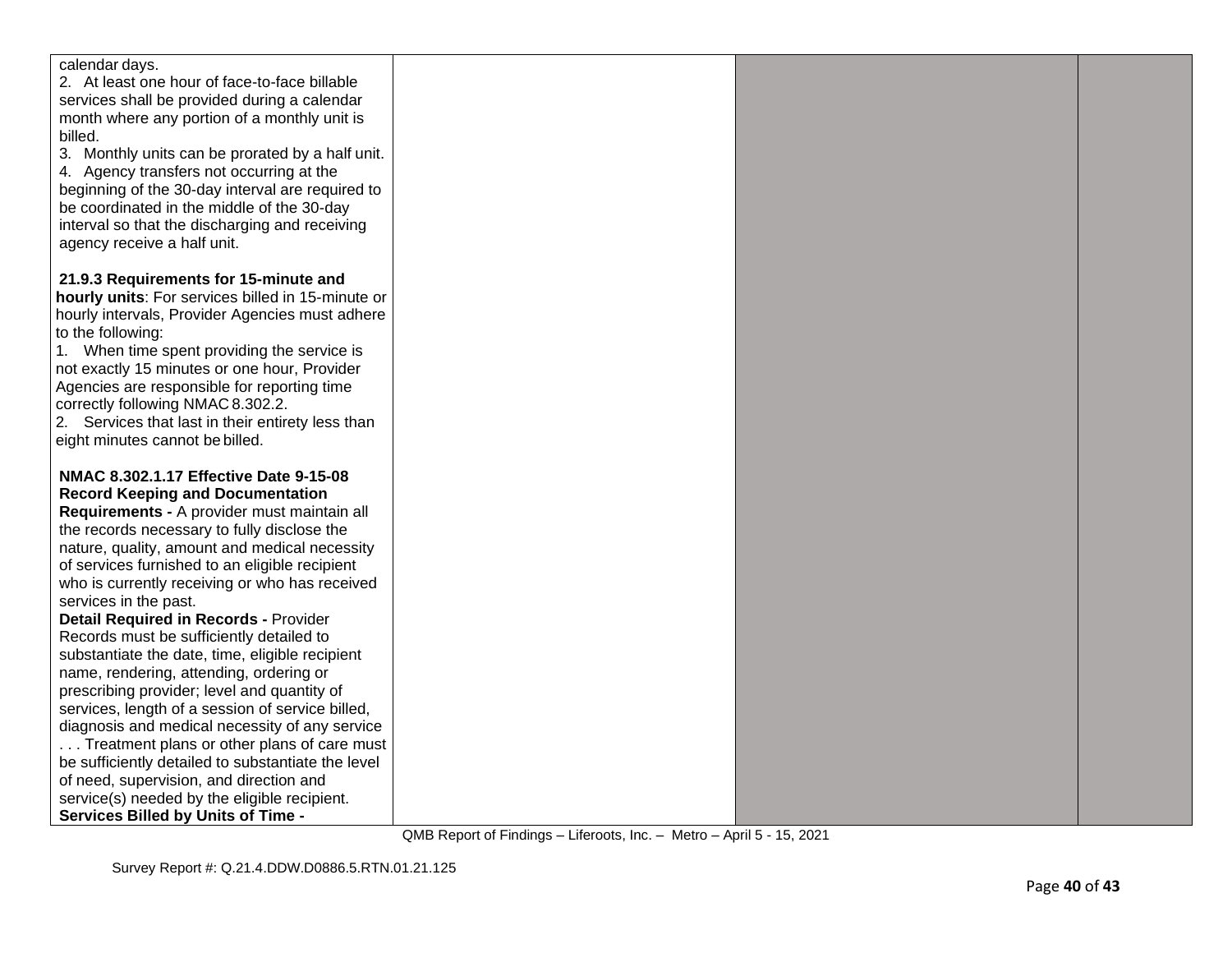| Services billed on the basis of time units spent     |  |  |
|------------------------------------------------------|--|--|
| with an eligible recipient must be sufficiently      |  |  |
| detailed to document the actual time spent with      |  |  |
| the eligible recipient and the services provided     |  |  |
| during that time unit.                               |  |  |
| Records Retention - A provider who receives          |  |  |
| payment for treatment, services or goods must        |  |  |
| retain all medical and business records relating     |  |  |
| to any of the following for a period of at least six |  |  |
| years from the payment date:                         |  |  |
| (1) treatment or care of any eligible recipient      |  |  |
| (2) services or goods provided to any eligible       |  |  |
| recipient                                            |  |  |
| (3) amounts paid by MAD on behalf of any             |  |  |
| eligible recipient; and                              |  |  |
| (4) any records required by MAD for the              |  |  |
| administration of Medicaid.                          |  |  |
|                                                      |  |  |
|                                                      |  |  |
|                                                      |  |  |
|                                                      |  |  |
|                                                      |  |  |
|                                                      |  |  |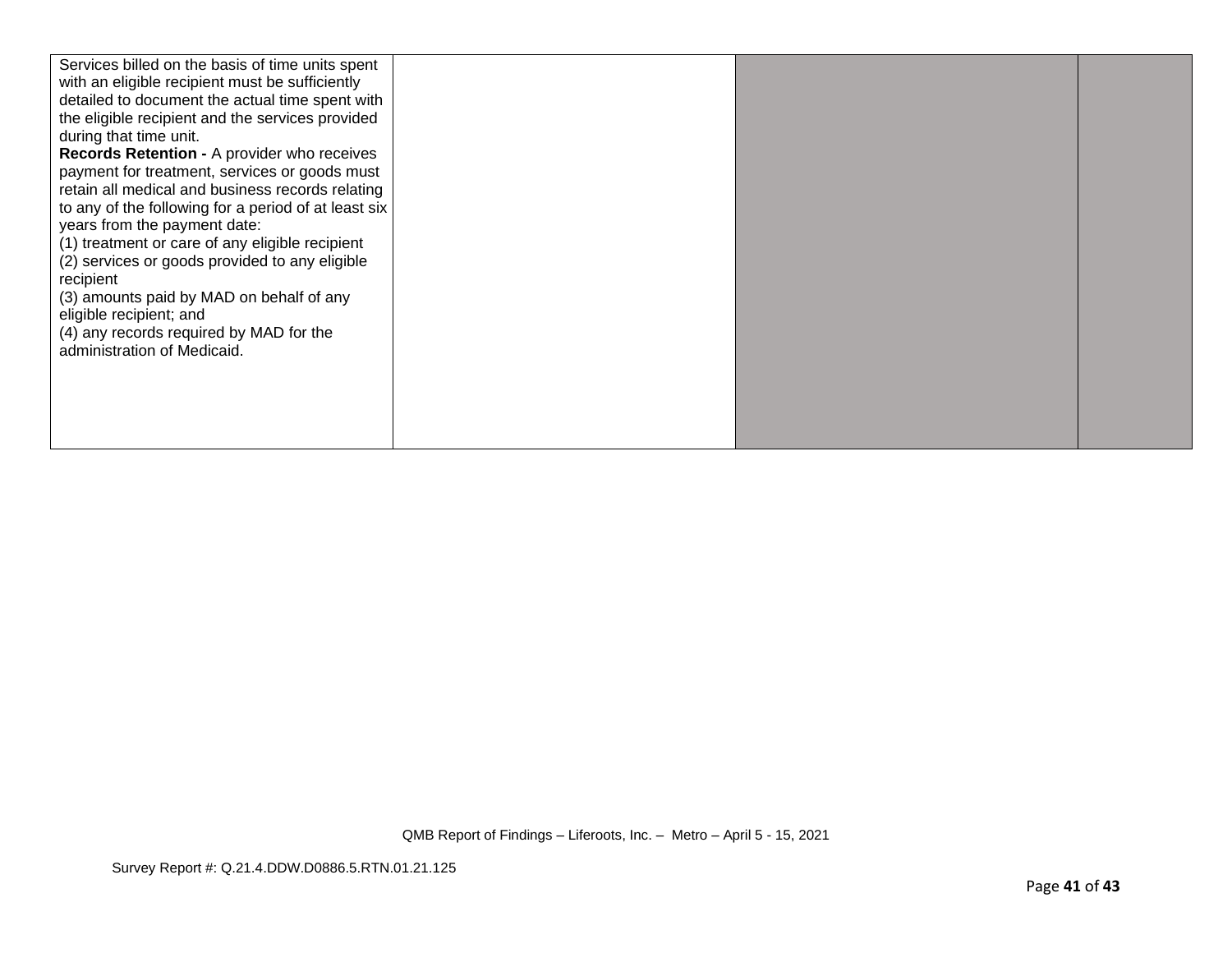

DAVID R. SCRASE, M.D. **Acting Cabinet Secretary** 

| Date:                               | July 29, 2021                                                                           |
|-------------------------------------|-----------------------------------------------------------------------------------------|
| To:                                 | Angela Ortega, Director of Adult Community Services/DSP                                 |
| Provider:<br>Address:<br>State/Zip: | Liferoots, Inc.<br>1111 Menaul Blvd NE<br>Albuquerque, New Mexico 87107                 |
| E-mail Address:                     | angelao@liferootsnm.org                                                                 |
| CC:                                 | amandam@liferootsnm.org<br>matthewm@liferootsnm.org                                     |
| Region:<br>Survey Date:             | Metro<br>April 5 - 15, 2021                                                             |
| Program Surveyed:                   | Developmental Disabilities Waiver                                                       |
| Service Surveyed:                   | 2018: Customized Community Supports, Community Integrated<br><b>Employment Services</b> |
| Survey Type:                        | Routine                                                                                 |

Dear Ms. Ortega:

The Division of Health Improvement/Quality Management Bureau has received, reviewed and approved the supporting documents you submitted for your Plan of Correction. The documents you provided verified that all previously cited survey Deficiencies have been corrected.

# **The Plan of Correction process is now complete.**

# **Furthermore, your agency is now determined to be in Compliance with all Conditions of Participation.**

To maintain ongoing compliance with standards and regulations, continue to use the Quality Assurance (self-auditing) processes you described in your Plan of Correction.

Consistent use of these Quality Assurance processes will enable you to identify and promptly respond to problems, enhance your service delivery, and result in fewer deficiencies cited in future QMB surveys.

Thank you for your cooperation with the Plan of Correction process, for striving to come into compliance with standards and regulations, and for helping to provide the health, safety and personal growth of the people you serve.